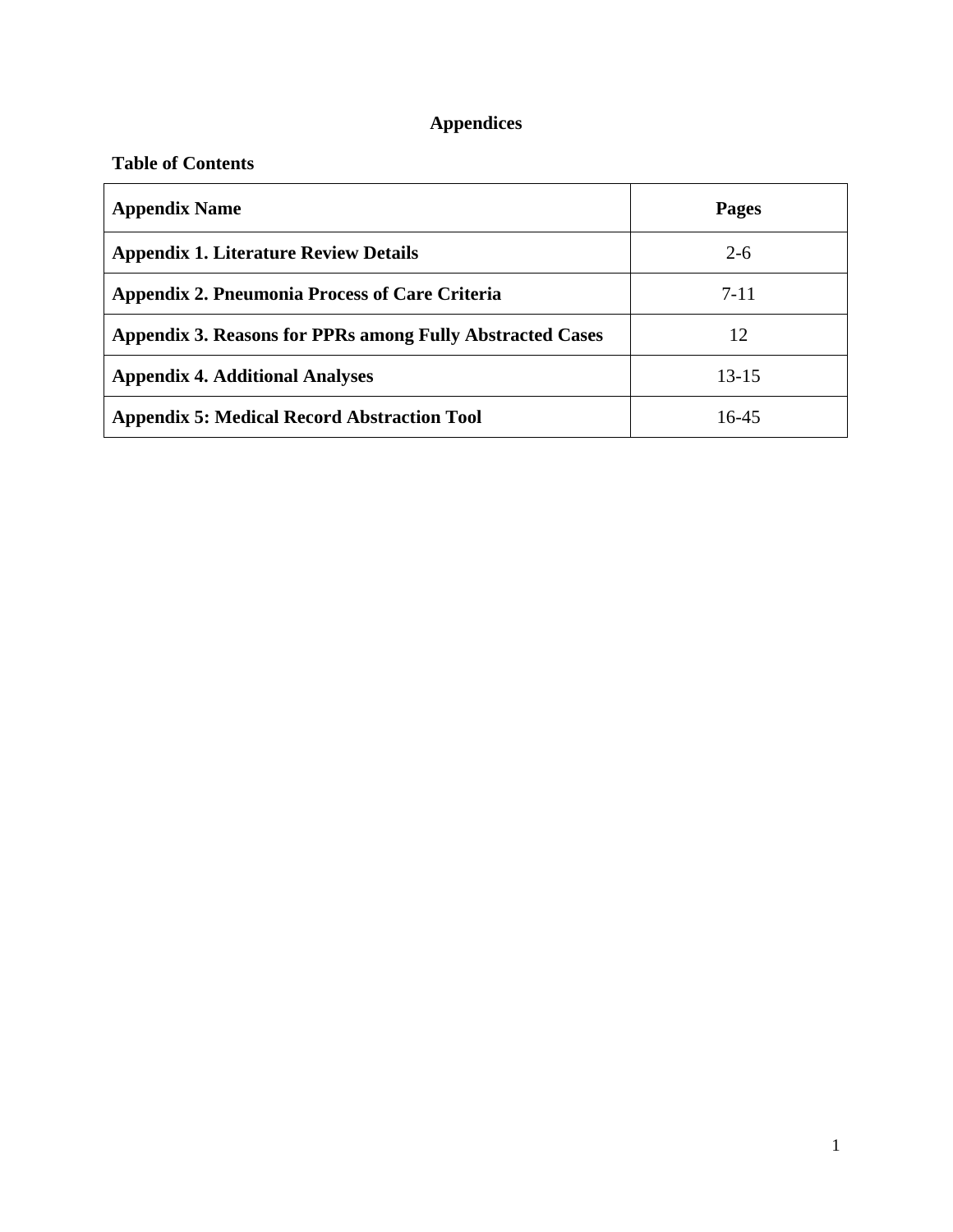# **Appendix 1. Literature Review Details**

We searched PubMed using the Mesh Terms "Patient Readmission" AND "Pneumonia," "Hospitalization" AND "Pneumonia," "Quality Indicators, Healthcare" AND "Pneumonia," and The Text Words "Preventable Readmission" from 2000 to present. We used the following filters: English Language, Humans, Items with Abstracts.

We also reviewed bibliographies of retrieved papers and selected medical texts (i.e., UpToDate) for additional references. (We included papers from prior to 2000 resulting from these searches.)

Additionally, we reviewed current clinical practice guidelines from US national societies and existing CMS/Joint Commission and Veterans Health Administration pneumonia process of care performance measures (both current and retired measures).

## List of References:

Pneumonia Hospitalizations:

- 1. Adamuz J, Viasus D, Camprecios-Rodriguez P, et al. A prospective cohort study of healthcare visits and rehospitalizations after discharge of patients with community-acquired pneumonia. Respirology 2011;16:1119-26.
- 2. Aliberti S, Peyrani P, Filardo G, et al. Association between time to clinical stability and outcomes after discharge in hospitalized patients with community-acquired pneumonia. Chest 2011;140:482-8.
- 3. Arancibia F, Bauer TT, Ewig S, et al. Community-acquired pneumonia due to gram-negative bacteria and pseudomonas aeruginosa: incidence, risk, and prognosis. Arch Intern Med 2002;162:1849-58.
- 4. Arnold FW, LaJoie AS, Brock GN, et al. Improving outcomes in elderly patients with community-acquired pneumonia by adhering to national guidelines: Community-Acquired Pneumonia Organization International cohort study results. Arch Intern Med 2009;169:1515- 24.
- 5. Bewick T, Cooper VJ, Lim WS. Does early review by a respiratory physician lead to a shorter length of stay for patients with non-severe community-acquired pneumonia? Thorax 2009;64:709-12.
- 6. Campbell SG, Murray DD, Urquhart DG, et al. Utility of follow-up recommendations for patients discharged with community-acquired pneumonia. Cjem 2004;6:97-103.
- 7. Capelastegui A, Espana PP, Bilbao A, et al. Pneumonia: criteria for patient instability on hospital discharge. Chest 2008;134:595-600.
- 8. Capelastegui A, Espana PP, Quintana JM, et al. Declining length of hospital stay for pneumonia and postdischarge outcomes. Am J Med 2008;121:845-52.
- 9. Dagan E, Novack V, Porath A. Adverse outcomes in patients with community acquired pneumonia discharged with clinical instability from Internal Medicine Department. Scand J Infect Dis 2006;38:860-6.
- 10. Dean NC, Bateman KA, Donnelly SM, Silver MP, Snow GL, Hale D. Improved clinical outcomes with utilization of a community-acquired pneumonia guideline. Chest 2006;130:794-9.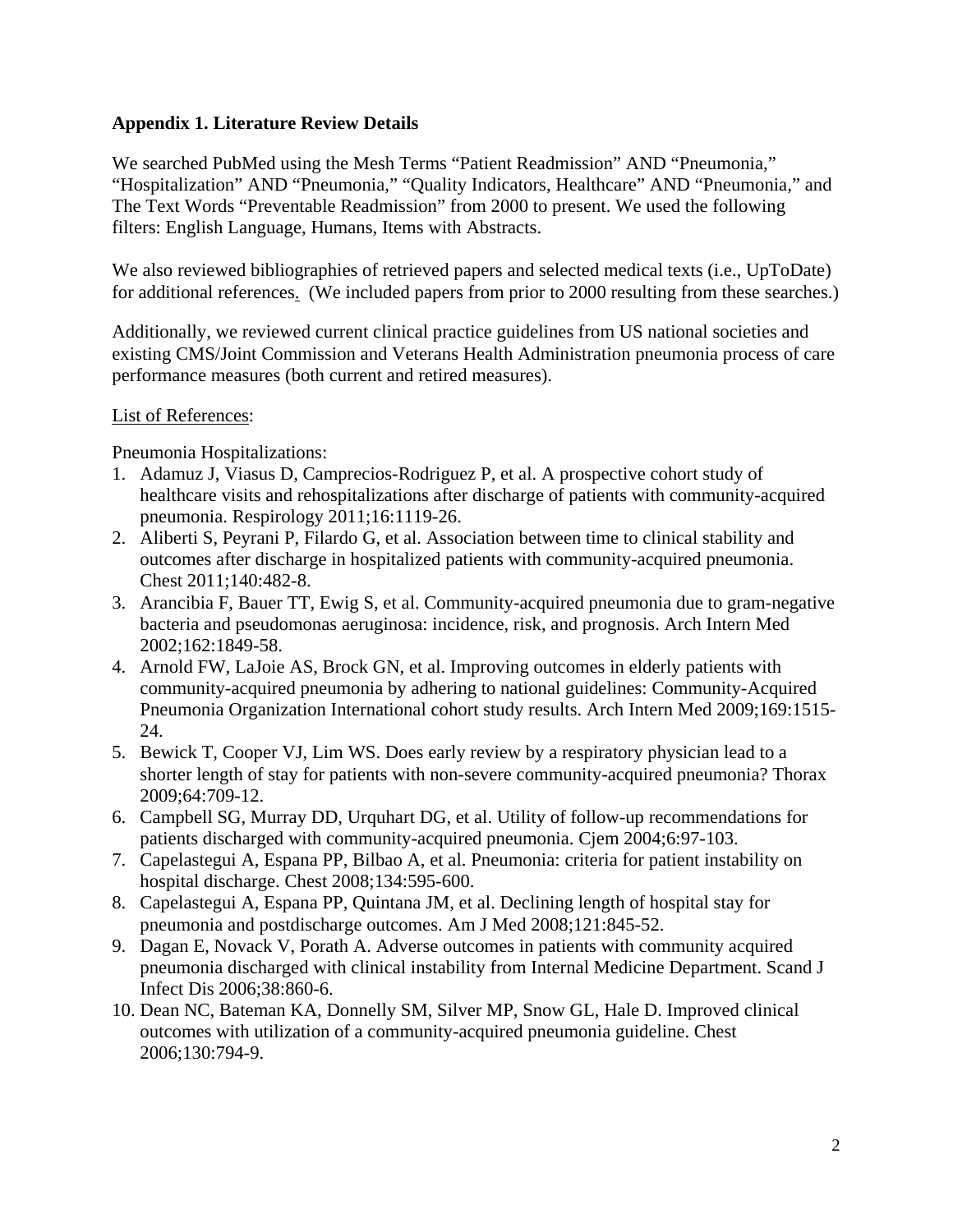- 11. Dunn AS, Peterson KL, Schechter CB, Rabito P, Gotlin AD, Smith LG. The utility of an inhospital observation period after discontinuing intravenous antibiotics. Am J Med 1999;106:6-10.
- 12. El Solh AA, Brewer T, Okada M, Bashir O, Gough M. Indicators of recurrent hospitalization for pneumonia in the elderly. J Am Geriatr Soc 2004;52:2010-5.
- 13. El Solh A, Pineda L, Bouquin P, Mankowski C. Determinants of short and long term functional recovery after hospitalization for community-acquired pneumonia in the elderly: role of inflammatory markers. BMC Geriatr 2006;6:12.
- 14. Eron LJ, Passos S. Early discharge of infected patients through appropriate antibiotic use. Arch Intern Med 2001;161:61-5.
- 15. Eurich DT, Gamble JM, Marrie TJ, Majumdar SR. Dysglycaemia and 90 day and 1 year risks of death or readmission in patients hospitalised for community-acquired pneumonia. Diabetologia 2010;53:497-503.
- 16. Feagan BG. A controlled trial of a critical pathway for treating community-acquired pneumonia: the CAPITAL study. Community-Acquired Pneumonia Intervention Trial Assessing Levofloxacin. Pharmacotherapy 2001;21:89S-94S.
- 17. Fine MJ, Auble TE, Yealy DM, et al. A prediction rule to identify low-risk patients with community-acquired pneumonia. N Engl J Med 1997;336:243-50.
- 18. Fine MJ, Medsger AR, Stone RA, et al. The hospital discharge decision for patients with community-acquired pneumonia. Results from the Pneumonia Patient Outcomes Research Team cohort study. Arch Intern Med 1997;157:47-56.
- 19. Flanders SA, Dudas V, Kerr K, McCulloch CE, Gonzales R. Effectiveness of ceftriaxone plus doxycycline in the treatment of patients hospitalized with community-acquired pneumonia. J Hosp Med 2006;1:7-12.
- 20. Gleason PP, Meehan TP, Fine JM, Galusha DH, Fine MJ. Associations between initial antimicrobial therapy and medical outcomes for hospitalized elderly patients with pneumonia. Arch Intern Med 1999;159:2562-72.
- 21. Gilbert K, Gleason PP, Singer DE, et al. Variations in antimicrobial use and cost in more than 2,000 patients with community-acquired pneumonia. Am J Med 1998;104:17-27.
- 22. Halm EA, Fine MJ, Kapoor WN, Singer DE, Marrie TJ, Siu AL. Instability on hospital discharge and the risk of adverse outcomes in patients with pneumonia. Arch Intern Med 2002;162:1278-84.
- 23. Hebert PL, McBean AM, Kane RL. Explaining trends in hospitalizations for pneumonia and influenza in the elderly. Med Care Res Rev 2005;62:560-82.
- 24. Herzog NS, Bratzler DW, Houck PM, et al. Effects of previous influenza vaccination on subsequent readmission and mortality in elderly patients hospitalized with pneumonia. Am J Med 2003;115:454-61.
- 25. Jasti H, Mortensen EM, Obrosky DS, Kapoor WN, Fine MJ. Causes and risk factors for rehospitalization of patients hospitalized with community-acquired pneumonia. Clin Infect Dis 2008;46:550-6.
- 26. Lindenauer PK, Normand SL, Drye EE, et al. Development, validation, and results of a measure of 30-day readmission following hospitalization for pneumonia. J Hosp Med 2011;6:142-50.
- 27. Mansouri MD, Cadle RM, Agbahiwe SO, Musher DM. Impact of an antibiotic restriction program on antibiotic utilization in the treatment of community-acquired pneumonia in a Veterans Affairs Medical Center. Infection 2011;39:53-8.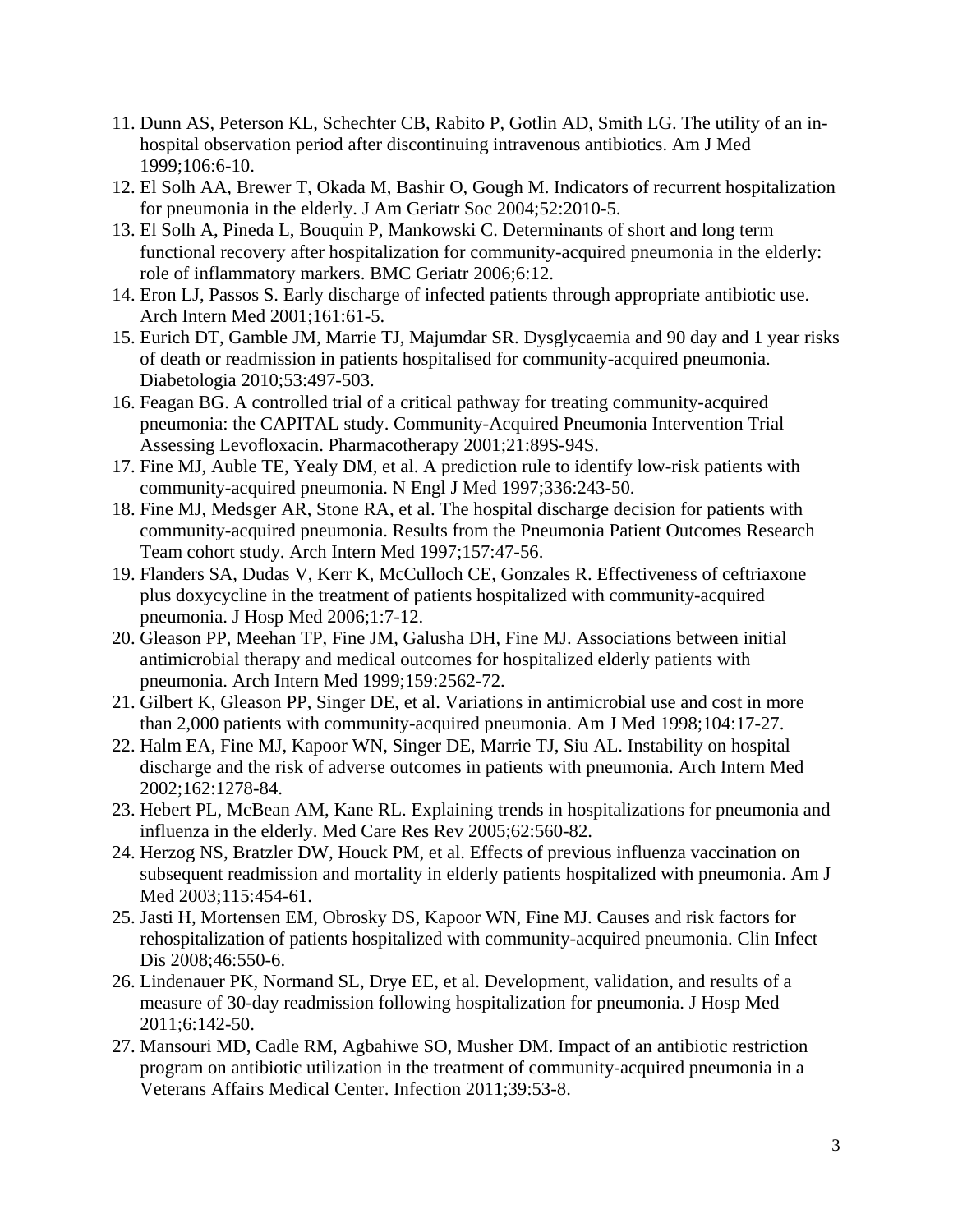- 28. Marrie TJ, Wu L. Factors influencing in-hospital mortality in community-acquired pneumonia: a prospective study of patients not initially admitted to the ICU. Chest 2005;127:1260-70.
- 29. Marrie TJ, Lau CY, Wheeler SL, Wong CJ, Vandervoort MK, Feagan BG. A controlled trial of a critical pathway for treatment of community-acquired pneumonia. CAPITAL Study Investigators. Community-Acquired Pneumonia Intervention Trial Assessing Levofloxacin. JAMA 2000;283:749-55.
- 30. McCabe C, Kirchner C, Zhang H, Daley J, Fisman DN. Guideline-concordant therapy and reduced mortality and length of stay in adults with community-acquired pneumonia: playing by the rules. Arch Intern Med 2009;169:1525-31.
- 31. McCormick D, Fine MJ, Coley CM, et al. Variation in length of hospital stay in patients with community-acquired pneumonia: are shorter stays associated with worse medical outcomes? Am J Med 1999;107:5-12.
- 32. McGregor MJ, Reid RJ, Schulzer M, Fitzgerald JM, Levy AR, Cox MB. Socioeconomic status and hospital utilization among younger adult pneumonia admissions at a Canadian hospital. BMC Health Serv Res 2006;6:152.
- 33. Meehan TP, Fine MJ, Krumholz HM, et al. Quality of care, process, and outcomes in elderly patients with pneumonia. JAMA 1997;278:2080-4.
- 34. Melegaro A, Edmunds WJ. The 23-valent pneumococcal polysaccharide vaccine. Part I. Efficacy of PPV in the elderly: a comparison of meta-analyses. Eur J Epidemiol 2004;19:353-63.
- 35. Metersky ML, Tate JP, Fine MJ, Petrillo MK, Meehan TP. Temporal trends in outcomes of older patients with pneumonia. Arch Intern Med 2000;160:3385-91.
- 36. Mykietiuk A, Carratala J, Dominguez A, et al. Effect of prior pneumococcal vaccination on clinical outcome of hospitalized adults with community-acquired pneumococcal pneumonia. Eur J Clin Microbiol Infect Dis 2006;25:457-62.
- 37. Nathan RV, Rhew DC, Murray C, Bratzler DW, Houck PM, Weingarten SR. In-hospital observation after antibiotic switch in pneumonia: a national evaluation. Am J Med 2006;119:512 e1-7.
- 38. Neupane B, Walter SD, Krueger P, Marrie T, Loeb M. Predictors of inhospital mortality and re-hospitalization in older adults with community-acquired pneumonia: a prospective cohort study. BMC Geriatr 2010;10:22.
- 39. Palmer CS, Zhan C, Elixhauser A, et al. Economic assessment of the community-acquired pneumonia intervention trial employing levofloxacin. Clin Ther 2000;22:250-64.
- 40. Perez CE. Ontario hospitals--mergers, shorter stays and readmissions. Health Rep 2002;14:25-36.
- 41. Reyes Calzada S, Martinez Tomas R, Cremades Romero MJ, Martinez Moragon E, Soler Cataluna JJ, Menendez Villanueva R. Empiric treatment in hospitalized community-acquired pneumonia. Impact on mortality, length of stay and re-admission. Respir Med 2007;101:1909-15.
- 42. Rhew DC, Riedinger MS, Sandhu M, Bowers C, Greengold N, Weingarten SR. A prospective, multicenter study of a pneumonia practice guideline. Chest 1998;114:115-9.
- 43. Tang KL, Eurich DT, Minhas-Sandhu JK, Marrie TJ, Majumdar SR. Incidence, correlates, and chest radiographic yield of new lung cancer diagnosis in 3398 patients with pneumonia. Arch Intern Med 2011;171:1193-8.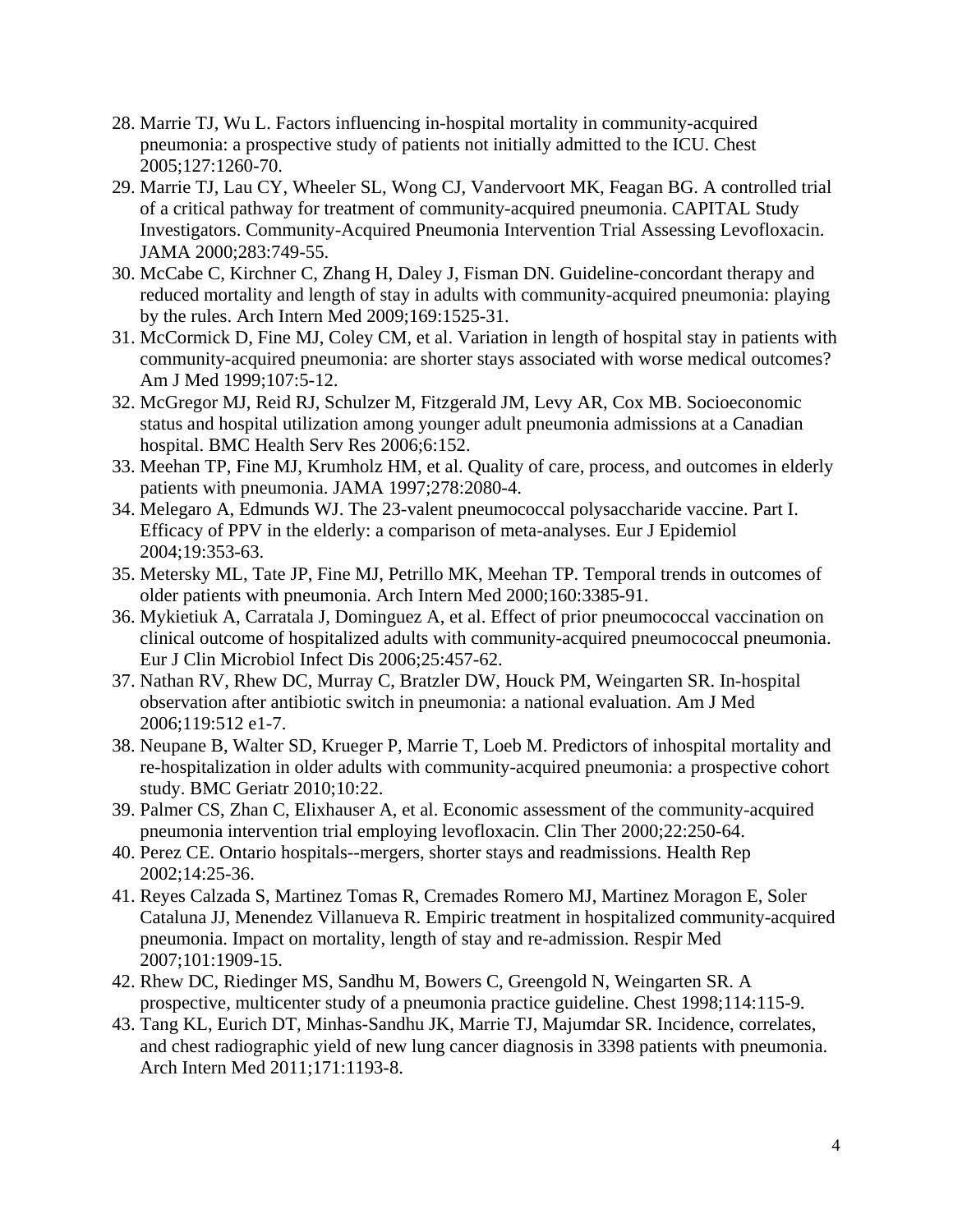- 44. Vecchiarino P, Bohannon RW, Ferullo J, Maljanian R. Short-term outcomes and their predictors for patients hospitalized with community-acquired pneumonia. Heart Lung 2004;33:301-7.
- 45. Weingarten SR, Riedinger MS, Hobson P, et al. Evaluation of a pneumonia practice guideline in an interventional trial. Am J Respir Crit Care Med 1996;153:1110-5.
- 46. Weingarten SR, Riedinger MS, Varis G, et al. Identification of low-risk hospitalized patients with pneumonia. Implications for early conversion to oral antimicrobial therapy. Chest 1994;105:1109-15.
- 47. Weissman JS, Ayanian JZ, Chasan-Taber S, Sherwood MJ, Roth C, Epstein AM. Hospital readmissions and quality of care. Med Care 1999;37:490-501.
- 48. Werner RM, Bradlow ET. Relationship between Medicare's hospital compare performance measures and mortality rates. JAMA 2006;296:2694-702.
- 49. Whittle J, Lin CJ, Lave JR, et al. Relationship of provider characteristics to outcomes,
- 50. Yende S, Angus DC, Ali IS, et al. Influence of comorbid conditions on long-term mortality after pneumonia in older people. J Am Geriatr Soc 2007;55:518-25.

Preventable Readmissions:

- 51. Anderson MA, Clarke MM, Helms LB, Foreman MD. Hospital readmission from home health care before and after prospective payment. J Nurs Scholarsh 2005;37:73-9.
- 52. Ashton CM, Kuykendall DH, Johnson ML, Wray NP, Wu L. The association between the quality of inpatient care and early readmission. Ann Intern Med 1995;122:415-21.
- 53. Baker DW, Einstadter D, Husak SS, Cebul RD. Trends in postdischarge mortality and readmissions: has length of stay declined too far? Arch Intern Med 2004;164:538-44.
- 54. Balla U, Malnick S, Schattner A. Early readmissions to the department of medicine as a screening tool for monitoring quality of care problems. Medicine (Baltimore) 2008;87:294- 300.
- 55. Clarke A. Are readmissions avoidable? BMJ 1990;301:1136-8.
- 56. Experton B, Ozminkowski RJ, Pearlman DN, Li Z, Thompson S. How does managed care manage the frail elderly? The case of hospital readmissions in fee-for-service versus HMO systems. Am J Prev Med 1999;16:163-72.
- 57. Frankl SE, Breeling JL, Goldman L. Preventability of emergent hospital readmission. Am J Med 1991;90:667-74.
- 58. Halfon P, Eggli Y, van Melle G, Chevalier J, Wasserfallen JB, Burnand B. Measuring potentially avoidable hospital readmissions. J Clin Epidemiol 2002;55:573-87.
- 59. Hansen LO, Strater A, Smith L, et al. Hospital discharge documentation and risk of rehospitalisation. BMJ Qual Saf 2011;20:773-8.
- 60. Howard RL, Avery AJ, Howard PD, Partridge M. Investigation into the reasons for preventable drug related admissions to a medical admissions unit: observational study. Qual Saf Health Care 2003;12:280-5.
- 61. Marcantonio ER, McKean S, Goldfinger M, Kleefield S, Yurkofsky M, Brennan TA. Factors associated with unplanned hospital readmission among patients 65 years of age and older in a Medicare managed care plan. Am J Med 1999;107:13-7.
- 62. Oddone EZ, Weinberger M, Horner M, et al. Classifying general medicine readmissions. Are they preventable? Veterans Affairs Cooperative Studies in Health Services Group on Primary Care and Hospital Readmissions. J Gen Intern Med 1996;11:597-607.
- 63. Ruiz B, Garcia M, Aguirre U, Aguirre C. Factors predicting hospital readmissions related to adverse drug reactions. Eur J Clin Pharmacol 2008;64:715-22.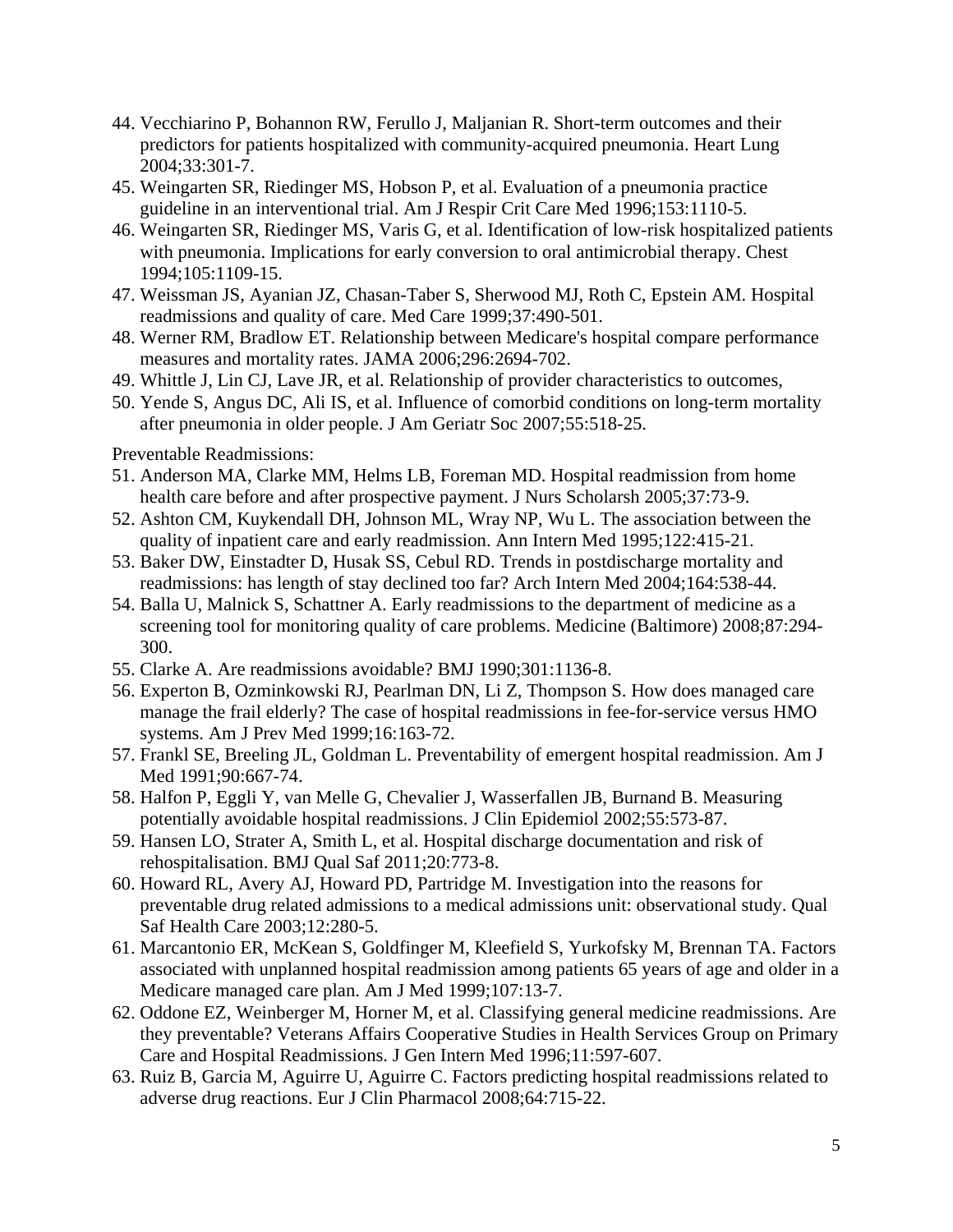- 64. van Walraven C, Seth R, Austin PC, Laupacis A. Effect of discharge summary availability during post-discharge visits on hospital readmission. J Gen Intern Med 2002;17:186-92.
- 65. Williams EI, Fitton F. Factors affecting early unplanned readmission of elderly patients to hospital. BMJ 1988;297:784-7.
- 66. Witherington EM, Pirzada OM, Avery AJ. Communication gaps and readmissions to hospital for patients aged 75 years and older: observational study. Qual Saf Health Care 2008;17:71- 5.

Pneumonia Clinical Guidelines:

- 67. Mandell LA, Wunderink RG, Anzueto A, et al. Infectious Diseases Society of America/American Thoracic Society consensus guidelines on the management of community-acquired pneumonia in adults. Clin Infect Dis 2007;44 Suppl 2:S27-72.
- 68. Guidelines for the management of adults with hospital-acquired, ventilator-associated, and healthcare-associated pneumonia. Am J Respir Crit Care Med 2005;171:388-416.

CMS/Joint Commission and Veterans Health Administration pneumonia process of care performance measures:

- 69. FY 2010, Q2 Volume 2, Clinical Measures Specification Manual 2010. Office of Quality and Performance. January 4, 2010.
- 70. Centers for Medicare & Medicaid Services (CMS). Medicare.gov. http://www.medicare.gov /hospitalcompare/?AspxAutoDetectCookieSupport=1 (accessed 1 June, 2014).
- 71. Hospital Quality Alliance Reporting Hospital Quality Data for Annual Payment Update. Hospital Inpatient Quality Measures (Calendar Year 2011 Discharges). http:// www.fmqai.[com/library/attachment-library/ITK\\_april2011\\_Mod1\\_Measure](http://www.fmqai.com/library/attachment-library/ITK_april2011_Mod1_Measure%20Comparison_CY2011_Revised.pdf)  [Comparison\\_CY2011\\_Revised.pdf](http://www.fmqai.com/library/attachment-library/ITK_april2011_Mod1_Measure%20Comparison_CY2011_Revised.pdf) (accessed 20 March 2015.)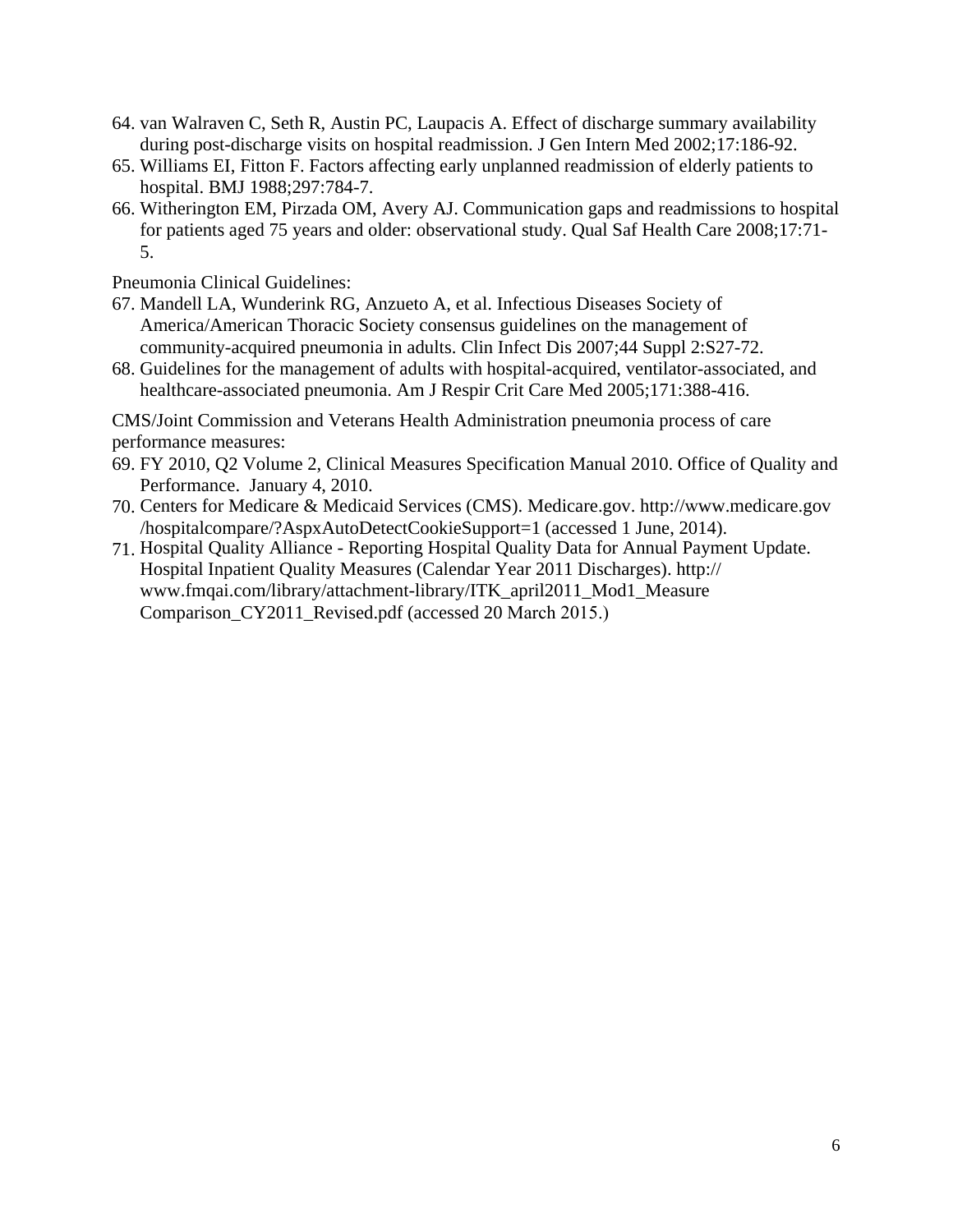# **Appendix 2. Pneumonia Process of Care Criteria**

| <b>Section</b>              | <b>Clinical Item</b>        | <b>Quality of Care Item</b>                  |
|-----------------------------|-----------------------------|----------------------------------------------|
| <b>A: Admission Work-</b>   | The admission note          | If the patient had an acute or subacute      |
| Up                          | should document risk        | hospital stay in the 90 days prior to        |
|                             | factors for healthcare      | admission, then this should be               |
|                             | associated pneumonia if     | documented in the admission note, to         |
|                             | present                     | fulfill the criterion                        |
|                             | Blood cultures should be    | If pneumonia is suspected upon               |
|                             | performed within 24         | admission, then at least one set of blood    |
|                             | hours of admission, with    | cultures should be drawn within the first    |
|                             | at least 1 set drawn prior  | day of admission, prior to giving            |
|                             | to antibiotic               | antibiotics, to fulfill the criterion        |
|                             | administration              |                                              |
| <b>B:</b> In-Hospital       | The initial empiric         | If the patient received appropriate          |
| <b>Evaluation and</b>       | antibiotic selection is     | antibiotics (type and dosage; based on       |
| <b>Treatment</b>            | consistent with the         | clinician review of risk factors), the       |
|                             | clinical picture and        | criterion is fulfilled                       |
|                             | current national            |                                              |
|                             | pneumonia guidelines        |                                              |
| <b>C: Discharge</b>         | The patient is ready for    | If there is documented improvement in        |
| <b>Readiness / Planning</b> | discharge when there is     | symptoms (dyspnea, cough) or signs (e.g.,    |
|                             | documented                  | decrease in fever, improved oxygen           |
|                             | improvement in              | saturation) in the EMR, then the criterion   |
|                             | symptoms (e.g., dyspnea,    | is fulfilled                                 |
|                             | cough) or signs of          |                                              |
|                             | pneumonia                   |                                              |
|                             | Discharge medications       | If the patient did not complete at least 5   |
|                             | include oral antibiotics to | days of antibiotics in-hospital, then        |
|                             | complete at least a total   | discharge medications need to include        |
|                             | 5-day course                | antibiotics to complete at least 5 days, to  |
|                             |                             | fulfill the criterion                        |
| D: Post-Discharge           | There was a post-           | If there was documentation of a phone        |
| <b>Period</b>               | discharge phone call or     | call, home visit, or scheduled provider      |
|                             | in-person home visit, or    | visit within 72 hours of discharge, then the |
|                             | scheduled provider visit    | criterion is fulfilled                       |
|                             | within 72 hours of          |                                              |
|                             | discharge                   |                                              |

# **2a. Examples of Pneumonia Process of Care Criteria/Items**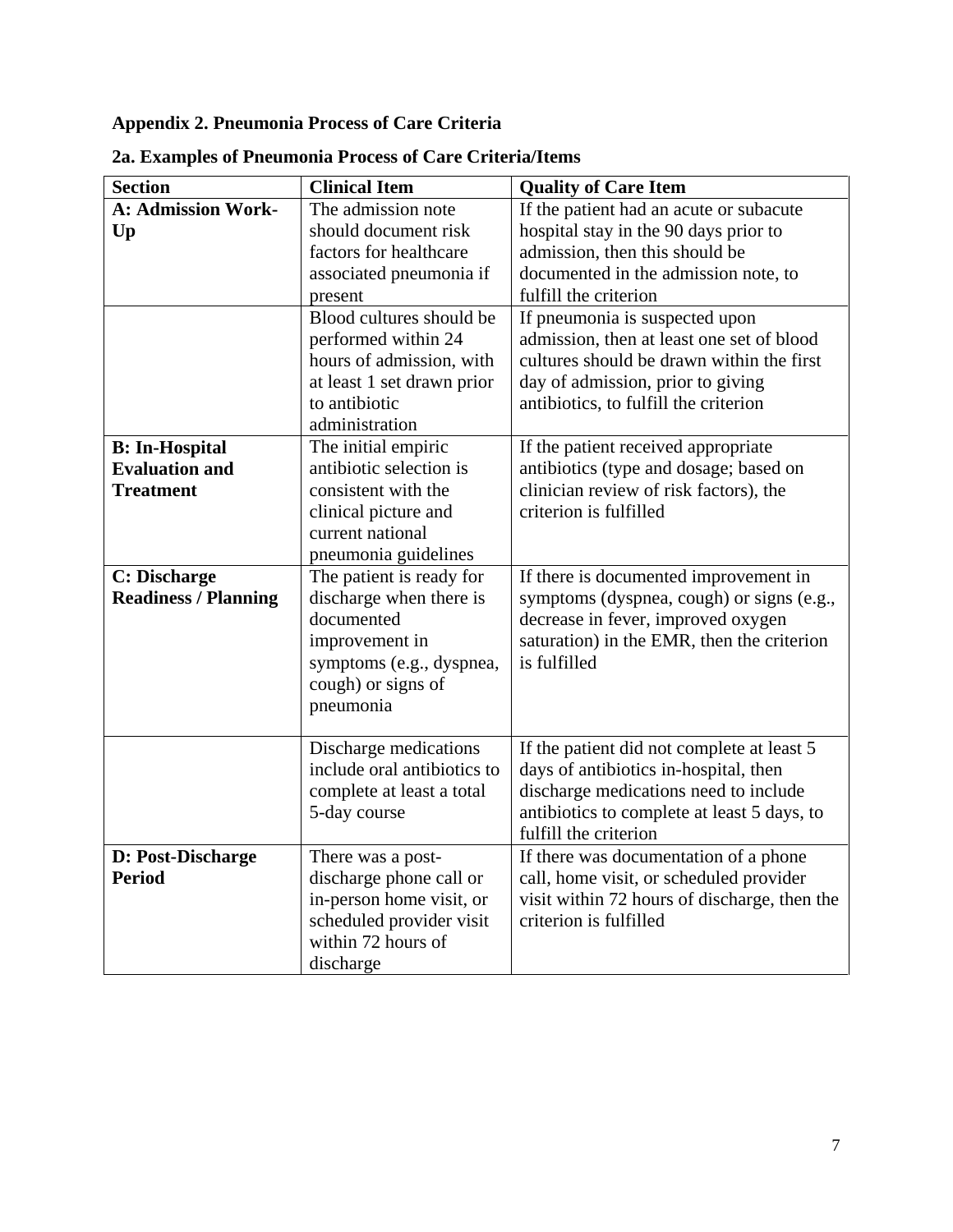# **Appendix 2b. Final List of Pneumonia Processes of Care Criteria – Clinical Items**

# **A. The Admission Work-up**

## **The admission history should document:**

- A1. Allergies or intolerances to medications
- A2. Adherence to medication regimen
- A3. Cigarette smoking (pack-years)
- A4. Alcohol use (amount per day or average drinks per week)
- A5. Illicit drug use, including injection drugs
- A6.If the patient had an acute or subacute (rehabilitation/geriatrics) hospital admission for at least 48 hours within the prior 90 days

## **The admission physical examination (MD unless otherwise specified) should include:**

A7. Level of consciousness

## **Tests performed within 24 hours of admission should include:**

A8. Blood cultures with at least one set performed prior to antibiotic administration

A9. EKG

A10. Chest x-ray (upright postero-anterior (PA) and lateral if possible)

# **B. Evaluation and Treatment During the Stay**

#### **Diagnostic Evaluation**

B1. Obtain a sputum gram stain and culture (in patients who are producing sputum) **or** 

obtain an endotracheal aspirate for gram stain and culture in intubated patients

*If pneumonia not diagnosed on admission but suspected shortly after admission:* 

- B2. Obtain blood cultures
- B3. Obtain a repeat chest x-ray (including PA and lateral; if PA/lateral not done on admission)

#### **Treatment / Monitoring**

- B4. Patient is candidate for antibiotics (not palliative), and initial empiric antibiotic selection is consistent with clinical picture and current national pneumonia guidelines. \*
- B5.Aspiration pneumonia and coverage for anaerobes considered if appropriate history and chest x-ray findings (i.e., history of swallowing problems, altered level of consciousness, alcohol/drug abuse, seizure, right upper lobe infiltrate)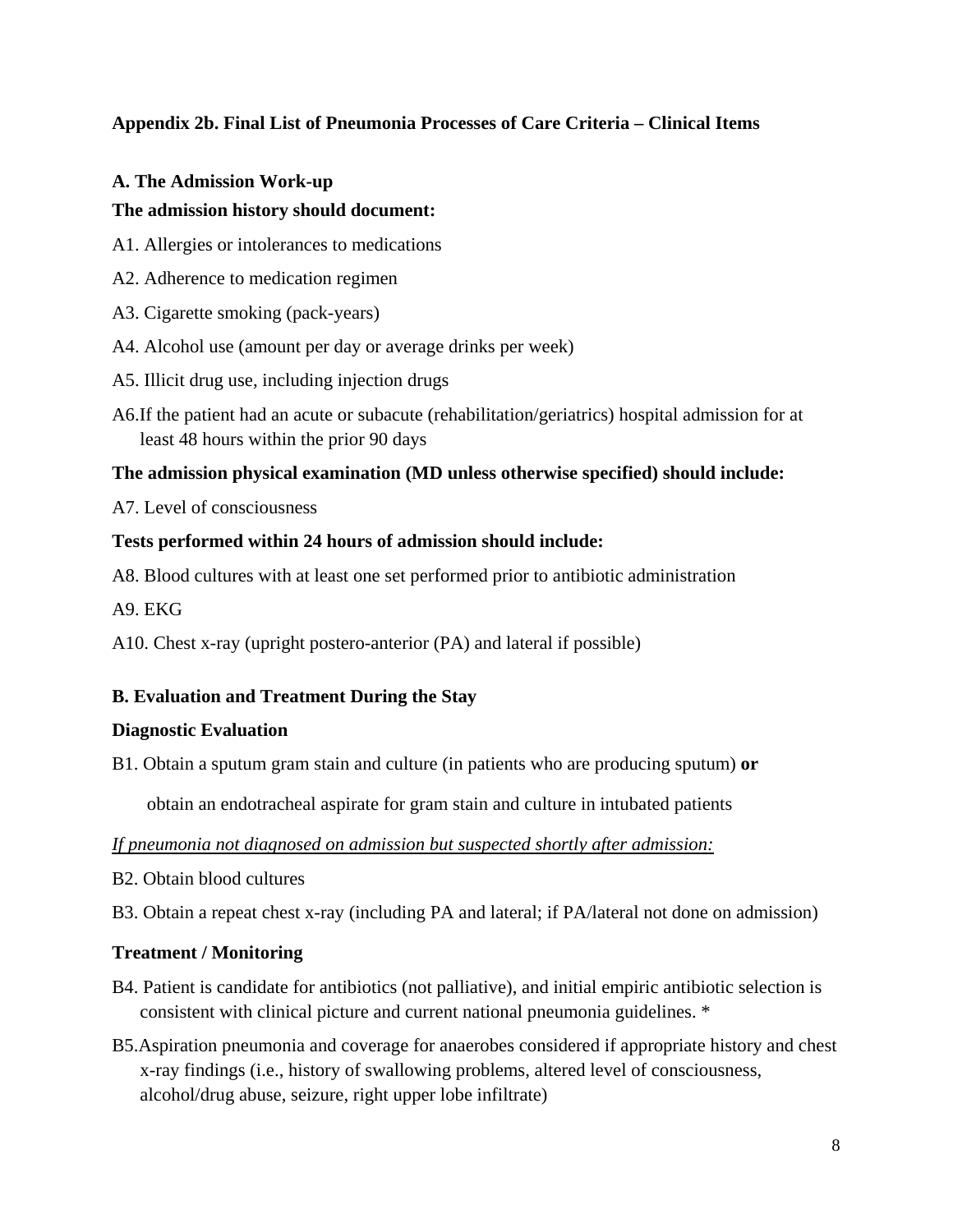- B6. Antibiotics modified based on culture findings †
- B7. Antibiotic levels monitored and adjusted as appropriate (e.g. vancomycin and aminoglycosides) †
- B8. Antibiotics dosed appropriately based on renal or liver function †
- B9. Appropriate venous thromboembolism prophylaxis should be administered during the hospital stay until patient is fully ambulatory, unless he/she is on full-dose anticoagulation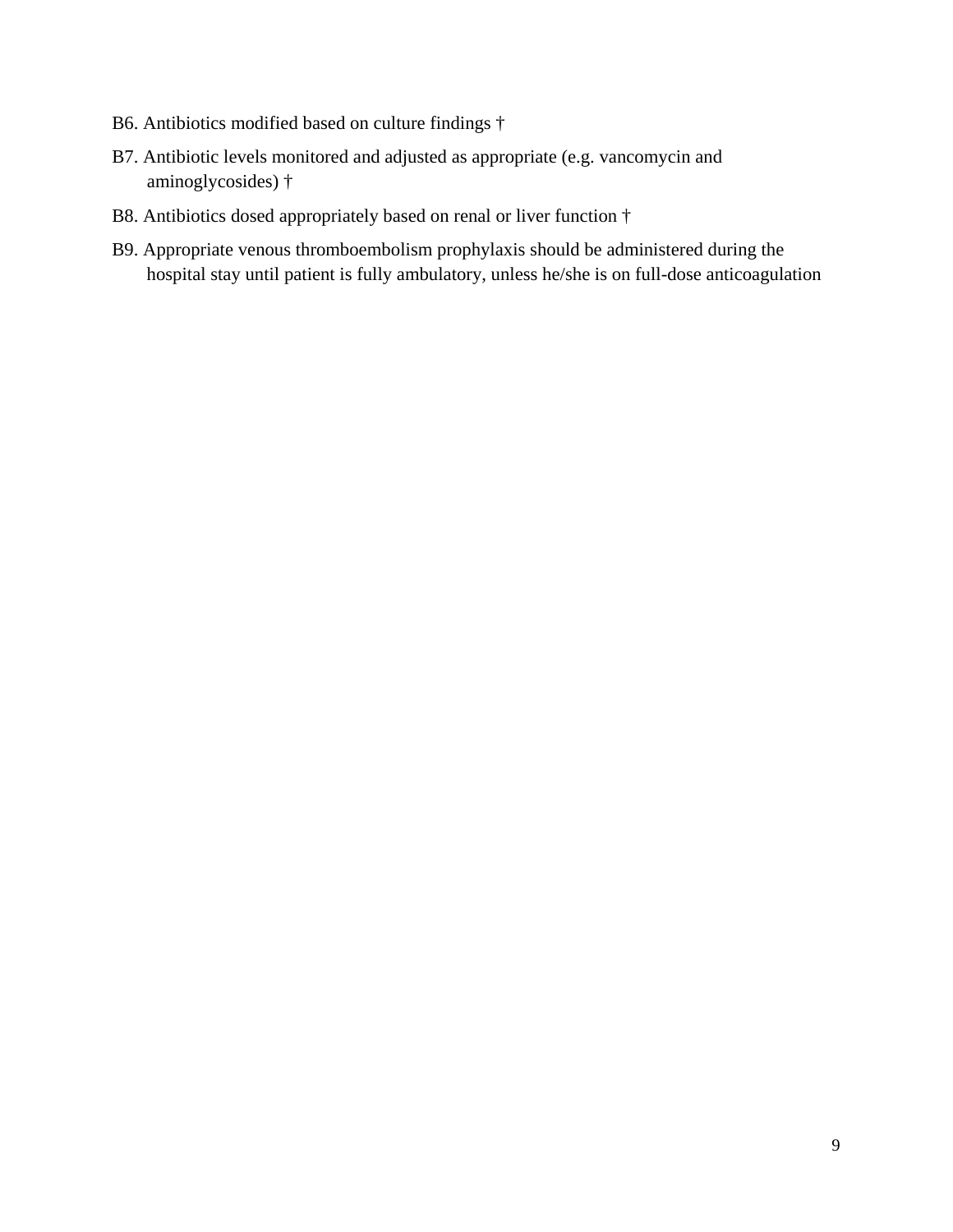# **C. Readiness for Discharge Criteria**

#### Clinical Stability

#### *The patient admitted for pneumonia is ready for discharge when:*

- C1. Documented improvement in symptoms (e.g., dyspnea/cough) has occurred
- C2. White blood cell count is stable or falling, not rising
- C3. Blood urea nitrogen is stable or falling, not rising
- C4. Creatinine is stable or falling, not rising

*None of the following have occurred within 24 hrs of discharge (Halm, Arch Intern Med 2002):* 

- C5. Systolic blood pressure  $\leq 90$  mm Hg (in patient whose baseline BP is  $> 90$  mm Hg)
- C6. Heart rate  $>100$  bpm (in patient whose baseline is  $<100$ )
- C7. Respiratory rate  $>24$  /min (in patient whose baseline is  $<24$ )
- C8. Temperature >100°F
- C9. Room air oxygen saturation <90% (in patient not previously on home oxygen) or patient discharged on home oxygen when not previously on this.
- C10. Altered mental status
- C11. Inability to maintain enteral intake, either orally or by other means (e.g., PEG tube)

#### **Discharge Planning**

C12. Discharge medications include oral antibiotics to complete at least a total 5-day course

*There is documentation in the chart that the patient or family:* 

- C13. Received written discharge instructions or other educational material regarding all of the following: 1) activity level, 2) diet, 3) discharge medications, 4) follow-up appointment
- C14. Understands the medication regimen

# *Plans for post discharge medical care are stated in the chart and/or discharge summary, including:*

- C15. List of discharge medications, with medication reconciliation including specific medication changes made compared to admission medications
- C16. Follow-up clinic visit arranged with primary care provider or specialist (infectious disease or pulmonology) as appropriate
- C17. Discharge summary completed by time of follow-up visit, and therefore available to follow-up provider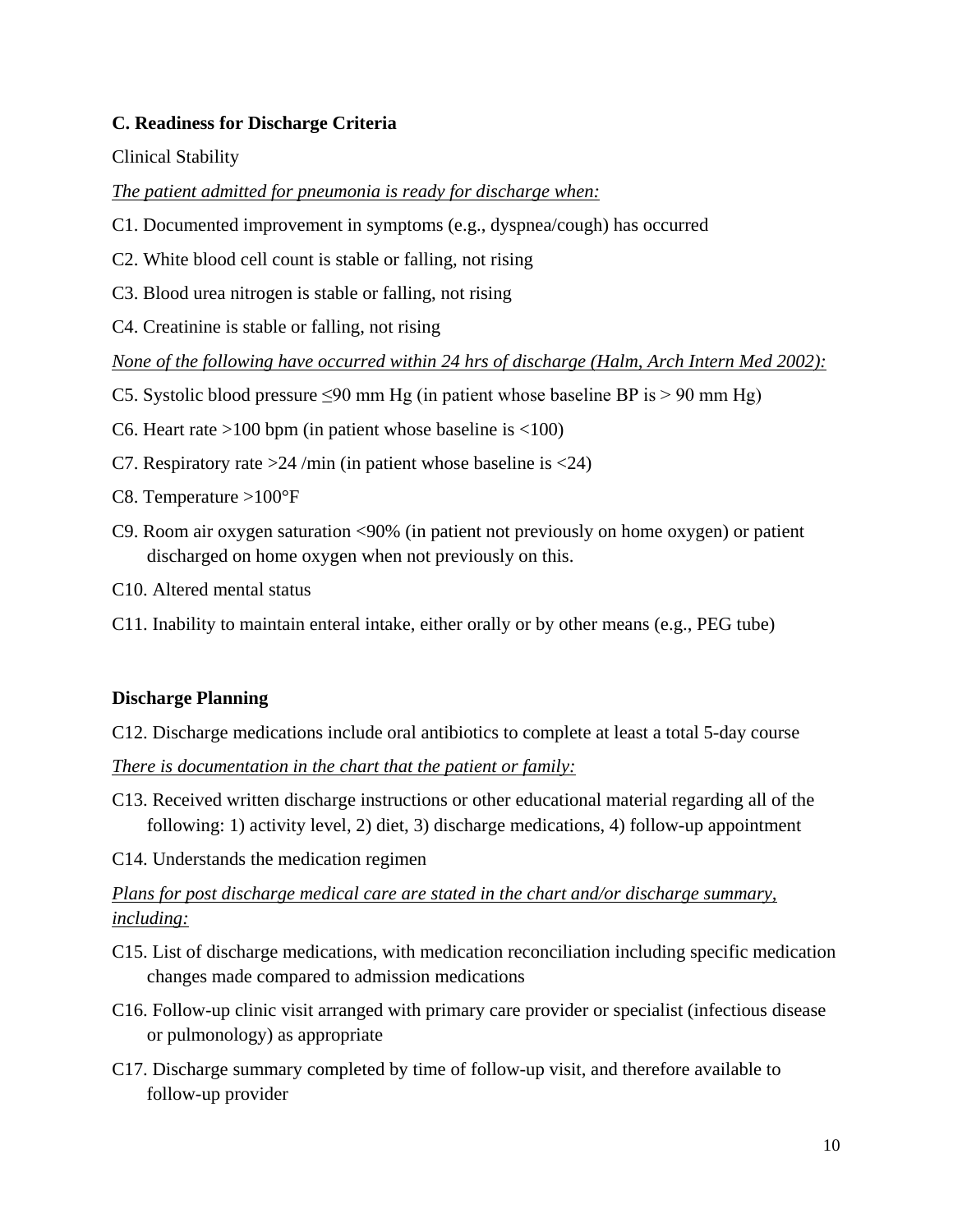# **D. Post-Discharge Period**

# **There should be documentation that the following occurred:**

D1. There was a post-discharge phone call or in-person home visit within 72 hours to the patient by a nurse or other healthcare staff or scheduled provider office visit within 72 hours

# *If there was a post-discharge phone call / home visit it consisted of:*

- D2. Patient asked about any change in condition since discharge including breathing and cough
- D3. Patient asked about his/her understanding of what the medications are for
- D4. Review of pending clinic appointments and tests
- D5. Reinforcement of other discharge instructions including recommended diet and what to do if symptoms worsen

## **Follow-up Provider Visit**

D6. There was a follow-up visit with the provider prior to readmission

# **At follow-up visit with provider, if the visit occurred at least a day before the readmission date, the following should be documented:**

- D7. Patient's current functional status including exercise tolerance with respect to breathing and ability to perform activities of daily living
- D8. If medications changed or discontinued, appropriate justification given
- D9. Medications reconciled including updating medication list
- D10. Provider's awareness of pending tests

#### Notes:

\* Item B4 was addressed by review of each case by the study lead (Dr. Borzecki) and clinical coinvestigators (Drs. Gupta and Strymish) using abstracted information, and in several cases, going back to the chart for additional details.

In order to assess antibiotic appropriateness, we included several questions about risk factors for drug resistance, disease severity, and increased risk for certain pathogens that might affect antibiotic choice (e.g., additional questions about healthcare associated pneumonia risk including being a long-term care resident, attendance at a hemodialysis clinic or hospital clinic for wound care or IV therapy in the prior 30 days, immunosuppressive disease history, use of immunosuppressive treatment including steroids or recent antibiotic use).

† Items B6, B7, and B8 were also reviewed by study lead and clinical co-investigators noted above.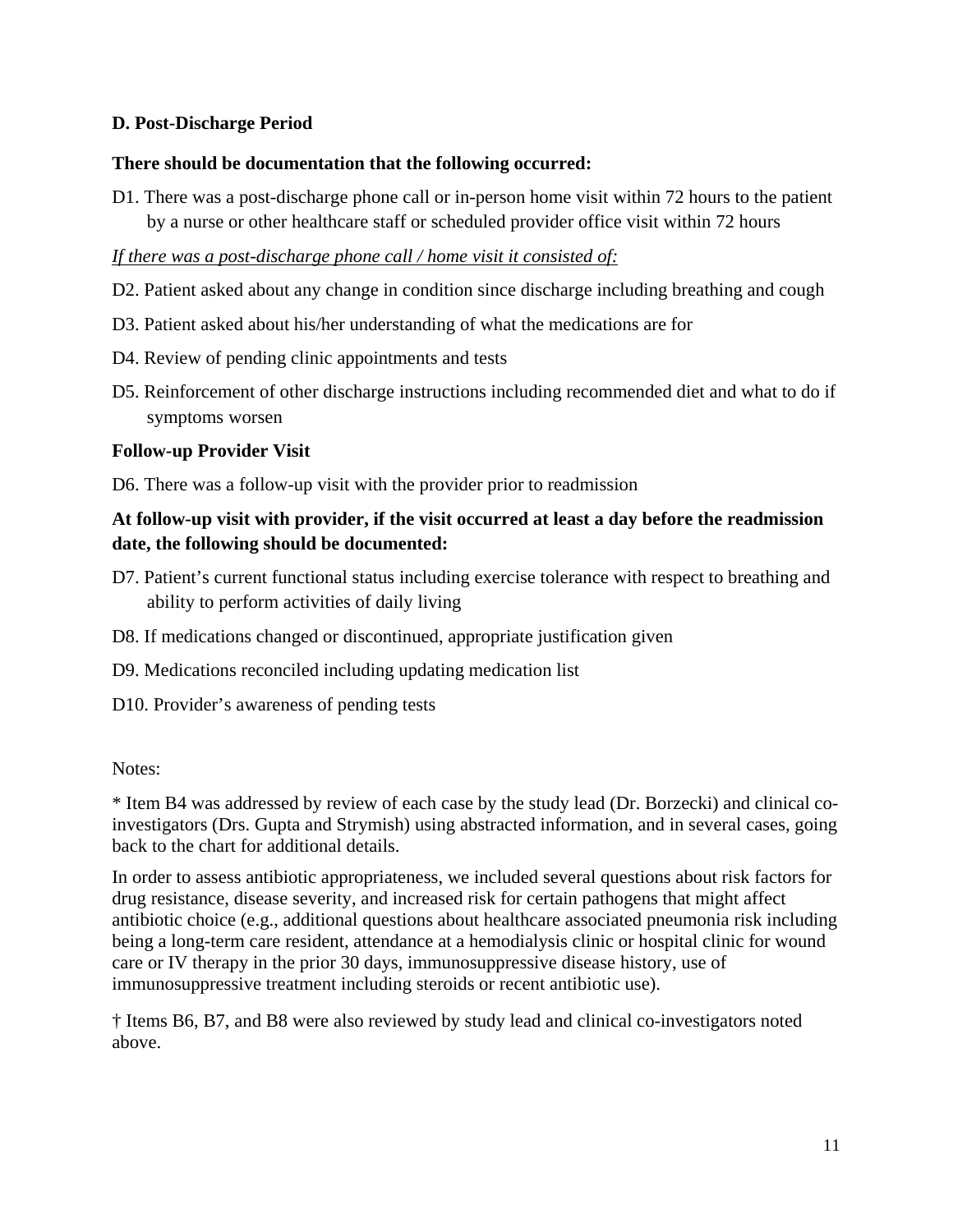| <b>Reasons for PPR-Yes Cases</b>                                           | N                           |
|----------------------------------------------------------------------------|-----------------------------|
| Medical readmission for a continuation or recurrence of the reason for the |                             |
| initial admission, or for a closely related condition                      | 52                          |
| Ambulatory care sensitive conditions as designated by ARHQ <sup>*</sup>    | 14                          |
| All other readmissions for a chronic problem that may be related to care   |                             |
| either during or after the initial admission                               | 8                           |
| Readmission for a substance abuse diagnosis reason following an initial    |                             |
| admission for a non-mental health, non-substance abuse reason.             | $\mathcal{D}_{\mathcal{L}}$ |
| Readmission for surgical procedure to address a complication that may be   |                             |
| related to or may have resulted from care during the initial admission.    |                             |
| <b>Reasons for PPR-No Cases</b>                                            |                             |
| Not clinically related                                                     | 10                          |
| Ineligible for a PPR <sup>†</sup>                                          | 8                           |
| Malignancy <sup><math>\ddagger</math></sup>                                | 3                           |
| Clinically related, not preventable                                        | 2                           |

# **Appendix 3. Reasons for PPRs among Fully Abstracted Cases**

\* Specific to pneumonia discharges, readmissions with a diagnosis of pneumonia are considered as a " medical readmission for a continuation or recurrence of the reason for the initial admission …" and not as an ambulatory care sensitive condition.

- †Includes: 5 "major/metastatic malignancy", and 1 "non-event malignancy." The PPR algorithm designates patients with "major/metastatic malignancy" as ineligible for a PPR because they are considered to be at very high risk for readmission due to their medical condition and thus hard to prevent. For our study, we considered ineligible patients as PPR-No cases.
- ‡ Includes one known case of lung cancer from index admission, 1 case of lung cancer diagnosed after the index admission and 1 case of lymphoma with malignant effusion from the index admission. Of note, there were 8 cases of malignancy among the PPR-Yes cases (6 of which were lung cancer.)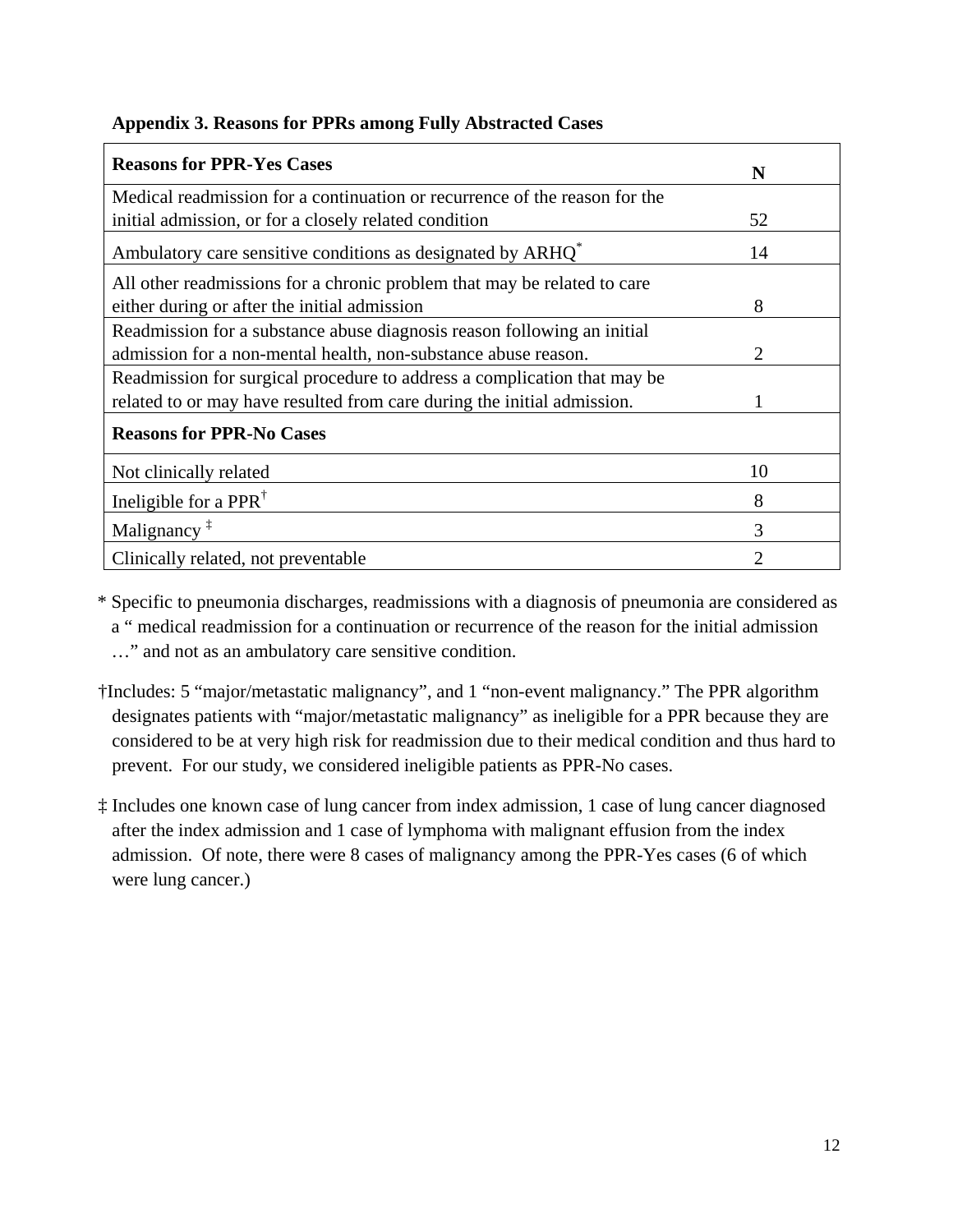#### **Appendix 4. Time to Readmission and Quality Score Analyses**

| <b>Time to</b>     | N  |                    | Score, Mean (SD) |                  |                  |                  |                    |  |  |
|--------------------|----|--------------------|------------------|------------------|------------------|------------------|--------------------|--|--|
| <b>Readmission</b> |    | <b>Total Score</b> | <b>Section A</b> | <b>Section B</b> | <b>Section C</b> | <b>Section D</b> | <b>Section ABC</b> |  |  |
| $0-3$ days         | 19 | 57.1(12.0)         | 18.6(3.5)        | 15.9(6.9)        | 19.6(2.2)        | 3.0(7.3)         | 54.1(8.5)          |  |  |
| $4-7$ days         | 22 | 61.9(12.0)         | 18.2(4.0)        | 17.6(7.1)        | 20.2(1.6)        | 5.9(6.8)         | 56.0(9.2)          |  |  |
| $8-14$ days        | 20 | 64.9(9.3)          | 20.1(2.6)        | 16.4(5.5)        | 20.4(2.2)        | 8.1(7.7)         | 56.9(5.5)          |  |  |
| $15-30$ days       | 39 | 70.1(11.1)         | 20.6(1.9)        | 20.1(4.9)        | 20.4(2.2)        | 9.0(8.5)         | 61.1(6.0)          |  |  |

**Table 1s. Time to Readmission and Quality Score. Consecutive Intervals**

Section:  $A =$ admission work-up; Section  $B =$ in-hospital evaluation and treatment; Section  $C =$  discharge readiness/discharge planning; Section  $D =$  post-discharge period.

Total score and section score calculated using equal section weight method – totals of items within each section scaled to maximum score of 25 and summed to maximum of 100 for the four sections.

#### $SD = standard deviation$

We also examined the correlation between quality scores and time to readmission, as well as running linear regression models with time to readmission as the dependent variable with adjustment for age, gender, race, and comorbidity count. We found a significant positive association between total quality score and time to readmission ( $r = 0.45$ , p<0.0001;  $r^2 = 0.25$  for model, time to readmit parameter estimate 0.33, p<0.0001 in the multivariate model). (This association also held when we removed Section D;  $r = 0.35$ ,  $p=0.0003$ ;  $r^2 = 0.12$  for model, time to readmit parameter estimate 0.39, p=0.0006.)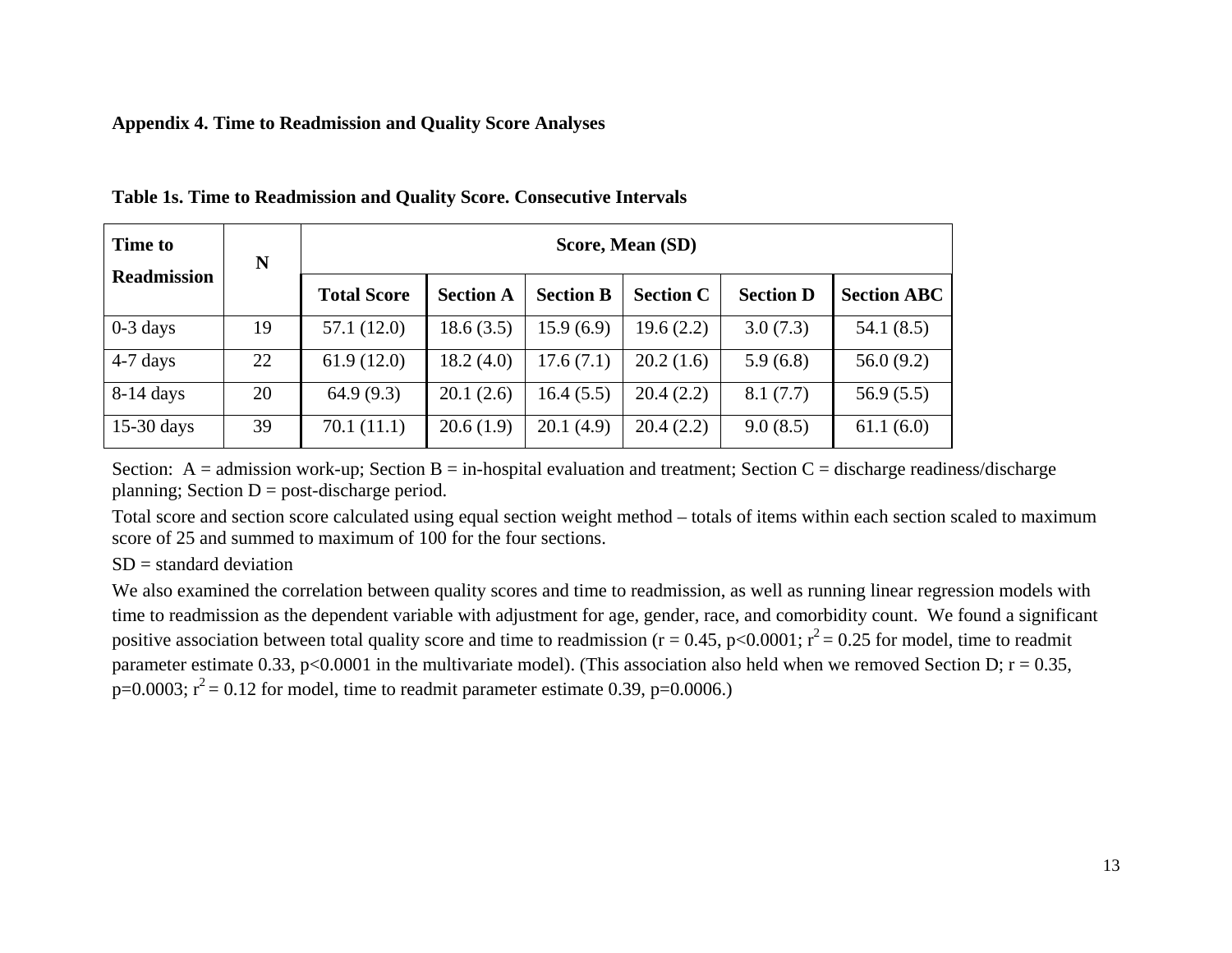

**Figure 1s. Quali**ty **Score by PPR Status using 7 and 14 Day Readmission Windows** 

Section:  $A =$ admission work-up; Section  $B =$ in-hospital evaluation and treatment; Section  $C =$  discharge readiness/discharge planning; Section  $D =$  post-discharge period.

Total score and section scores calculated using equal section weight method – totals of items within each section scaled to maximum score of 25 and summed to maximum of 100 for the four sections.

See Table 2 below for information on p values and effect size.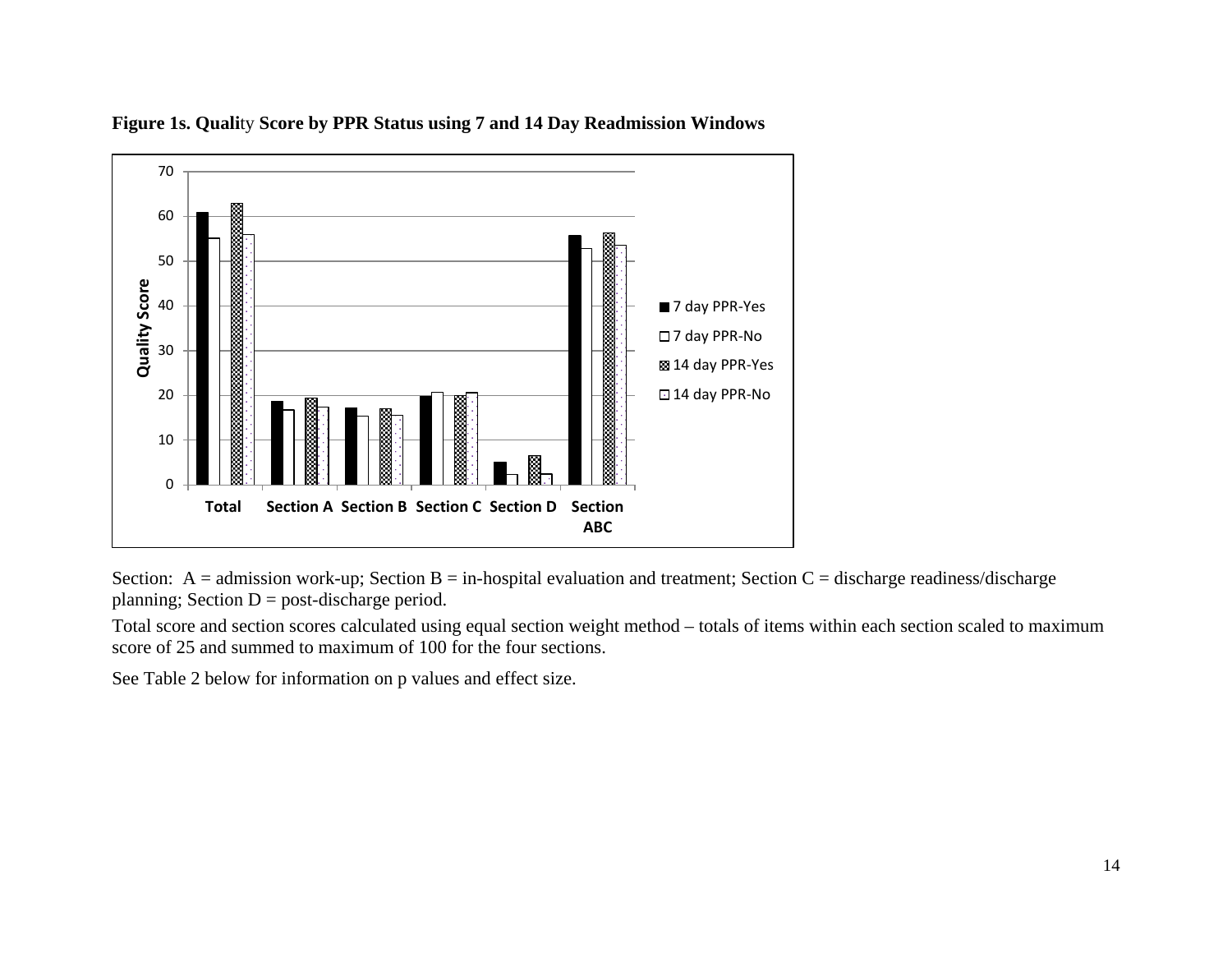|                    |                | 7 days        |                | 14 days |                |               |         |      |
|--------------------|----------------|---------------|----------------|---------|----------------|---------------|---------|------|
| Variable,          | <b>PPR-Yes</b> | <b>PPR-No</b> |                |         | <b>PPR-Yes</b> | <b>PPR-No</b> |         |      |
| <b>Mean (SD)</b>   | $(N=33)$       | $(N=8)$       | <b>P</b> value | ES      | $(N=48)$       | $(N=13)$      | P value | ES   |
| <b>Total Score</b> | 60.8(11.8)     | 55.1 (12.9)   | 0.23           | 0.48    | 62.9(11.3)     | 56.0(10.8)    | 0.05    | 0.63 |
| <b>Section A</b>   | 18.7(3.6)      | 16.8(4.0)     | 0.19           | 0.51    | 19.4(3.3)      | 17.4(4.0)     | 0.07    | 0.55 |
| <b>Section B</b>   | 17.2(6.5)      | 15.4(8.8)     | 0.51           | 0.24    | 17.0(6.4)      | 15.6(6.8)     | 0.49    | 0.21 |
| <b>Section C</b>   | 19.8(1.9)      | 20.6(2.0)     | 0.24           | 0.46    | 19.9(2.1)      | 20.6(1.7)     | 0.29    | 0.35 |
| <b>Section D</b>   | 5.1(7.5)       | 2.3(4.7)      | 0.33           | 0.44    | 6.6(7.8)       | 2.4(4.8)      | 0.07    | 0.65 |
| <b>Section ABC</b> | 55.7(8.5)      | 52.8(10.2)    | 0.41           | 0.33    | 56.3(7.7)      | 53.6(8.3)     | 0.27    | 0.34 |

**Table 2s. Association of Quali**ty **Score and PPR Status using 7 and 14 Day Readmission Windows** 

Section:  $A =$  admission work-up; Section  $B =$  in-hospital evaluation and treatment; Section  $C =$  discharge readiness/discharge planning; Section  $D =$  post-discharge period.

Total score and section score calculated using equal section weight method – totals of items within each section scaled to maximum score of 25 and summed to maximum of 100.

 $SD = standard deviation, ES = effect size$ 

|  |  |  |  | Table 3s. Association of Quality Score and PPR Status (PPR-Yes vs. PPR-No); PPR-Ineligible Cases Removed |
|--|--|--|--|----------------------------------------------------------------------------------------------------------|
|  |  |  |  |                                                                                                          |

| Variable $(N=92)$                        | <b>Odds Ratio</b> | 95% Confidence  | <b>C</b> Statistic |
|------------------------------------------|-------------------|-----------------|--------------------|
|                                          |                   | <b>Interval</b> |                    |
| <b>Model 1</b>                           |                   |                 |                    |
| <b>Total Score: equal section weight</b> | 1.03              | (0.98, 1.08)    | 0.694              |
| <b>Model 2</b>                           |                   |                 |                    |
| <b>Total Score: equal item weight</b>    | 1 O4              | (0.97, 1.12)    | 0.694              |
| <b>Model 3</b>                           |                   |                 |                    |
| <b>Section A Score</b>                   | - 08              | (0.88, 1.31)    |                    |
| <b>Section B Score</b>                   |                   | (0.90, 1.10)    |                    |
| <b>Section C Score</b>                   | ) 98              | (0.73, 1.32)    |                    |
| <b>Section D Score</b>                   |                   | (0.95, 1.13)    |                    |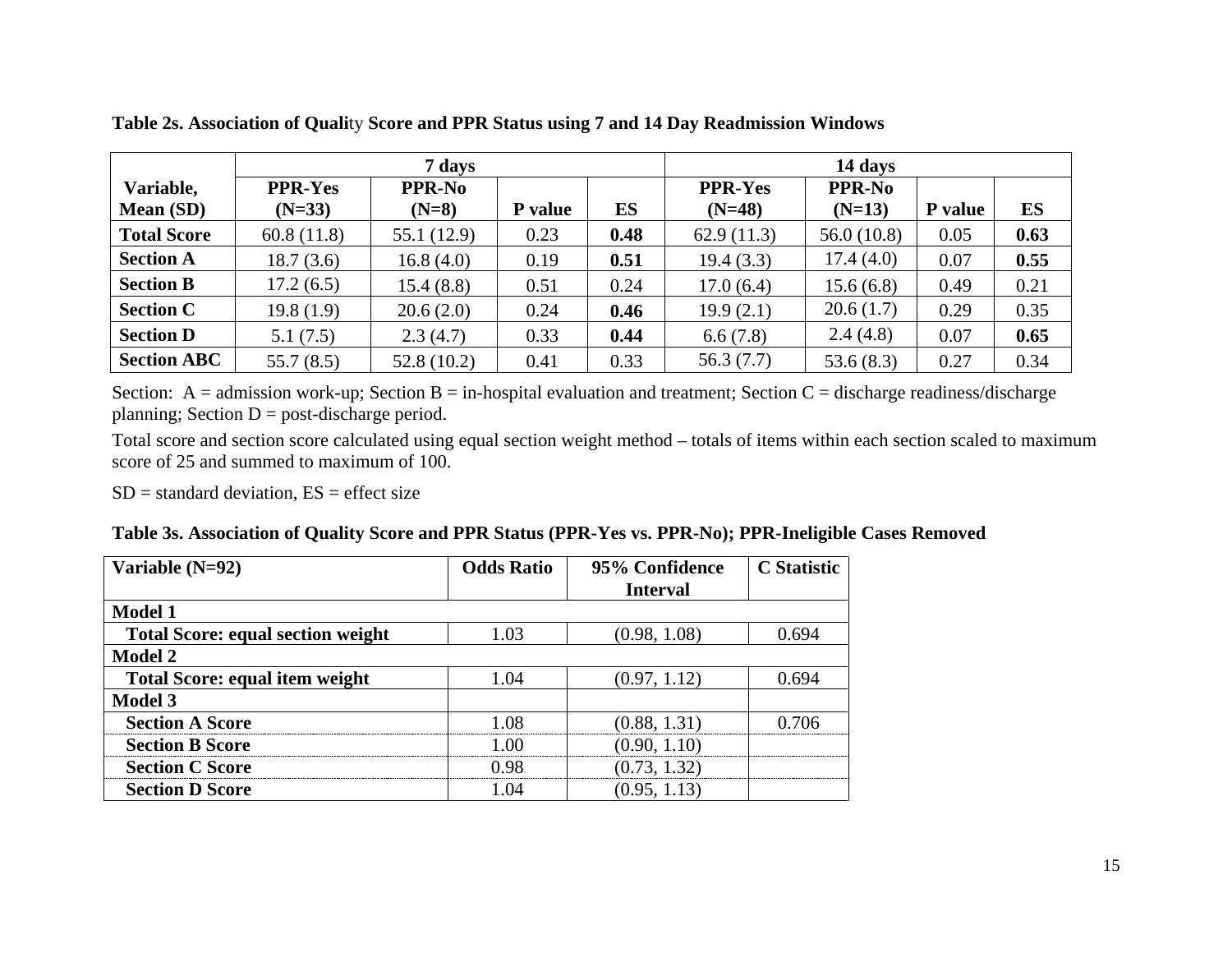# **This is the PRINT VIEW of FULL chart abstraction for record:**  $\overline{PNxx}$

|                | <b>SECTION A: DEMOGRAPHIC INFORMATION</b>                         |                                            |            |                                            |  |  |  |
|----------------|-------------------------------------------------------------------|--------------------------------------------|------------|--------------------------------------------|--|--|--|
| #              | <b>QUESTION</b>                                                   | <b>RESPONSE</b>                            |            | <b>DATA SOURCE(S)</b>                      |  |  |  |
| A1             | <b>GENDER</b>                                                     | <b>Male</b>                                |            | <b>Patient Information</b><br>Demographics |  |  |  |
|                |                                                                   | Female                                     |            | <b>Patient Inquiry</b>                     |  |  |  |
|                |                                                                   | Not documented                             |            |                                            |  |  |  |
|                |                                                                   |                                            |            |                                            |  |  |  |
| A <sub>2</sub> | <b>DATE OF BIRTH</b>                                              | MM/DD/YYYY                                 | 再          | <b>Patient Information</b>                 |  |  |  |
|                |                                                                   |                                            |            | Demographics<br><b>Patient Inquiry</b>     |  |  |  |
| A <sub>3</sub> | RACE/ETHNICITY                                                    | White                                      |            | <b>Patient Information</b><br>Demographics |  |  |  |
|                |                                                                   | <b>Hispanic White</b>                      |            | <b>Patient Inquiry</b>                     |  |  |  |
|                |                                                                   | <b>Hispanic Black</b>                      |            |                                            |  |  |  |
|                |                                                                   | <b>African American</b>                    |            |                                            |  |  |  |
|                |                                                                   | <b>Native American</b>                     |            |                                            |  |  |  |
|                |                                                                   | <b>Asian</b>                               |            |                                            |  |  |  |
|                |                                                                   | Not documented                             |            |                                            |  |  |  |
| A4             | <b>ADMISSION DATE</b>                                             | MM/DD/YYYY                                 | 詽          | Sample sheet                               |  |  |  |
| A <sub>5</sub> | <b>DISCHARGE DATE</b>                                             | MM/DD/YYYY                                 | <b>THE</b> | Sample sheet                               |  |  |  |
| A <sub>6</sub> | <b>READMISSION DATE</b>                                           | MM/DD/YYYY                                 | Ħ          | <b>Patient Admissions</b>                  |  |  |  |
|                | <b>SECTION A. ASCERTAINMENT OF EVENT</b>                          |                                            |            |                                            |  |  |  |
| A7             | Was the patient<br>diagnosed with PNA?                            | <b>YES</b>                                 |            | Discharge summary                          |  |  |  |
|                |                                                                   | NO, STOP abstraction & explain below       |            |                                            |  |  |  |
| A <sub>8</sub> | Was the patient<br>admitted to an<br>outside hospital (for        | YES, STOP abstraction & explain<br>below   |            | <b>Admission note</b>                      |  |  |  |
|                | at least 24hrs) with<br>diagnosis of PNA,<br>within 30 days prior | NO/Not documented                          |            |                                            |  |  |  |
|                | to index admission?                                               |                                            |            |                                            |  |  |  |
|                |                                                                   |                                            |            |                                            |  |  |  |
| A17            | Did the patient have                                              | $\sqrt{2}$ YES, STOP abstraction & explain |            | <b>Admission note</b>                      |  |  |  |
|                | PNA treated on a<br>prior VA admission                            | below                                      |            |                                            |  |  |  |
|                | within 30 days prior<br>to the index                              | <b>NO</b>                                  |            |                                            |  |  |  |
|                | admission that didn't                                             |                                            |            |                                            |  |  |  |
|                | get coded for<br>pneumonia?                                       |                                            |            |                                            |  |  |  |
|                |                                                                   |                                            |            |                                            |  |  |  |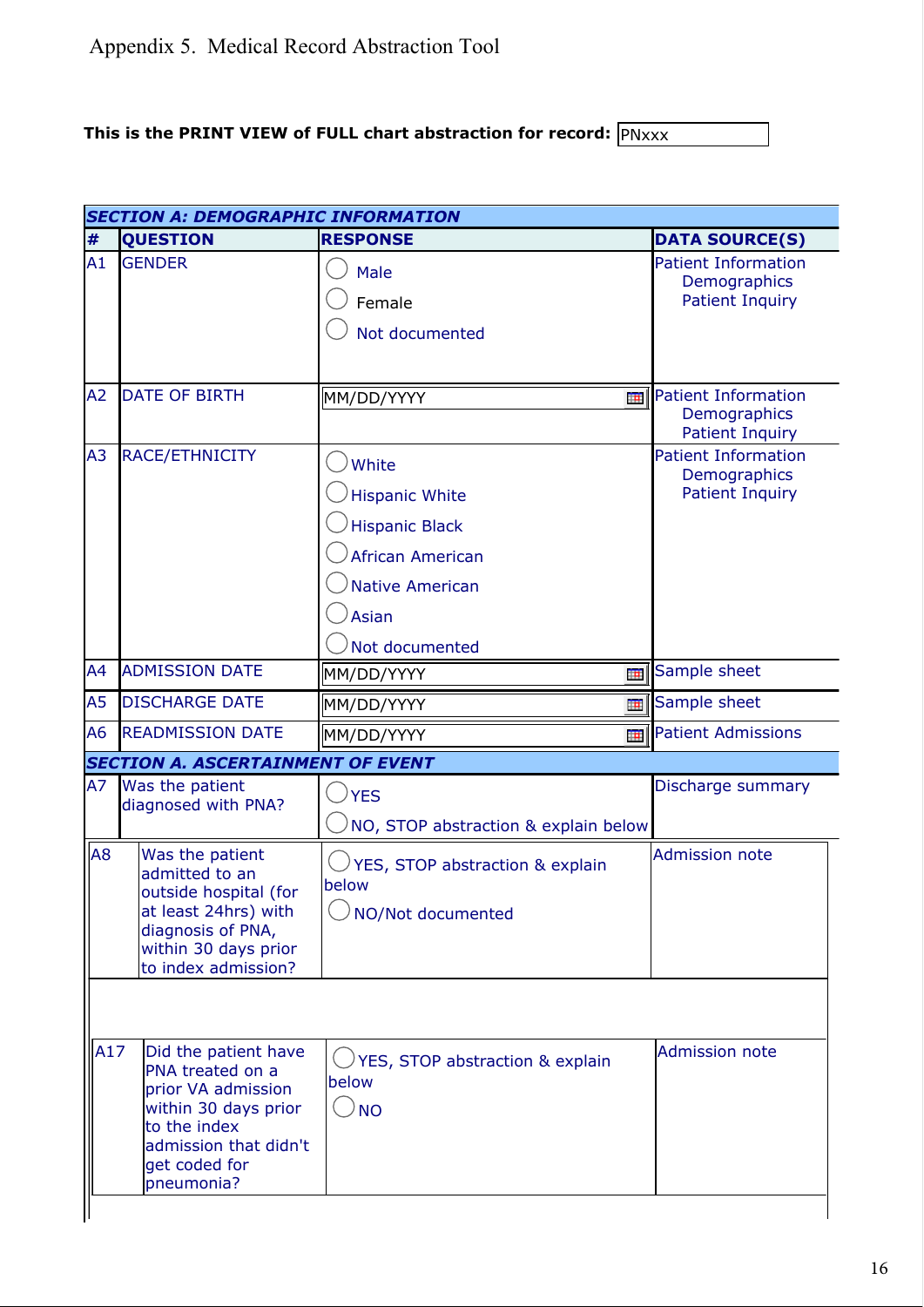| A9<br>Did the patient have<br>an infiltrate or<br>consolidation on CXR                                 | $\cup$ YES<br>NO, STOP abstraction & explain                                                                                                                                                                                                                                                                                                                                                                     | Admission note,<br>radiology                                            |
|--------------------------------------------------------------------------------------------------------|------------------------------------------------------------------------------------------------------------------------------------------------------------------------------------------------------------------------------------------------------------------------------------------------------------------------------------------------------------------------------------------------------------------|-------------------------------------------------------------------------|
|                                                                                                        | below                                                                                                                                                                                                                                                                                                                                                                                                            |                                                                         |
| A10 Did the patient have<br>any of the following?                                                      | New or increased cough<br><b>Dyspnea</b><br>Abnormal Temp ( $\leq$ 96.8 or $\geq$ 100<br>F), or report of fever, chills/rigors<br>Leukocytosis (WBC >11.0)<br>Value of WBC (at admission or first<br>available)   XX.X<br>Enter -888 if not available<br>Date of this value MM/DD/YYYY<br>Ħ.<br>Enter 1/1/9999 if not available<br>Leucopenia $(3.5)$<br>NO/Not documented - STOP<br>abstraction & explain below | <b>Admission note</b><br><b>Discharge</b><br><b>Summary</b>             |
| SA11 Was the patient<br>discharged against<br>medical advice<br>(AMA) from the<br>index admission?     | YES, STOP abstraction & explain<br>below<br><b>NO</b>                                                                                                                                                                                                                                                                                                                                                            | Discharge summary<br>Progress note<br>MD Order (Irregular<br>Discharge) |
|                                                                                                        |                                                                                                                                                                                                                                                                                                                                                                                                                  |                                                                         |
| A11.                                                                                                   | IF NO= A.7, A9, A10 or YES=A.8, SA11, A17, please STOP abstraction and indicate why<br>patient record was selected for abstraction in the space provided:                                                                                                                                                                                                                                                        |                                                                         |
| Explain here                                                                                           |                                                                                                                                                                                                                                                                                                                                                                                                                  |                                                                         |
| More room if needed                                                                                    |                                                                                                                                                                                                                                                                                                                                                                                                                  |                                                                         |
| More room if needed                                                                                    |                                                                                                                                                                                                                                                                                                                                                                                                                  |                                                                         |
| More room if needed                                                                                    |                                                                                                                                                                                                                                                                                                                                                                                                                  |                                                                         |
| More room if needed                                                                                    |                                                                                                                                                                                                                                                                                                                                                                                                                  |                                                                         |
| More room if needed                                                                                    |                                                                                                                                                                                                                                                                                                                                                                                                                  |                                                                         |
|                                                                                                        | DETERMINATION OF WHETHER READMISSION WAS PLANNED                                                                                                                                                                                                                                                                                                                                                                 |                                                                         |
| A12 Was the patient readmitted for a<br>planned test or treatment (e.g.,<br>colonoscopy, chemotherapy, | YES, STOP abstraction &<br>explain below                                                                                                                                                                                                                                                                                                                                                                         | Admission note (for<br>readmission period)                              |

 $\vert$ IF YES= A.12, please STOP abstraction and explain in the space provided: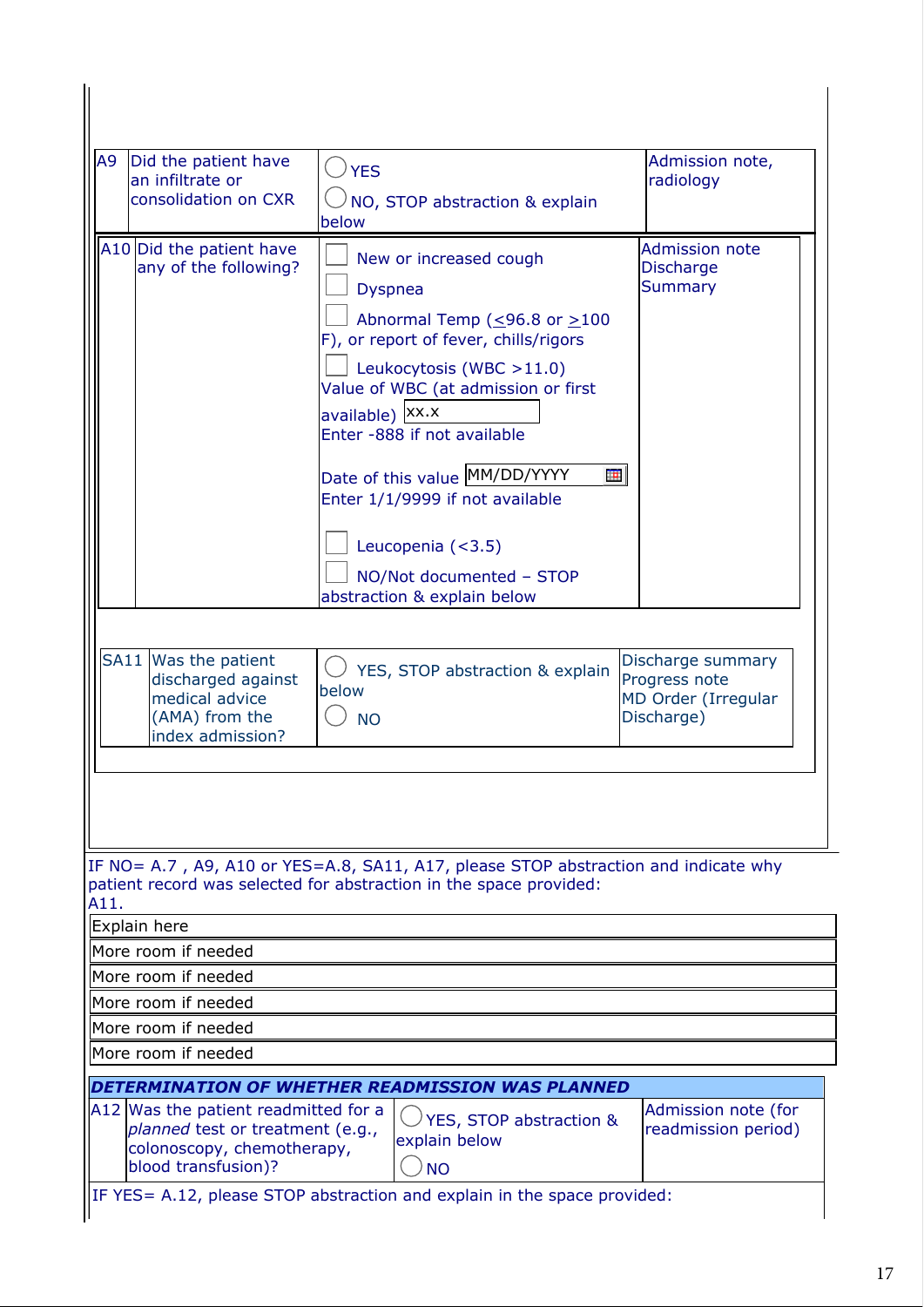A13.

Explain here

More room if needed

More room if needed

| ADVANCED DIRECTIVES/ DO NOT RESUSCITATE (DNR) STATUS: |                                                                                                                                          |                                                                              |                                       |  |  |
|-------------------------------------------------------|------------------------------------------------------------------------------------------------------------------------------------------|------------------------------------------------------------------------------|---------------------------------------|--|--|
| A14                                                   | Was an order for Advanced<br>Directives (DNR/DNI), written<br>in the first 48 hours of<br>admission?                                     | $\sqrt{2}$ YES, Answer A15 and A16<br><b>NO</b>                              | <b>DNR, DNI note</b><br><b>Orders</b> |  |  |
| A <sub>15</sub>                                       | If YES to previous question<br>A14, which ADs were listed?                                                                               | Check all that apply:<br>DNR/DNI<br>palliative care<br>comfort care measures | DNR, DNI note<br><b>Orders</b>        |  |  |
| A16                                                   | If YES to question A14, was<br>it documented in the record<br>that antibiotics were not<br>used because of advanced<br>directive status? | <b>YES</b><br><b>NO</b><br>N/A                                               | <b>DNR, DNI note</b><br><b>Orders</b> |  |  |

Any special circumstance you would like to note for this section (A), please type in below.

| Type-in here |  |
|--------------|--|
| More room    |  |
| More room    |  |

|           |                                                                                               | <b>SECTION B. HISTORY OF PRESENT ILLNESS</b>                                                                                                                                                                                                                                                                                                                                                        |                          |
|-----------|-----------------------------------------------------------------------------------------------|-----------------------------------------------------------------------------------------------------------------------------------------------------------------------------------------------------------------------------------------------------------------------------------------------------------------------------------------------------------------------------------------------------|--------------------------|
|           |                                                                                               | The admission history should document:                                                                                                                                                                                                                                                                                                                                                              |                          |
| <b>B2</b> | Was it<br>documented in<br>the admission<br>note that<br>patient had any<br>of the following: | Check all that apply<br><b>Diabetes</b><br>COPD/Asthma, Answer B3<br>Bronchiectasis, Answer B3<br>B3: Exacerbations in the past year?<br>Yes<br>No / No documentation<br>Episode of pneumonia in the past year<br>Other lung disease, Answer B4<br>B4: (specify)<br>Type in here<br>Patient on home $O_2$<br>Congestive Heart Failure - chronic (L +/- R sided HF)<br>Renal disease, Answer B5 & B6 | Admission<br>note/histor |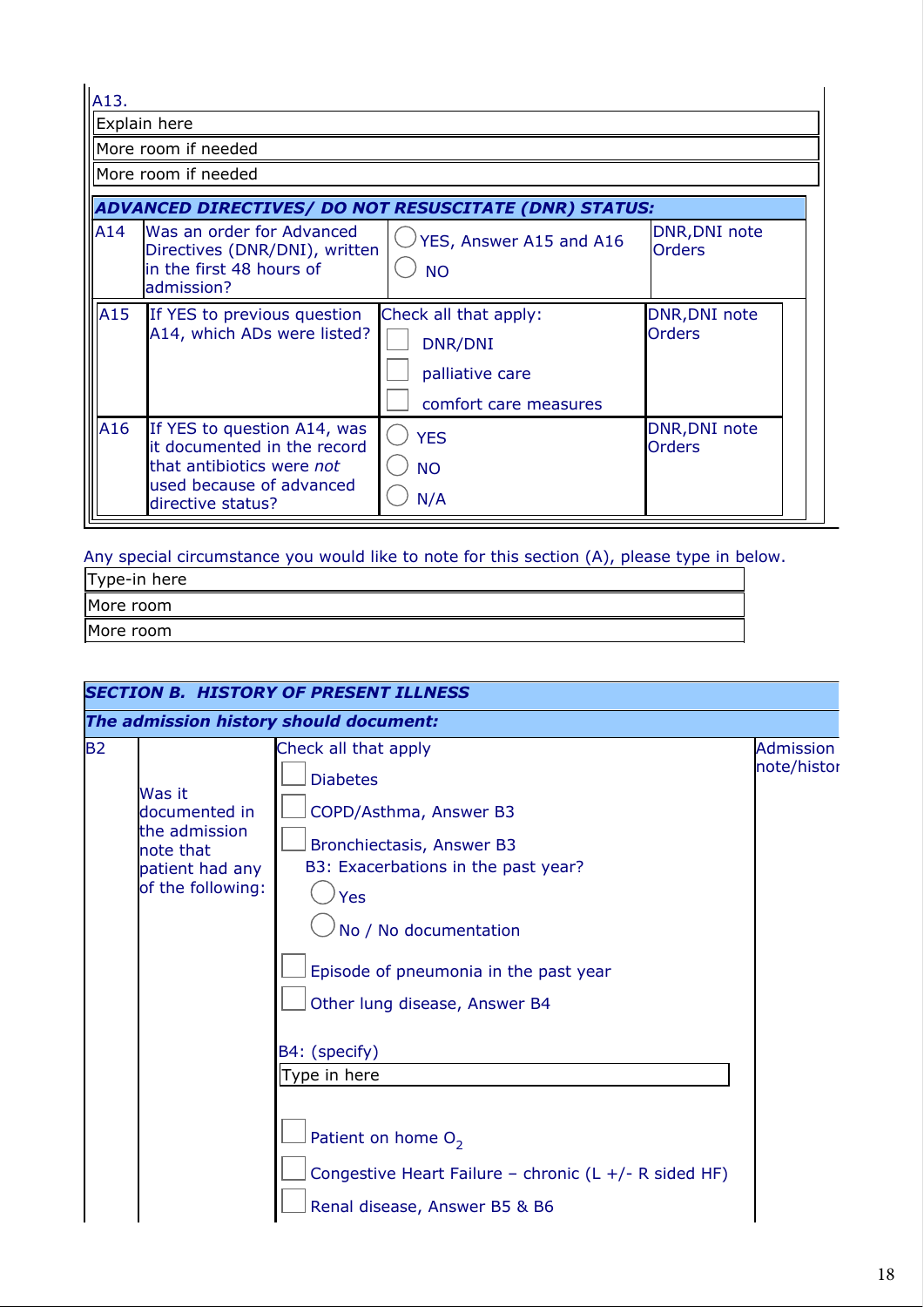| B5: stage if available $\frac{ XXX }{ S }$ (if unavailable, enter 888)<br>B6: hemodialysis prior 30days (HAP): |
|----------------------------------------------------------------------------------------------------------------|
| <b>YES</b>                                                                                                     |
| <b>NO</b>                                                                                                      |
| N/A                                                                                                            |
|                                                                                                                |
| Liver disease, Answer B7<br>B7: does the patient have any of:                                                  |
| Hepatic coma                                                                                                   |
| Portal hypertension                                                                                            |
| <b>Ascites</b>                                                                                                 |
| <b>Esophageal varices</b>                                                                                      |
| Other sequelae of chronic liver disease, specify                                                               |
| Type in here                                                                                                   |
| Immunosuppressive state, Answer B9<br>B9: Check all that apply:                                                |
| <b>HIV/AIDS</b>                                                                                                |
| Transplant, if yes, specify below                                                                              |
| type in here                                                                                                   |
| S/P Splenectomy,                                                                                               |
| <b>Severe Malnutrition</b>                                                                                     |
| Neutropenia, Panocytopenia                                                                                     |
| Other (see guidelines), Answer B10<br><b>B10: Specify</b>                                                      |
| Type in here                                                                                                   |
| Chronic Corticosteroid use = e.g., Prednisone<br>> 10mg for more than 14 days (or equivalent)                  |
| Trach within prior 30 days (HAP & swallowing risk)                                                             |
| Swallowing problems or aspiration risk, Answer B11<br>B11: Check all that apply:                               |
| Recent $h/o$ altered LOC ( $\leq 1$ week)                                                                      |
| Alcohol abuse/Alcoholism                                                                                       |
| Drug abuse                                                                                                     |
| Recent seizure ( $\leq 1$ week)                                                                                |
| <b>Stroke</b>                                                                                                  |
| Alzheimer's Disease/ Dementia                                                                                  |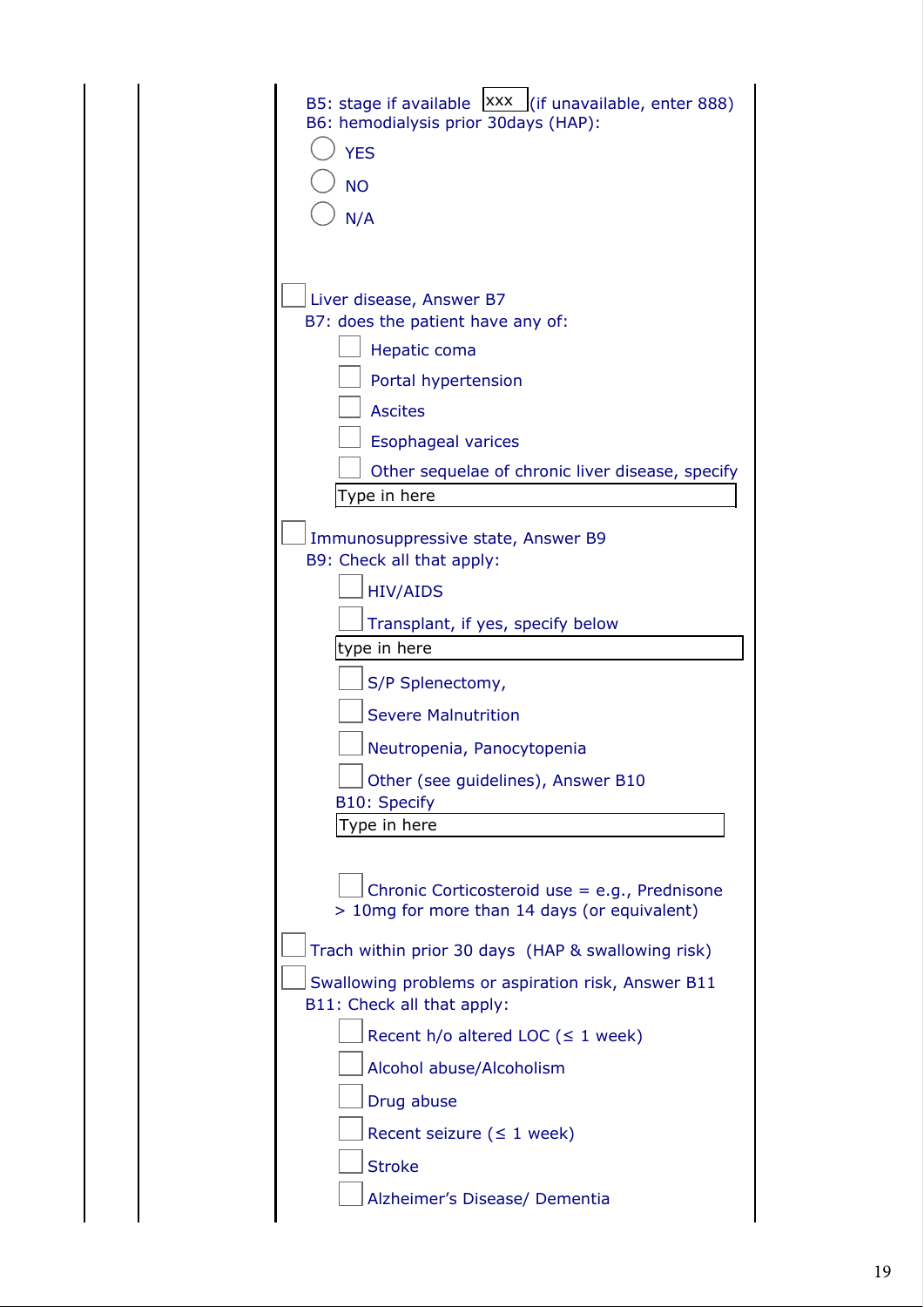

#### Any special circumstance you would like to note for this section (B), please type in below.

| Type-in here |  |
|--------------|--|
| More room    |  |
| More room    |  |

| <b>SECTION C. RELEVANT RECENT MEDICATION USE</b>                                                                                            |                                                                                                                                                                                              |                                        |  |  |  |  |
|---------------------------------------------------------------------------------------------------------------------------------------------|----------------------------------------------------------------------------------------------------------------------------------------------------------------------------------------------|----------------------------------------|--|--|--|--|
|                                                                                                                                             |                                                                                                                                                                                              |                                        |  |  |  |  |
| <b>Was there</b><br>documentation in<br>the admission note<br>of use of antibiotics<br>or systemic<br>corticosteroids in<br>the past month? | YES, answer C2<br>C2: Check all that apply<br>Antibiotics, answer C3<br>C3a: Abx Received #1<br>Type in here<br>C3b: Abx Received #2<br>Type in here<br>C3c: Abx Received #3<br>Type in here | <b>Admission</b><br>note/history       |  |  |  |  |
|                                                                                                                                             |                                                                                                                                                                                              | The admission history should document: |  |  |  |  |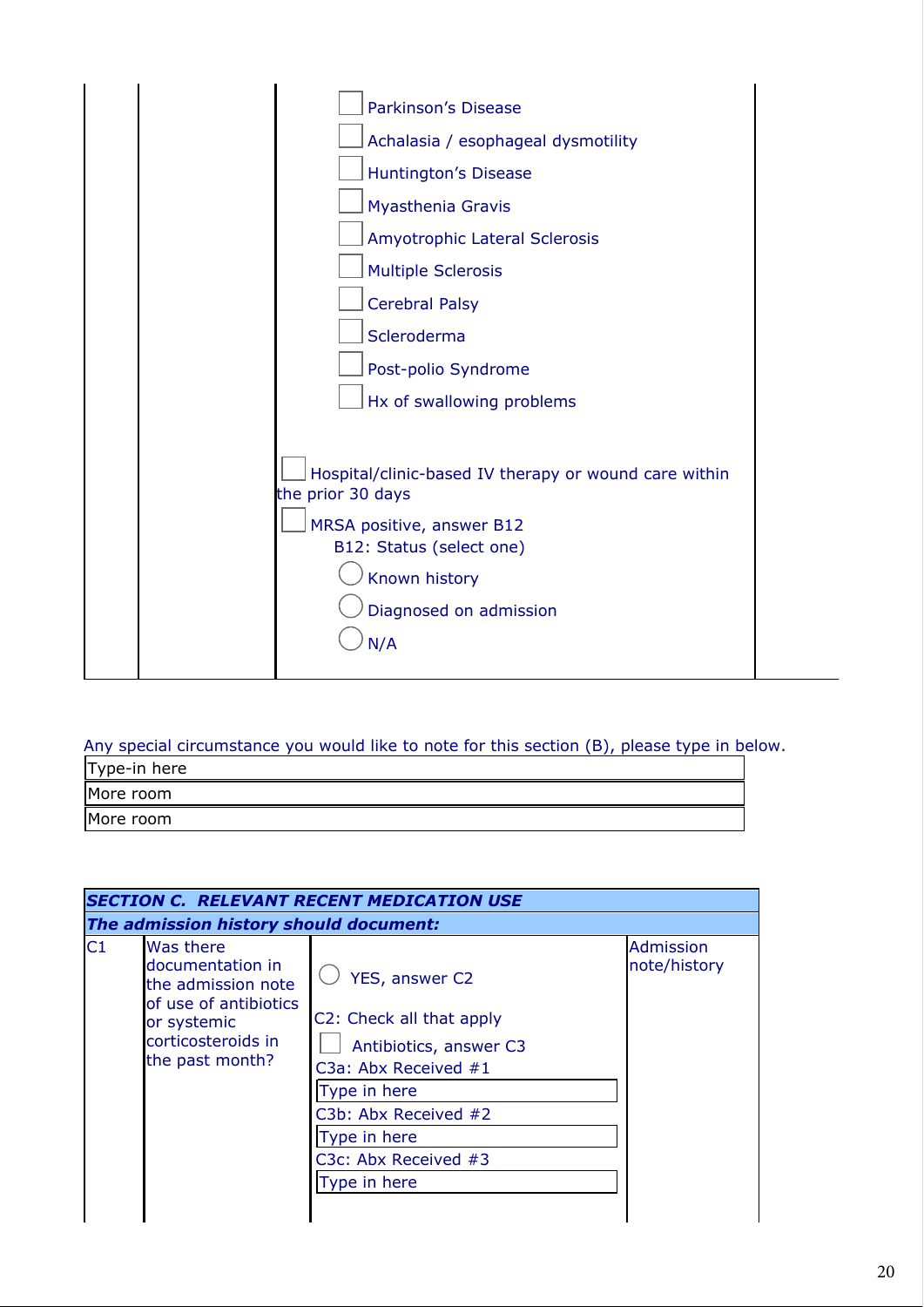|                |                                                                              | Systemic corticosteroids<br>$\cup$ NO                                                                                                                                                                                                            |                                                           |
|----------------|------------------------------------------------------------------------------|--------------------------------------------------------------------------------------------------------------------------------------------------------------------------------------------------------------------------------------------------|-----------------------------------------------------------|
| C <sub>4</sub> | Was the patient<br>asked about<br>allergies/intolerance<br>s to medications? | YES, answer C5<br>C5: were there allergies/intolerances<br>listed for Abx?<br>YES, answer C6 and C7<br>C6: Which abx?<br>Type in here<br>C7: Nature of reaction?<br>Type in here<br>(if unavailable, enter N/A)<br><b>NO</b><br>N/A<br><b>NO</b> | <b>Admission</b><br>note/history<br>Nurse's<br>assessment |
| C <sub>8</sub> | Was patient asked<br>about adherence to<br>medication<br>regimen?            | $\cup$ YES, answer C9<br>C9: Did patient adhere to the med<br>regimen?<br><b>YES</b><br><b>NO</b><br>N/A<br>NO/Not Documented                                                                                                                    | <b>Admission</b><br>note/history                          |

# Any special circumstance you would like to note for this section C, please type in below.

| Type-in here |  |
|--------------|--|
| More room    |  |
| More room    |  |

|                | <b>SECTION D. SOCIAL HISTORY</b>                         |                                                                     |                                                 |  |  |  |  |
|----------------|----------------------------------------------------------|---------------------------------------------------------------------|-------------------------------------------------|--|--|--|--|
|                | The admission history should document:                   |                                                                     |                                                 |  |  |  |  |
| D <sub>1</sub> | Was the patient asked if $s/he$ is currently<br>smoking? | YES, answer D2<br>D2: Is the patient a smoker?<br>Currently smoking | Admission<br>note/history<br>Nurses' assessment |  |  |  |  |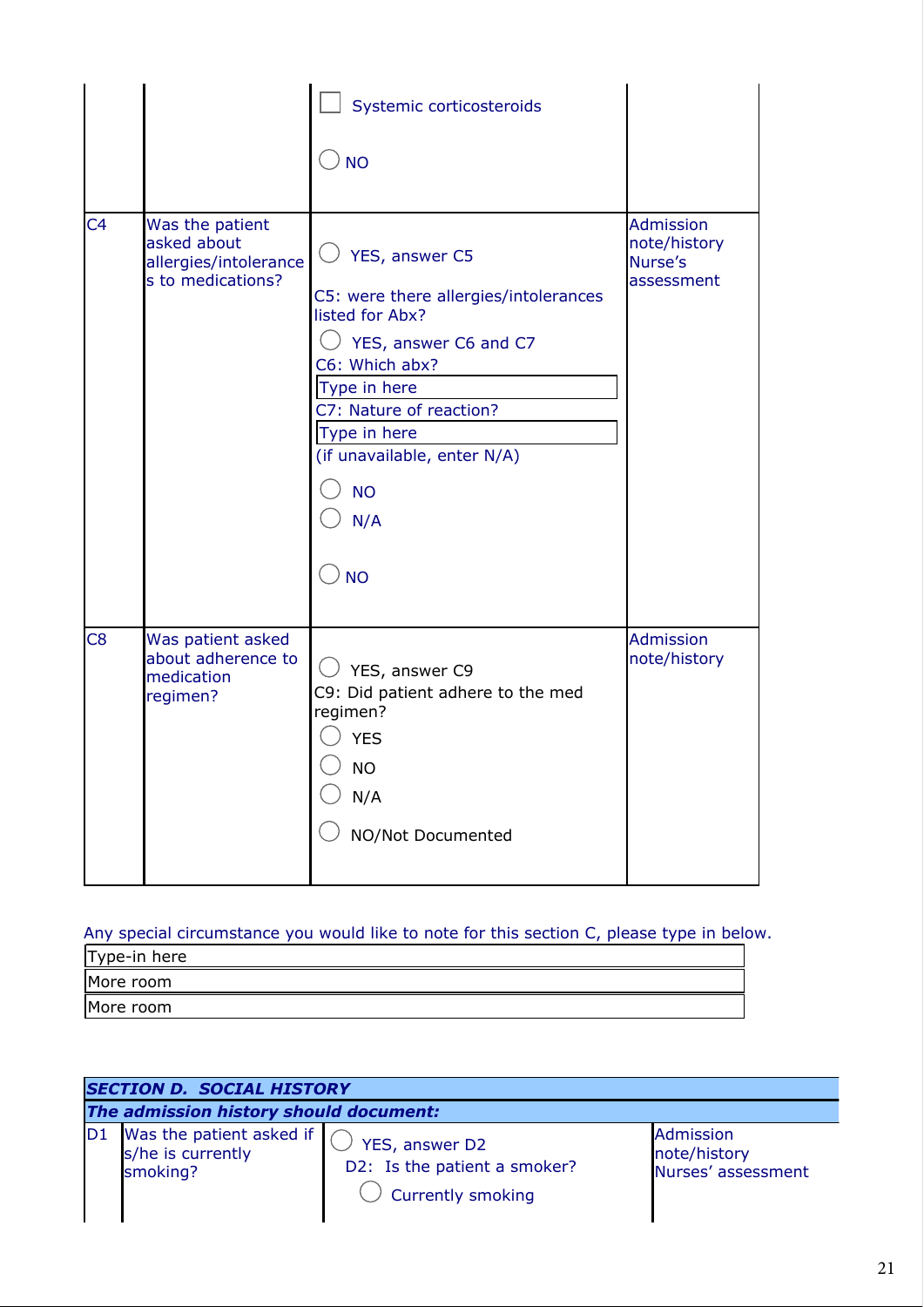|                |                                                                                                                                                                                         | Quit in the past 12 mos<br>Non smoker (ex-smoker<br>> 12 mos or never smoked)<br>N/A<br><b>NO/Not Documented</b>                                                                                                                                   |                                                                                                |
|----------------|-----------------------------------------------------------------------------------------------------------------------------------------------------------------------------------------|----------------------------------------------------------------------------------------------------------------------------------------------------------------------------------------------------------------------------------------------------|------------------------------------------------------------------------------------------------|
| D <sub>3</sub> | Was the patient asked<br>about his/her alcohol<br>use?                                                                                                                                  | YES, answer D4<br>D4: Is the patient using alcohol?<br>YES, answer D5 and D6<br>D5: AUDIT C score<br>Type in here<br>D6: Drinks per week<br>Type in here<br>D15 Other description of use:<br>Type in here<br><b>NO</b><br>N/A<br>NO/Not Documented | <b>Attending note</b><br><b>Admission</b><br>note/history<br>Nurses' assessment                |
| D <sub>7</sub> | On admission, was<br>patient asked about<br>illicit drug use/abuse?                                                                                                                     | YES, Answer D8<br>D8: Is the patient using drugs?<br>YES, answer D9<br>D9: List drugs:<br>Type in here<br>(if unavailable, enter N/A)<br>NO / Not documented<br>NO/ Not Documented                                                                 | Admission<br>note/history<br>Nurses' assessment                                                |
|                | D10 Was the patient<br>admitted from a LTC<br>facility or Nursing<br>Home? (HAP risk)                                                                                                   | <b>YES</b><br><b>NO/Not Documented</b>                                                                                                                                                                                                             | <b>Admission</b><br>note/history<br>Nurses' admission note                                     |
|                | D11 Was there<br>documentation that the<br>patient had an acute<br>hospital admission or<br>subacute hospital<br>admission (e.g.,<br>rehab/geriatrics) within<br>the past 90 days, with | <b>YES</b><br>NO/ Not Documented, Answer D12<br>D12: Did patient have an acute<br>hospital admission within the past<br>90days, LOS at least 48hrs?<br><b>YES</b>                                                                                  | Admission note/history<br>data range - 3 mos.<br>previous notes<br><b>Admission/Discharges</b> |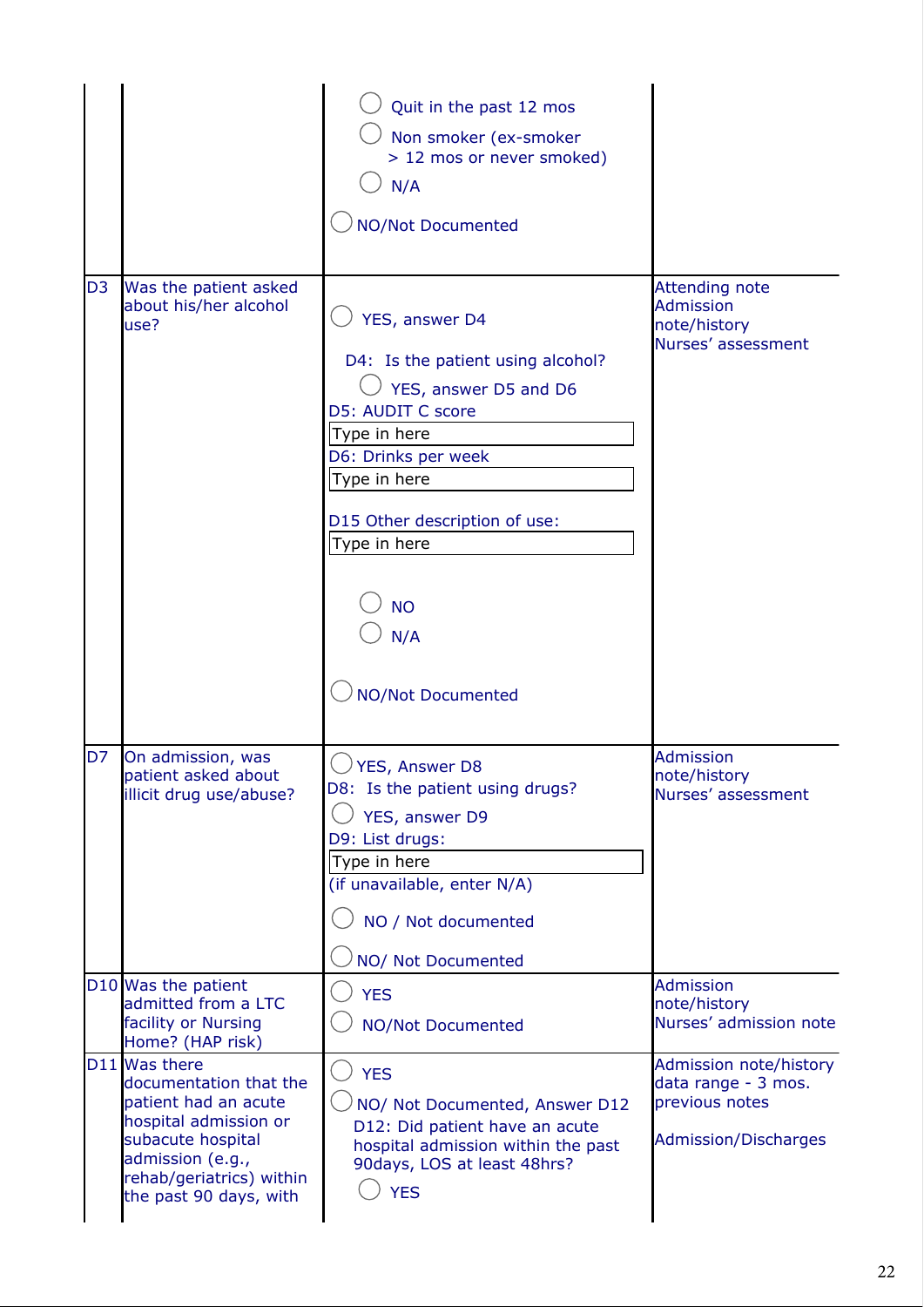|  |  | Any special circumstance you would like to note for this section (D), please type in below. |  |  |  |  |  |  |  |  |  |
|--|--|---------------------------------------------------------------------------------------------|--|--|--|--|--|--|--|--|--|
|--|--|---------------------------------------------------------------------------------------------|--|--|--|--|--|--|--|--|--|

| Type-in here |  |
|--------------|--|
| More room    |  |

More room

| <b>SECTION E. PHYSICAL EXAM (MD unless otherwise specified)</b> |                                                                                                          |                                                                                                                                                                                                                                                       |                                                                                                       |  |  |  |
|-----------------------------------------------------------------|----------------------------------------------------------------------------------------------------------|-------------------------------------------------------------------------------------------------------------------------------------------------------------------------------------------------------------------------------------------------------|-------------------------------------------------------------------------------------------------------|--|--|--|
|                                                                 | The Initial Assessment should include:                                                                   |                                                                                                                                                                                                                                                       |                                                                                                       |  |  |  |
| E1                                                              | Was level of consciousness<br>(LOC) or mental status<br>documented?                                      | <b>YES</b><br><b>NO/Not Documented</b>                                                                                                                                                                                                                | <b>Admission Note HPI</b><br>and PE                                                                   |  |  |  |
|                                                                 | E2 Enter patient's most recent<br>height and weight                                                      | a: Height: XXX<br>(inches)<br>b: Weight: XXX<br>(pounds)<br>(if any are unavailable, enter 888)                                                                                                                                                       | <b>Admission Note</b><br><b>Nurses Note</b><br><b>Vital Signs</b>                                     |  |  |  |
|                                                                 |                                                                                                          | <b>TESTS PERFORMED WITHIN 24 HOURS OF ADMISSION should include:</b>                                                                                                                                                                                   |                                                                                                       |  |  |  |
|                                                                 | <b>Serum markers</b>                                                                                     |                                                                                                                                                                                                                                                       |                                                                                                       |  |  |  |
| E <sub>3</sub>                                                  | Please document lab<br>values upon presentation<br>or first available (if not<br>completed until later). | Lab values: (if any are unavailable,<br>enter 888)<br>Creatinine Xxx<br>mg/dL<br>Date of this value MM/DD/YYYY<br>Ħ.<br>Enter 1/1/9999 if NA<br>eGFR XXX<br><b>BUN XXX</b><br>Date of this value MM/DD/YYYY<br>$\blacksquare$<br>Enter 1/1/9999 if NA | ER/UC note<br>Labs: Chemistry and<br>hematology                                                       |  |  |  |
|                                                                 | E4 Was (at least) one set of<br>blood cultures performed?                                                | <b>YES</b><br><b>NO/No Documentation</b>                                                                                                                                                                                                              | ER/UC note<br>Labs: Microbiology                                                                      |  |  |  |
|                                                                 | E5 Did patient have an EKG<br>done?                                                                      | <b>YES</b><br>NO/not documented (answer E6)<br>E6: Was patient put on telemetry<br><b>YES</b><br>NO / unable to determine                                                                                                                             | ER/UC note<br><b>Admission</b><br>note/history Medicine<br>Reports (Brief/full)<br>Capri - procedures |  |  |  |
| E7                                                              | Was a Chest X-Ray<br>completed?                                                                          | <b>YES</b><br><b>NO/Not Documented</b><br>Done at outside hospital                                                                                                                                                                                    | <b>Admission note</b><br>Radiology                                                                    |  |  |  |

Any special circumstance you would like to note for this section (E), please type in below.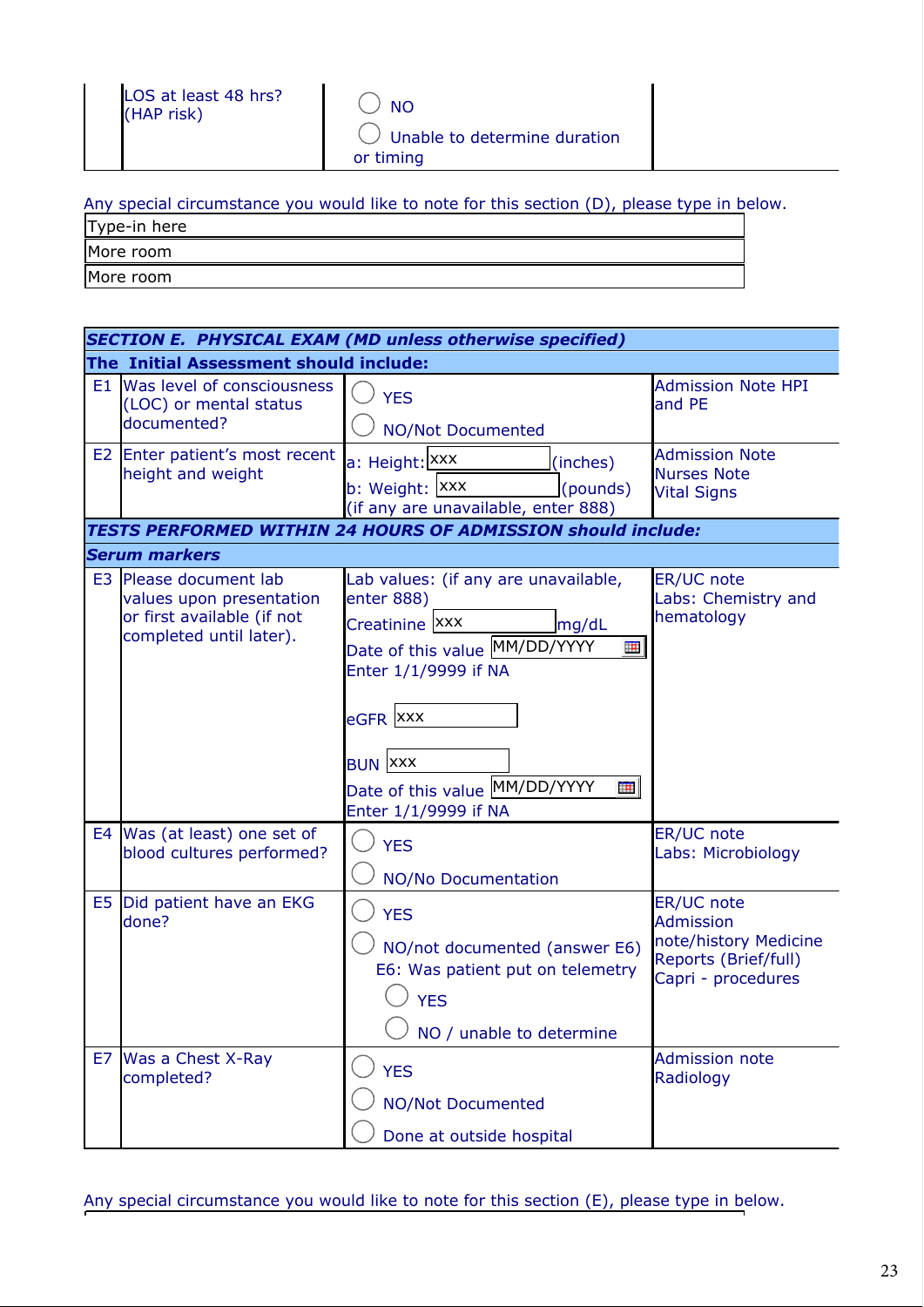| Type-in here |  |  |  |
|--------------|--|--|--|
| More room    |  |  |  |
| More room    |  |  |  |

|   | <b>SECTION F: DIAGNOSTIC EVALUATION</b>                                                                               |                                                                                                                                                                                                                                                                                                                                                                                                                                 |                                 |
|---|-----------------------------------------------------------------------------------------------------------------------|---------------------------------------------------------------------------------------------------------------------------------------------------------------------------------------------------------------------------------------------------------------------------------------------------------------------------------------------------------------------------------------------------------------------------------|---------------------------------|
|   | F1 Was PNA diagnosed on<br>admission?                                                                                 | <b>YES</b><br>NO/Not Documented, answer F2<br>F2: If pneumonia not diagnosed on<br>admission but suspected shortly after<br>admission ( $\geq$ 24 hr), were the following<br>done (check all that apply):<br><b>Blood cultures</b><br>Chest x-ray (PA & lateral if not<br>done on admission)                                                                                                                                    | Labs: Microbiology<br>Radiology |
|   | F3 Was a sputum<br>specimen for gram<br>stain & culture obtained<br>(includes endotracheal<br>aspirate if intubated)? | <b>YES</b><br><b>NO/Not Documented</b><br>If no, was there a documentation of doc's<br>order?<br><b>YES</b><br><b>NO/Not Documented</b>                                                                                                                                                                                                                                                                                         | Labs: Microbiology              |
| 3 | FN Were any cultures<br>positive? (check all that<br>apply)                                                           | Blood culture, please record:<br>number of bottles drawn   XX<br>number of bottles positive XX<br>Dates positive XX/XX/XXXX<br>Ħ<br>Organism<br>XX<br>Dates positive XX/XX/XXXX<br>⊞<br>Organism<br>XX<br>Dates positive XX/XX/XXXX<br>Ħ<br>Organism<br>XX<br>Sputum culture<br>Dates positive XX/XX/XXXX<br>Ħ<br>Organism<br>XX<br>Urine culture with $>100,000$ organisms<br>Dates positive XX/XX/XXXX<br>m<br>Organism<br>XX |                                 |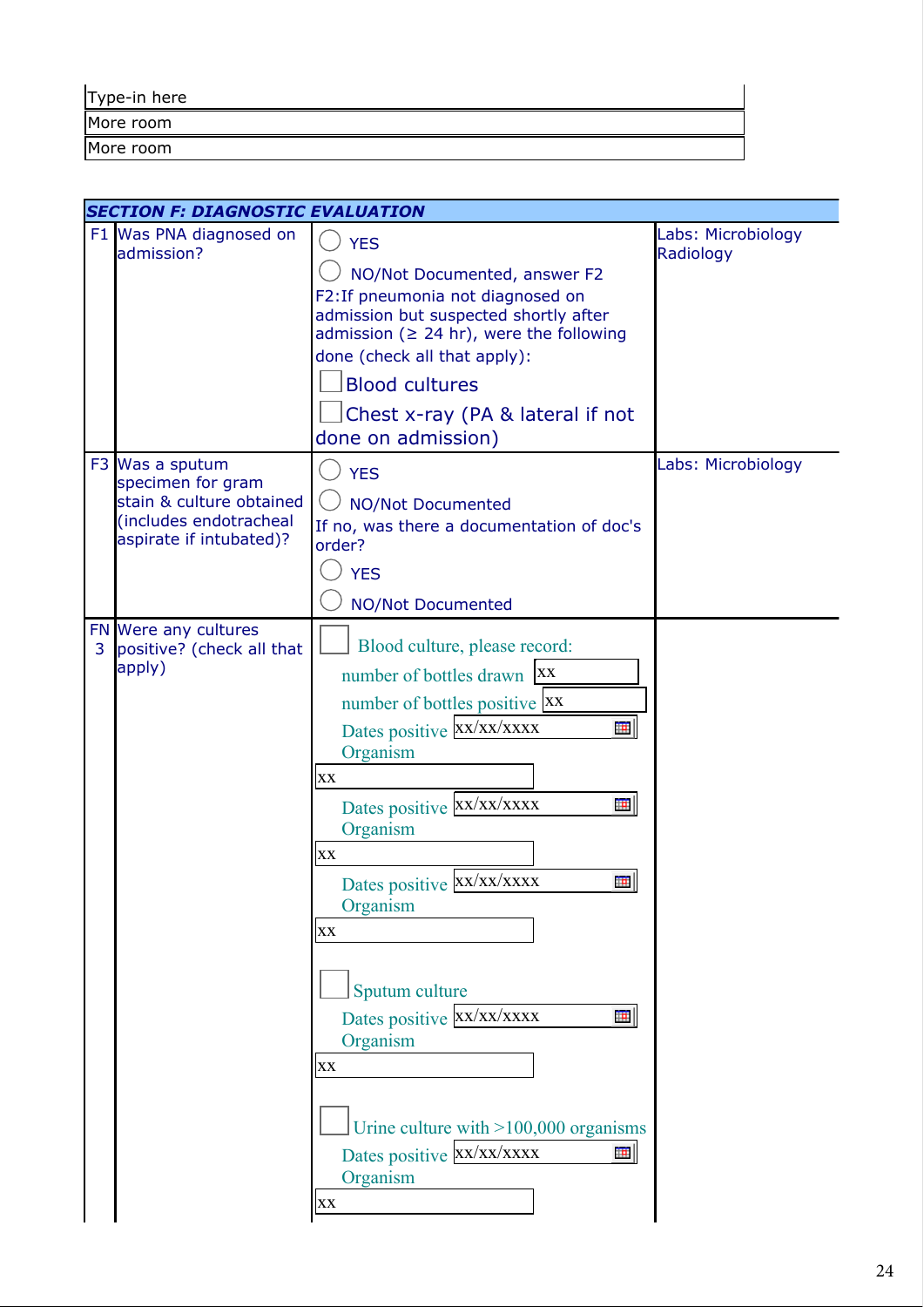|                                                                                                                                                                                                        | Catheter tip<br>Dates positive XX/XX/XXXX<br>Ħ<br>Organism<br>XX<br>Other culture, specify<br>type in here<br>Dates positive XX/XX/XXXX<br>囲<br>Organism<br>XX<br>No positive cultures                                                    |                                                                               |
|--------------------------------------------------------------------------------------------------------------------------------------------------------------------------------------------------------|-------------------------------------------------------------------------------------------------------------------------------------------------------------------------------------------------------------------------------------------|-------------------------------------------------------------------------------|
| F4 Was there evidence of<br>a new or worsening<br>pulmonary infiltrate (or<br>consolidation) on CXR?                                                                                                   | <b>YES</b><br><b>NO</b>                                                                                                                                                                                                                   | <b>Admission</b><br>note/history Radiology<br>(first available)               |
| F5 Was there evidence of<br>multi-lobar disease (2<br>or more lobes involved)<br>or pleural effusion on x-<br>ray?                                                                                     | YES, answer F6<br>F6: Check all that apply: Multi-lobar<br>Multi-lobar<br>Pleural effusion<br><b>NO</b><br>No documentation                                                                                                               | <b>Admission</b><br>note/history<br>Radiology - First<br>(abnormal) available |
| <b>Were additional</b><br>F7<br>diagnostic tests<br>performed? (as<br>directed by<br>signs/symptoms & host<br>factors/exposures,<br>diagnosis uncertain, or<br>patient not responding<br>to treatment) | YES, answer F8<br>F8: Check all that apply:<br>Microbiology<br>Viral testing, Answer F9<br>F9, Specify:<br>Type in here<br><b>HIV</b><br>Pneumocystis pneumonia<br><b>PPD</b><br>Sputum for AFB (Tb)<br>Legionella<br>Imaging<br>CT chest | <b>Discharge Summary</b><br>Labs: Microbiology<br>Radiology                   |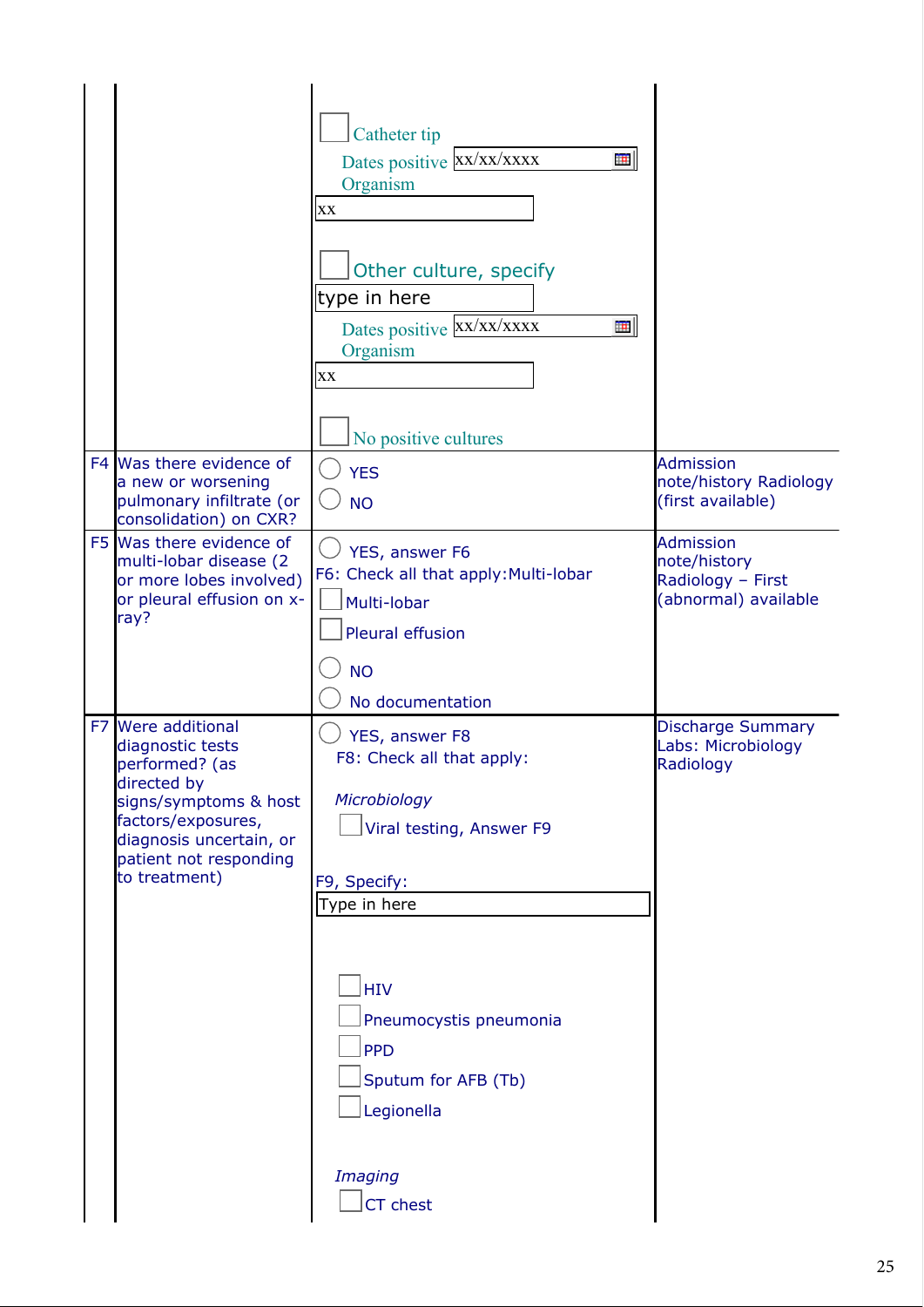|  | CT angiogram                                                             |
|--|--------------------------------------------------------------------------|
|  | Procedures:                                                              |
|  | <b>Bronchoscopy</b>                                                      |
|  | Pleural biopsy                                                           |
|  | Video-assisted thorascopic surgery                                       |
|  | Thoracentesis                                                            |
|  | Other, Answer F10                                                        |
|  | F10, Specify:                                                            |
|  | Type in here                                                             |
|  | If any are checked, answer F11.<br>F11: Write in justification for test: |
|  | Type in here                                                             |
|  | More space if needed                                                     |
|  | NO/Not Documented                                                        |

Any special circumstance you would like to note for this section (F), please type in below.

| Type-in here |  |
|--------------|--|
| More room    |  |
| More room    |  |

|                | <b>SECTION G. TREATMENT/MONITORING</b>                                                                                                                                       |                                                                                                                                                                                     |                                      |
|----------------|------------------------------------------------------------------------------------------------------------------------------------------------------------------------------|-------------------------------------------------------------------------------------------------------------------------------------------------------------------------------------|--------------------------------------|
|                | G1 Did patient have an in-<br>house consult for<br>palliative Care?                                                                                                          | <b>YES</b><br><b>NO/Not Documented</b>                                                                                                                                              | Progress notes<br>Labs: Microbiology |
|                | <b>G2 IANSWER IF</b><br><b>READMISSION WAS FOR</b><br><b>DVT (N1):</b><br>Was pharmacological<br>prophylaxis for venous<br>thromboembolism,<br>administered on<br>admission? | <b>YES</b><br>NO, answer G2e<br>G2e: Select one:<br>Contraindicated<br>Pt on full-dose anticoagulation<br>Other, answer G3<br>G3: Specify.<br>Type in here<br><b>Not Documented</b> | Admission note/his<br><b>Orders</b>  |
| G <sub>4</sub> | Was the patient admitted<br>to ICU?                                                                                                                                          | YES, answer G5<br>G5: Check all that apply<br>within 24hrs of presentation<br>anytime during stay                                                                                   | Progress notes                       |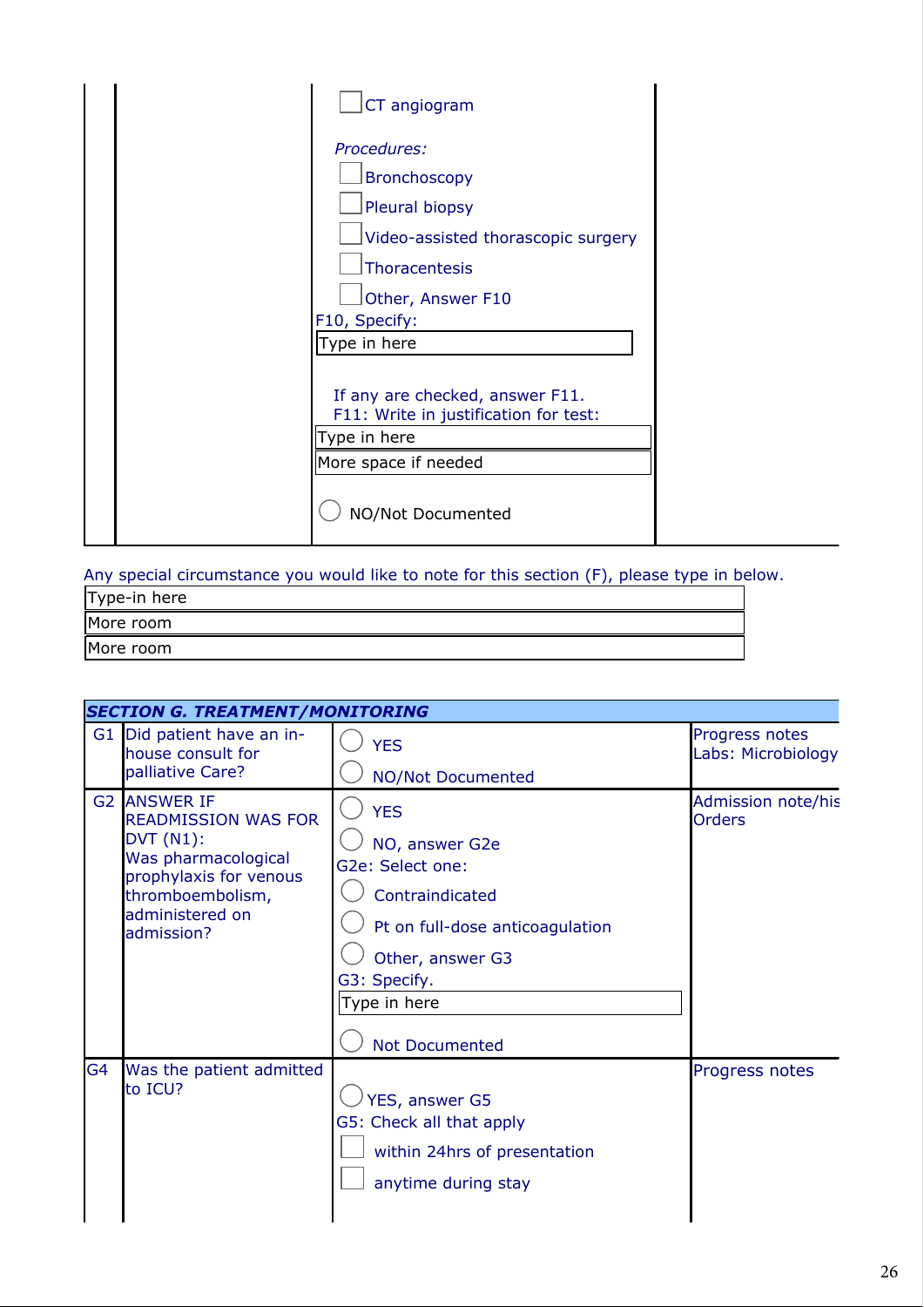|                                                                                                     | <b>NO/Not Documented</b>                                                                                                                                                                                                                                                                                                                                                                                                                                                                                                                                                                                                                                                                                                                                                          |        |                                                                                                                                    |
|-----------------------------------------------------------------------------------------------------|-----------------------------------------------------------------------------------------------------------------------------------------------------------------------------------------------------------------------------------------------------------------------------------------------------------------------------------------------------------------------------------------------------------------------------------------------------------------------------------------------------------------------------------------------------------------------------------------------------------------------------------------------------------------------------------------------------------------------------------------------------------------------------------|--------|------------------------------------------------------------------------------------------------------------------------------------|
| G6 Was there<br>documentation that<br>aspiration pneumonia<br>was considered?                       | <b>YES</b><br>NO/Not Documented                                                                                                                                                                                                                                                                                                                                                                                                                                                                                                                                                                                                                                                                                                                                                   |        | Discharge summar<br>Admission note/his                                                                                             |
| G7n8 Antibiotics<br>received in<br>hospital<br>(Do not include<br>if only 1 dose<br>received in ED) | 1st abx name:<br>type in here<br>1st abx dosage/dosing interval:<br>type in here<br>Start date:  xx/xx/xxxx<br>⊞<br>Stop date: XX/XX/XXXX<br>$\blacksquare$<br>If started >24 hours after admission, reason?<br>Positive Blood or Respiratory culture,<br>Answer the following<br>Document organism:<br>type in here<br>Date of positive culture xx/xx/xxxx<br>Replacing abx to which patient had<br>reaction<br><b>Worsening condition</b><br>Other reason, explain<br>type in here<br><b>Unable To Determine</b><br>If stopped before day of discharge, reason?<br>Positive Blood & Respiratory culture,<br>Answer the following<br>Document organism:<br>type in here<br>Date of positive culture XX/XX/XXXX<br>Reaction to abx during treatment<br><b>Worsening condition</b> | Ħ<br>Ħ | <b>BCMA</b><br><b>Admission</b><br>note/history<br>Discharge no<br>Labs: Microb<br><b>MD</b> progress<br>(correspondi<br>date-Same |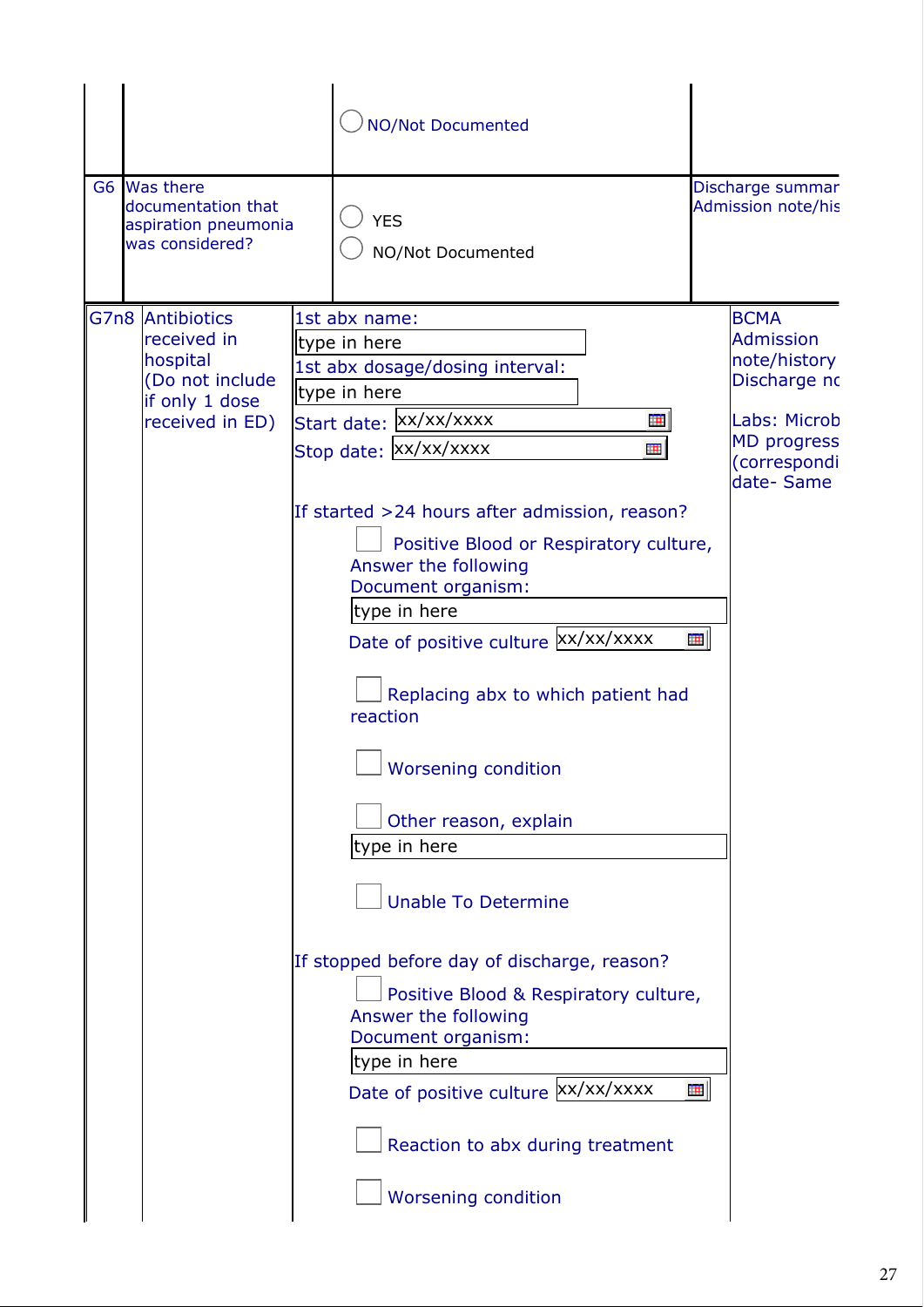| Other reason, explain<br>type in here                       |  |  |  |  |
|-------------------------------------------------------------|--|--|--|--|
| <b>Unable To Determine</b>                                  |  |  |  |  |
|                                                             |  |  |  |  |
| 2nd abx name:<br>type in here                               |  |  |  |  |
| if only 1 abx, type in "n/a".                               |  |  |  |  |
| 2nd abx dosage/dosing interval:                             |  |  |  |  |
| type in here                                                |  |  |  |  |
| Start date: XX/XX/XXXX<br>Ħ                                 |  |  |  |  |
| Stop date: XX/XX/XXXX<br>⊞                                  |  |  |  |  |
|                                                             |  |  |  |  |
| If started >24 hours after admission, reason?               |  |  |  |  |
| Positive Blood or Respiratory culture, Answer the following |  |  |  |  |
| Document organism:<br>type in here                          |  |  |  |  |
| Date of positive culture Xx/xx/xxxx<br>Ħ                    |  |  |  |  |
|                                                             |  |  |  |  |
| Replacing abx to which patient had reaction                 |  |  |  |  |
|                                                             |  |  |  |  |
| Worsening condition                                         |  |  |  |  |
| Other reason, explain                                       |  |  |  |  |
| type in here                                                |  |  |  |  |
|                                                             |  |  |  |  |
| <b>Unable To Determine</b>                                  |  |  |  |  |
|                                                             |  |  |  |  |
| If stopped before day of discharge, reason?                 |  |  |  |  |
| Positive Blood & Respiratory culture, Answer the following  |  |  |  |  |
| Document organism:                                          |  |  |  |  |
| type in here                                                |  |  |  |  |
| Date of positive culture xx/xx/xxxx<br>Ħ                    |  |  |  |  |
| Reaction to abx during treatment                            |  |  |  |  |
| <b>Worsening condition</b>                                  |  |  |  |  |
| Other reason, explain                                       |  |  |  |  |
| type in here                                                |  |  |  |  |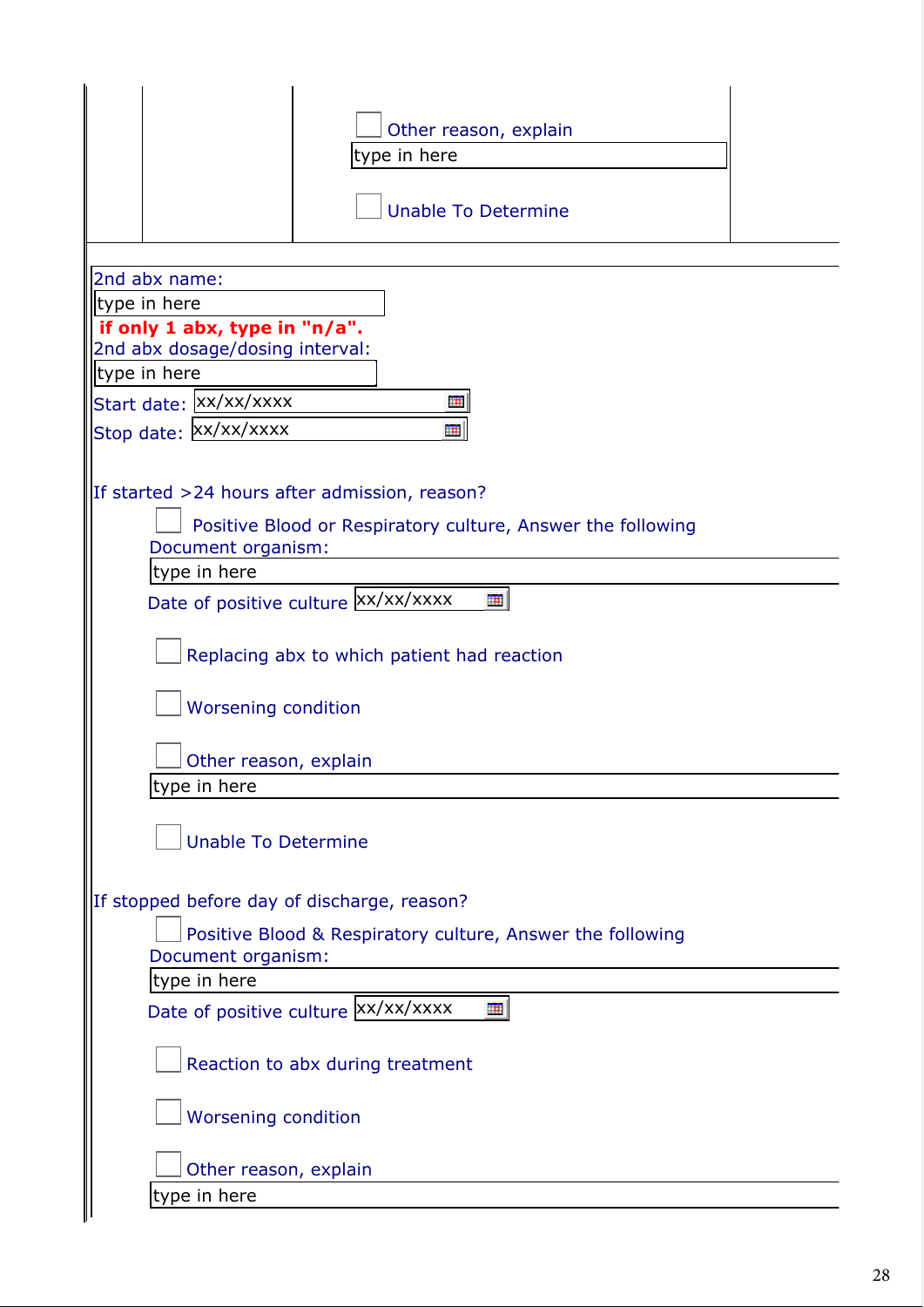| <b>Unable To Determine</b>                                       |
|------------------------------------------------------------------|
| 3rd abx name:                                                    |
| type in here                                                     |
| if only 2 abx, type in "n/a".<br>3rd abx dosage/dosing interval: |
| type in here                                                     |
| Start date: XX/XX/XXXX<br>亜                                      |
| Stop date: Xx/xx/xxxx<br>₩                                       |
|                                                                  |
| If started >24 hours after admission, reason?                    |
| Positive Blood or Respiratory culture, Answer the following      |
| Document organism:                                               |
| type in here                                                     |
| Date of positive culture xx/xx/xxxx<br>₩                         |
|                                                                  |
| Replacing abx to which patient had reaction                      |
|                                                                  |
| <b>Worsening condition</b>                                       |
| Other reason, explain                                            |
| type in here                                                     |
|                                                                  |
| <b>Unable To Determine</b>                                       |
|                                                                  |
| stopped before day of discharge, reason?                         |
| Positive Blood & Respiratory culture, Answer the following       |
| Document organism:                                               |
| type in here                                                     |
| Date of positive culture XX/XX/XXXX<br>⊞                         |
|                                                                  |
| Reaction to abx during treatment                                 |
| <b>Worsening condition</b>                                       |
|                                                                  |
| Other reason, explain                                            |
| type in here                                                     |
|                                                                  |
| <b>Unable To Determine</b>                                       |
|                                                                  |
|                                                                  |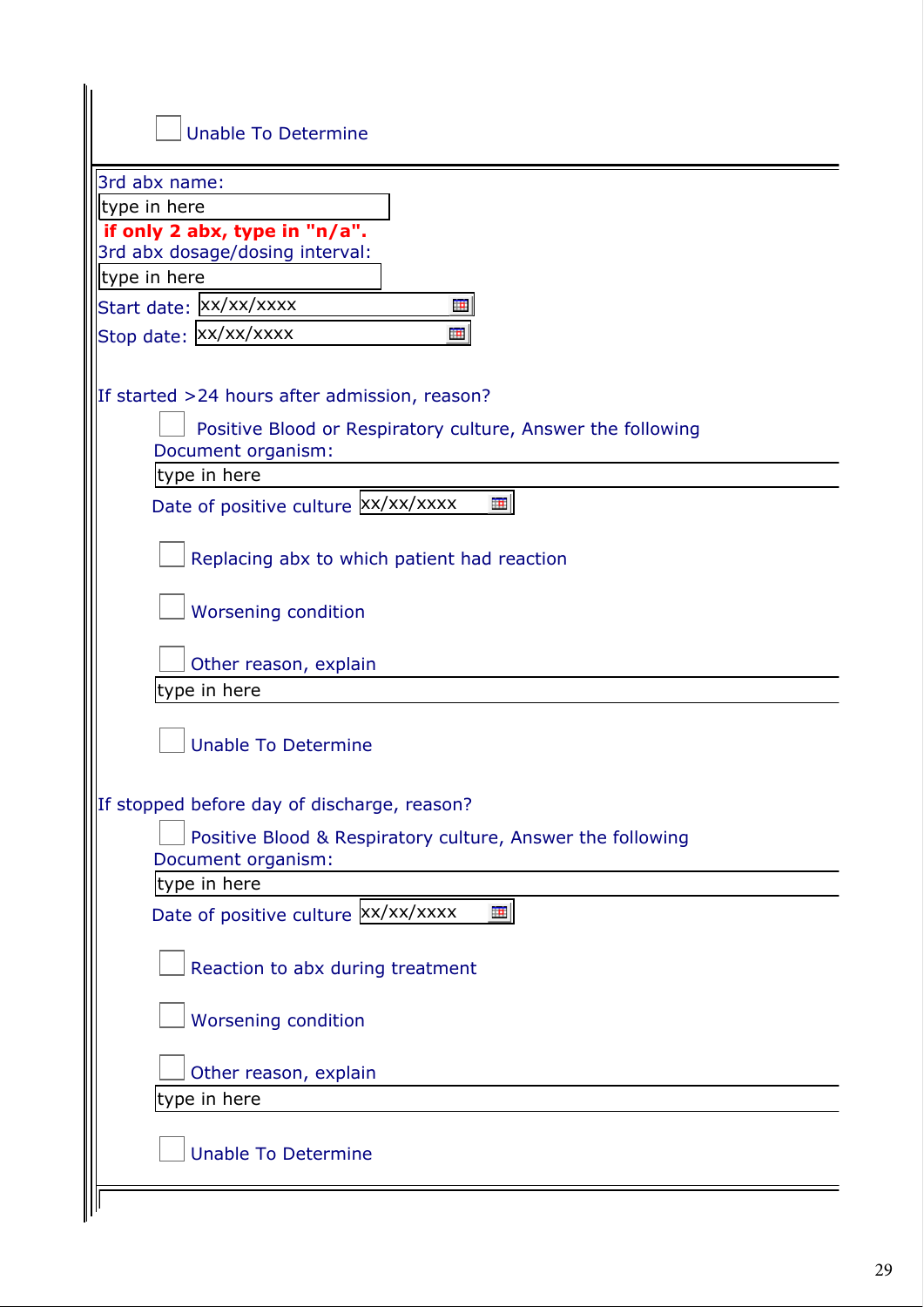| 4th abx name:<br>type in here                                                    |
|----------------------------------------------------------------------------------|
| if only 3 abx, type in "n/a".                                                    |
| 4th abx dosage/dosing interval:                                                  |
| type in here                                                                     |
| Start date: XX/XX/XXXX<br>Ħ                                                      |
| Stop date: XX/XX/XXXX<br>筆                                                       |
|                                                                                  |
| If started >24 hours after admission, reason?                                    |
| Positive Blood or Respiratory culture, Answer the following                      |
| Document organism:                                                               |
| type in here                                                                     |
| Date of positive culture xx/xx/xxxx<br>亜                                         |
| Replacing abx to which patient had reaction                                      |
|                                                                                  |
| Worsening condition                                                              |
|                                                                                  |
| Other reason, explain                                                            |
| type in here                                                                     |
| <b>Unable To Determine</b>                                                       |
| If stopped before day of discharge, reason?                                      |
| Positive Blood & Respiratory culture, Answer the following<br>Document organism: |
| type in here                                                                     |
| $\blacksquare$<br>Date of positive culture XX/XX/XXXX                            |
| Reaction to abx during treatment                                                 |
| Worsening condition                                                              |
| Other reason, explain                                                            |
| type in here                                                                     |
|                                                                                  |
| <b>Unable To Determine</b>                                                       |
| 5th abx name:                                                                    |
| type in here                                                                     |
| if only 4 abx, type in "n/a".                                                    |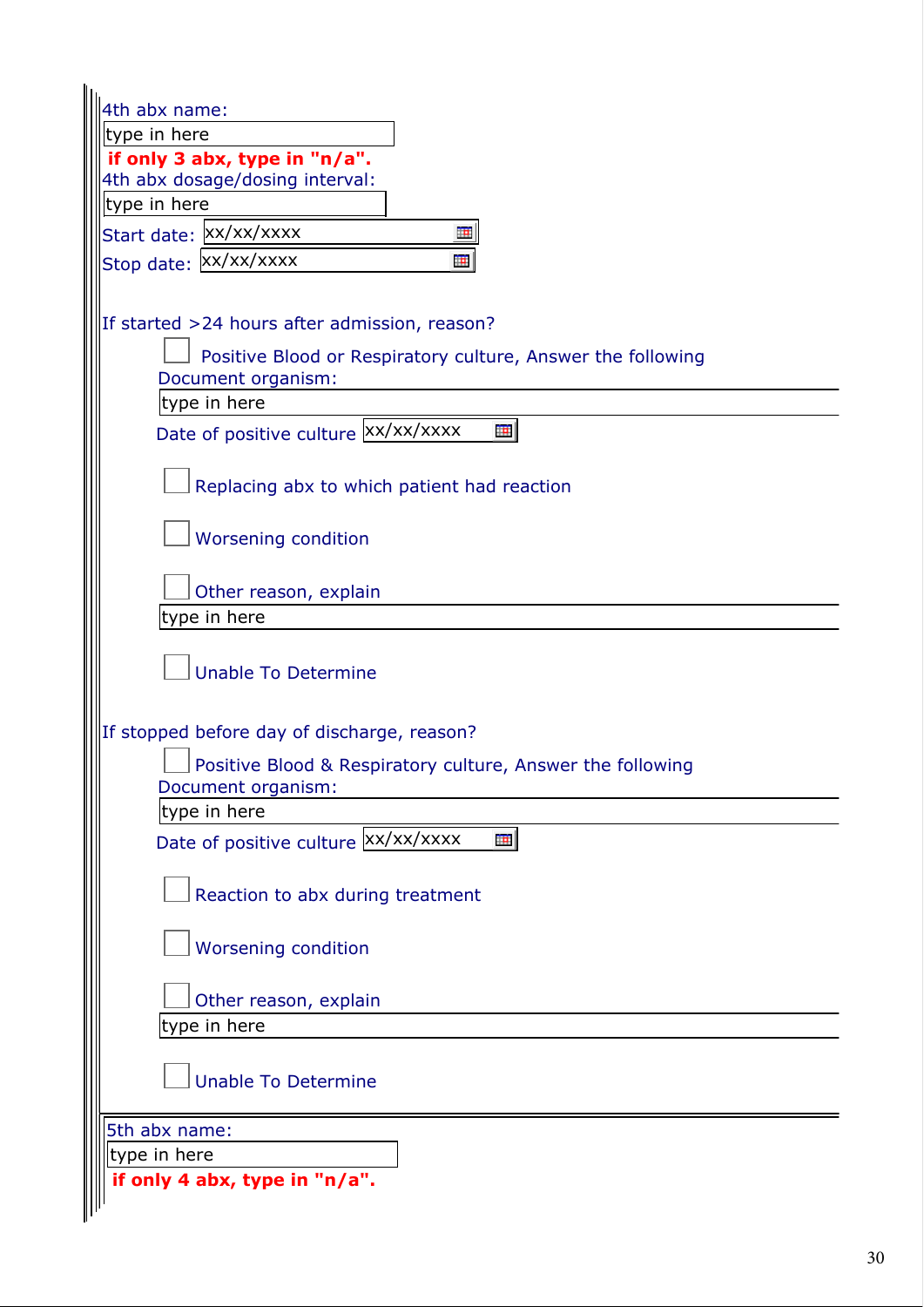| 5th abx dosage/dosing interval:                             |
|-------------------------------------------------------------|
| type in here                                                |
| Start date: Xx/xx/xxxx<br>Ħ                                 |
| Stop date: XX/XX/XXXX<br>亜                                  |
|                                                             |
| If started >24 hours after admission, reason?               |
| Positive Blood or Respiratory culture, Answer the following |
| Document organism:                                          |
| type in here                                                |
| Date of positive culture xx/xx/xxxx<br>⊞                    |
|                                                             |
| Replacing abx to which patient had reaction                 |
| <b>Worsening condition</b>                                  |
|                                                             |
| Other reason, explain                                       |
| type in here                                                |
|                                                             |
| <b>Unable To Determine</b>                                  |
|                                                             |
| If stopped before day of discharge, reason?                 |
| Positive Blood & Respiratory culture, Answer the following  |
| Document organism:                                          |
| type in here                                                |
| Date of positive culture XX/XX/XXXX<br>$\blacksquare$       |
|                                                             |
| Reaction to abx during treatment                            |
| <b>Worsening condition</b>                                  |
|                                                             |
| Other reason, explain                                       |
| type in here                                                |
|                                                             |
| <b>Unable To Determine</b>                                  |
| 6th abx name:                                               |
| type in here                                                |
|                                                             |
| 6th abx dosage/dosing interval:                             |
| type in here                                                |
|                                                             |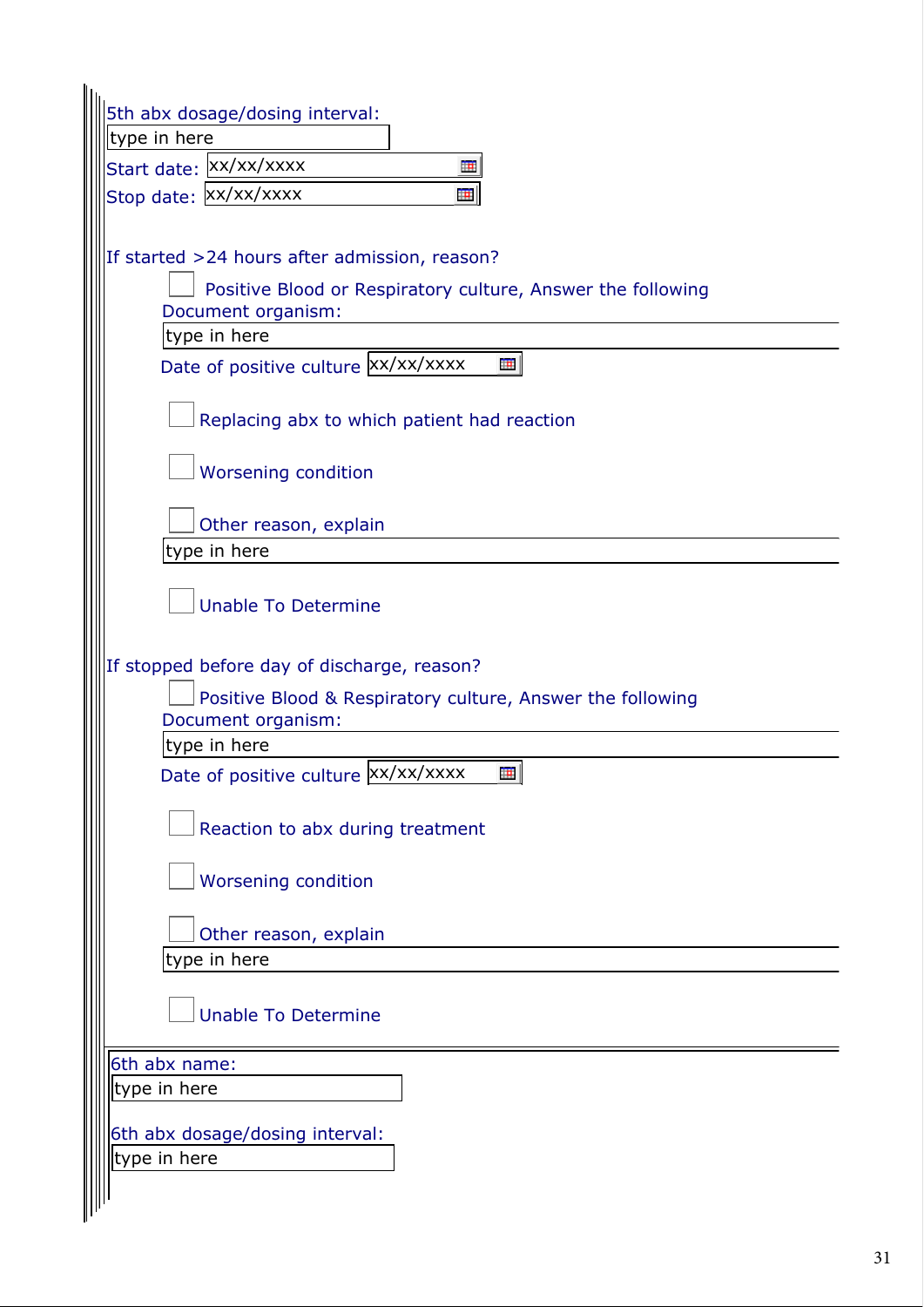| Start date: XX/XX/XXXX<br>Ħ                                                       |
|-----------------------------------------------------------------------------------|
| Stop date: XX/XX/XXXX<br>筆                                                        |
|                                                                                   |
| If started >24 hours after admission, reason?                                     |
| Positive Blood or Respiratory culture, Answer the following<br>Document organism: |
| type in here                                                                      |
| Date of positive culture xx/xx/xxxx<br>囲                                          |
| Replacing abx to which patient had reaction                                       |
| Worsening condition                                                               |
| Other reason, explain                                                             |
| type in here                                                                      |
| <b>Unable To Determine</b>                                                        |
| If stopped before day of discharge, reason?                                       |
| Positive Blood & Respiratory culture, Answer the following<br>Document organism:  |
| type in here                                                                      |
| Date of positive culture xx/xx/xxxx<br>筆                                          |
| $\Box$ Reaction to abx during treatment                                           |
| <b>Worsening condition</b>                                                        |
| Other reason, explain                                                             |
| type in here                                                                      |
| <b>Unable To Determine</b>                                                        |
|                                                                                   |
|                                                                                   |
|                                                                                   |
|                                                                                   |
|                                                                                   |
|                                                                                   |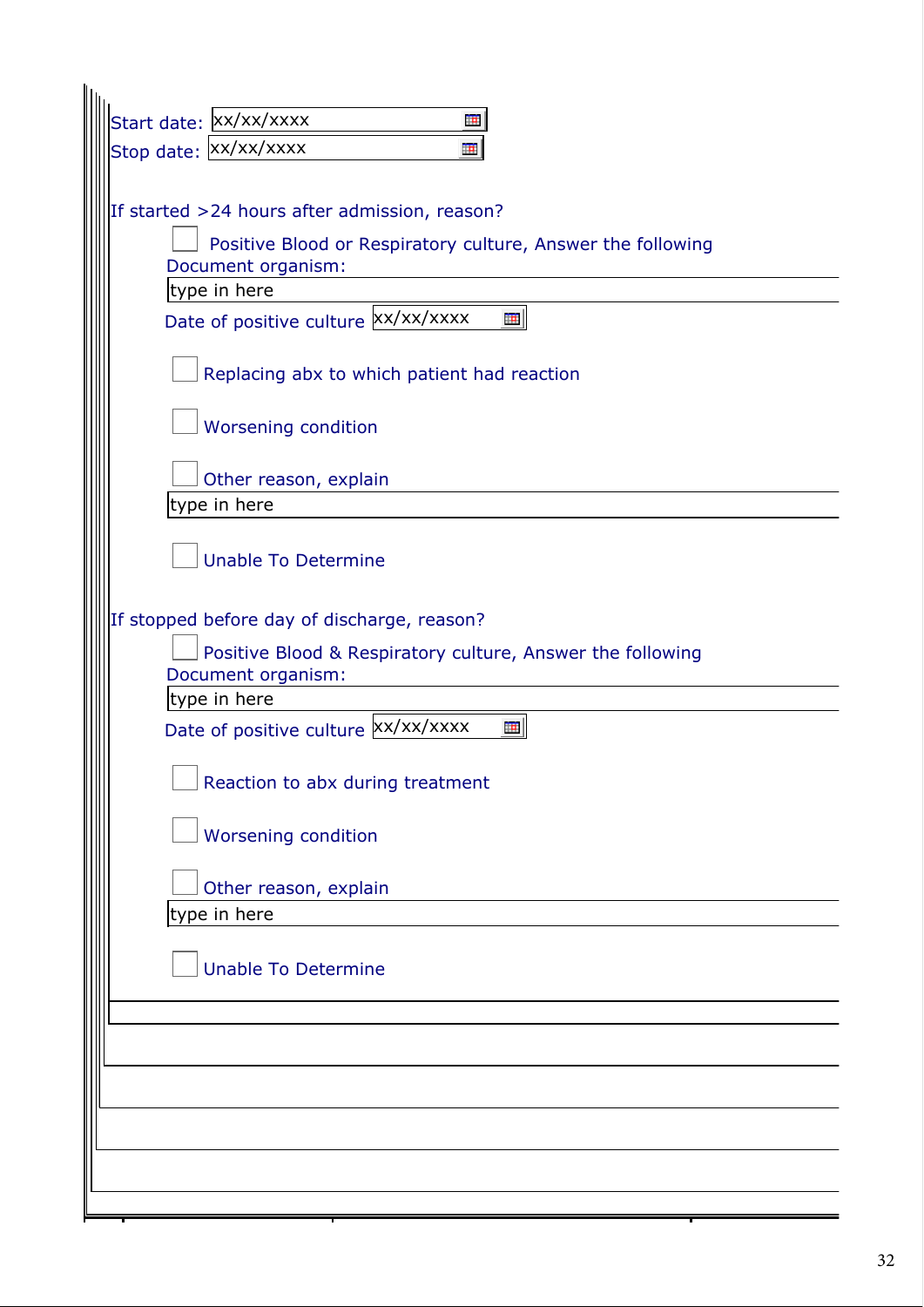| If patient on<br>vancomycin for >3 days<br>please write in<br>antibiotic level            | Select one:<br>trough, answer G14<br>random, answer G14<br>G14: Initial level:<br><b>XXX</b><br>uq/ml<br>no level available<br>not applicable (Patient not on this<br>antibiotic or on for less than specifice time<br>frame/# doses)                                                                | Labs: Chemistry |
|-------------------------------------------------------------------------------------------|------------------------------------------------------------------------------------------------------------------------------------------------------------------------------------------------------------------------------------------------------------------------------------------------------|-----------------|
| G15 If patient on<br>aminoglycoside for $>1$<br>dose, please write in<br>antibiotic level | Select one:<br>On aminoglycoside, answer G16 and<br>G17<br>G16: Initial trough level<br><b>XXX</b><br>uq/ml<br>G17: Initial peak level<br><b>XXX</b><br>uq/ml<br>(if unavailable enter 88)<br>Not applicable (Patient not on this<br>antibiotic or on for less than specifice time<br>frame/# doses) | Labs: Chemistry |
| G18 Was patient discharged<br>on antibiotics?                                             | YES, answer G19<br>G19: Specify Name, Dose and Route<br>Type in here<br><b>NO</b>                                                                                                                                                                                                                    |                 |

# Any special circumstance you would like to note for this section (G), please type in below.

| Type-in here |
|--------------|
| More room    |
| More room    |

| <b>SECTION H. CLINICAL STABILITY</b>                                                                                                                       |                                                                 |                       |  |  |
|------------------------------------------------------------------------------------------------------------------------------------------------------------|-----------------------------------------------------------------|-----------------------|--|--|
|                                                                                                                                                            | The patient admitted for pneumonia is ready for discharge when: |                       |  |  |
| H <sub>1</sub> Did the patient have<br>documented<br>improvement in signs<br>or symptoms of<br>pneumonia? (e.g.<br>dyspnea/<br>cough/decrease in<br>fever) | <b>YES</b><br><b>NO</b><br>Not Documented                       | <b>Progress notes</b> |  |  |
|                                                                                                                                                            |                                                                 |                       |  |  |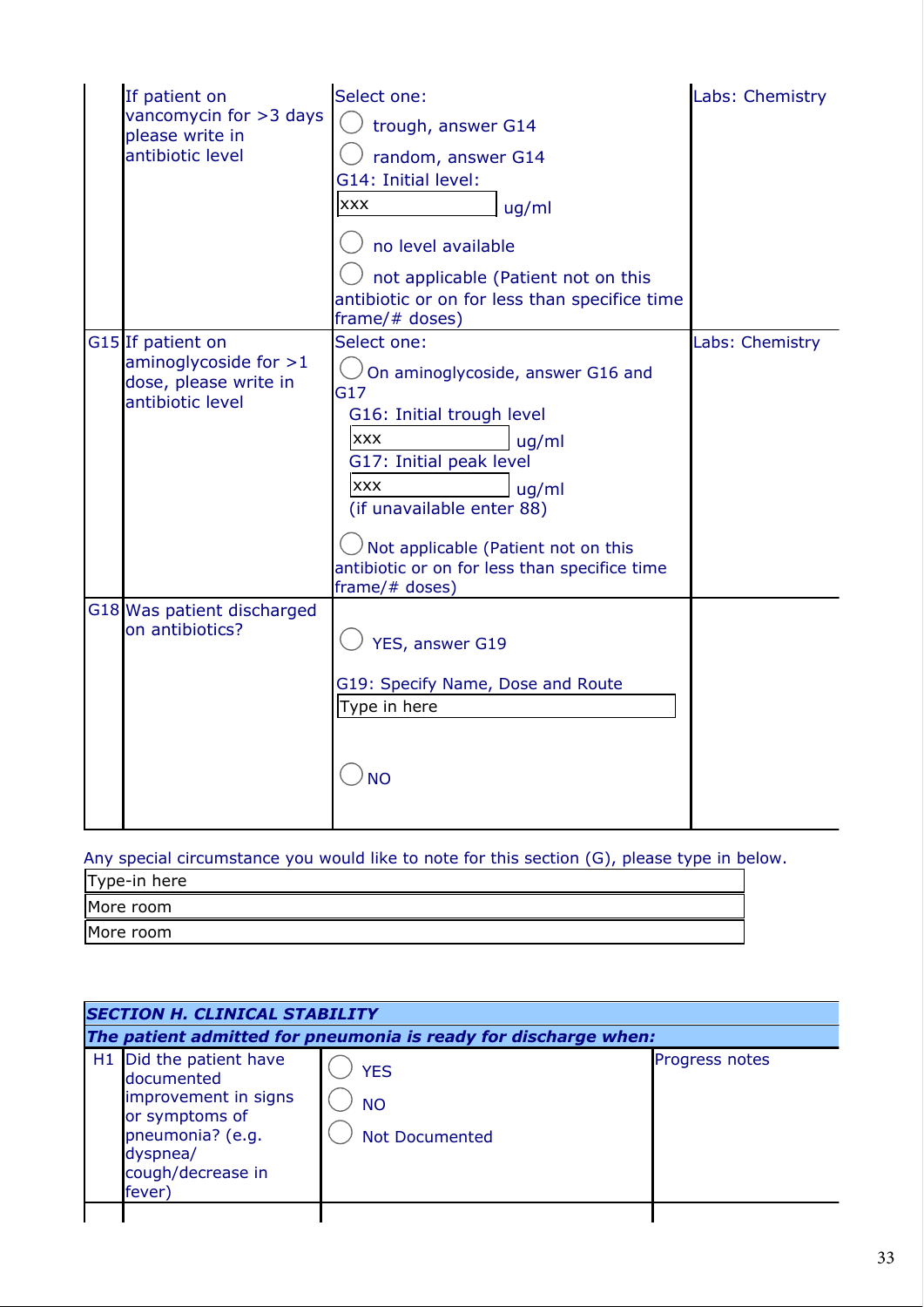| H <sub>2</sub> Please check if the<br>following lab values<br>were drawn, and if so,<br>record last two values              | Check all that apply:<br>WBC, Answer H3 -H6<br>H3: Last WBC before discharge<br><b>XXX</b><br>K/cmm<br>H4: Date MM/DD/YYYY<br>⊞<br>H5: Previous WBC<br><b>XXX</b><br>K/cmm<br>H6: Date MM/DD/YYYY<br>囲<br>BUN, Answer H7-H10<br>H7: Last BUN before discharge<br><b>XXX</b><br>K/cmm<br>H8: Date MM/DD/YYYY<br>$\blacksquare$<br>H9: Previous BUN<br><b>XXX</b><br>K/cmm<br>H10: Date MM/DD/YYYY<br>$\blacksquare$<br>Creatinine, Answer H11-H14<br>H11: Last creatinine before discharge<br><b>XXX</b><br>K/cmm<br>H12: Date MM/DD/YYYY<br>亜<br>H13: Previous creatinine<br><b>XXX</b><br>K/cmm<br>H14: Date MM/DD/YYYY<br>亜<br>No Labs drawn | Lab summary<br>Chemistry                               |
|-----------------------------------------------------------------------------------------------------------------------------|------------------------------------------------------------------------------------------------------------------------------------------------------------------------------------------------------------------------------------------------------------------------------------------------------------------------------------------------------------------------------------------------------------------------------------------------------------------------------------------------------------------------------------------------------------------------------------------------------------------------------------------------|--------------------------------------------------------|
| H15 Have any of the<br>following occurred on<br>the day of discharge?                                                       | Check all that apply:<br>$SBP < 90$ mm Hg<br>$\vert$ Heart rate > 100bpm<br>Respiratory rate >24/min<br>Temperature >100° F<br>O2 sats on RA <90% (inpatient,<br>not on home O2)<br>Discharged on home O2 and was<br>not on prior to admission (If checked<br>answer H15fe)<br>H15fe: Specify O2 amount and delivery<br>Type in here<br>None have occurred<br>No documentation                                                                                                                                                                                                                                                                 | <b>Vital signs</b><br>Nurse/resident<br>discharge note |
| H16 Did the patient have<br>altered mental status or<br>level of consciousness<br>(worse than baseline)<br>within 24 hrs of | <b>YES</b><br><b>NO</b><br><b>Not Documented</b>                                                                                                                                                                                                                                                                                                                                                                                                                                                                                                                                                                                               | Nurse/resident<br>discharge notes                      |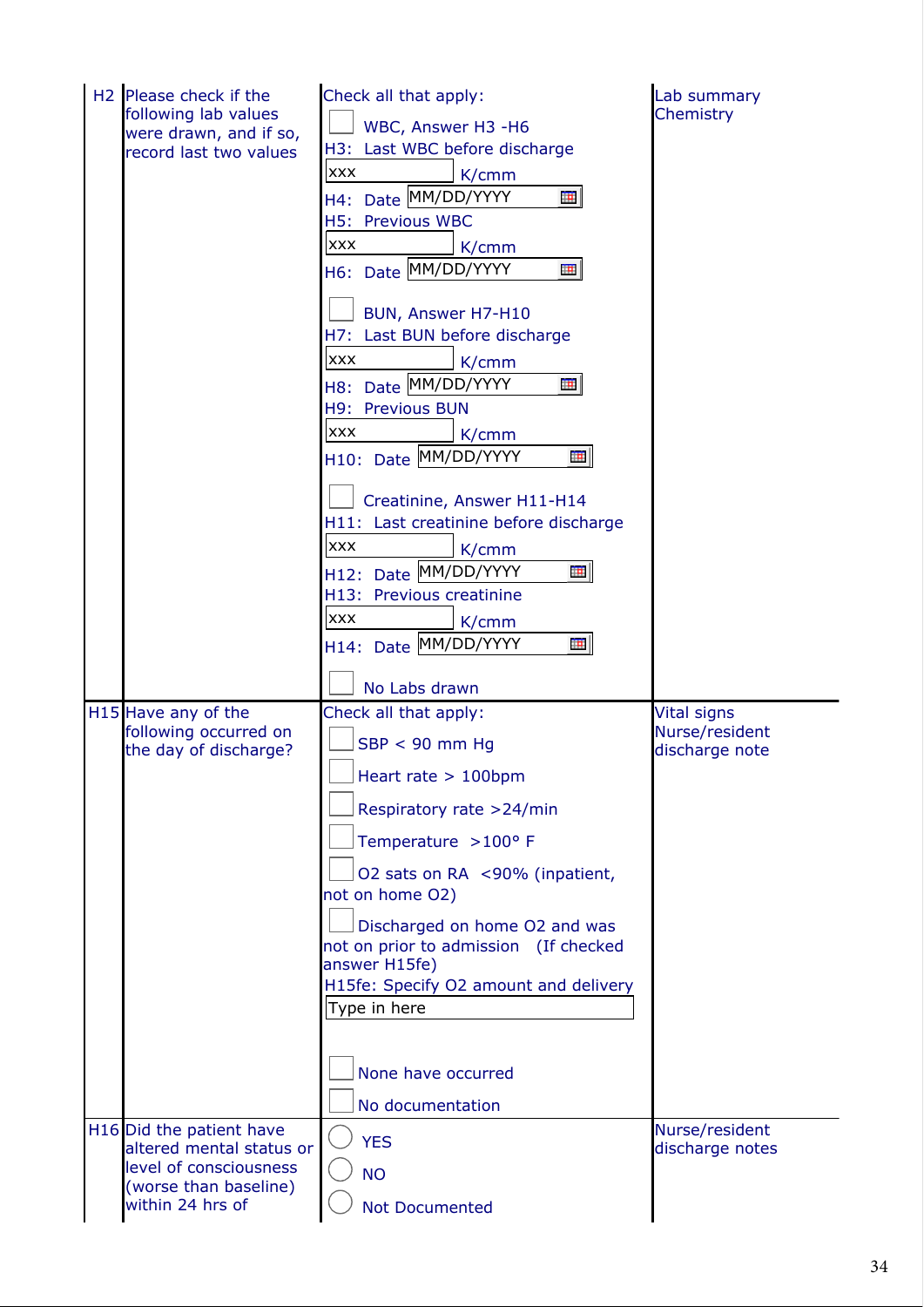| discharge?                                                                                                                  |                         |                                   |
|-----------------------------------------------------------------------------------------------------------------------------|-------------------------|-----------------------------------|
| H17 Is there documentation<br>that patient was unable<br>to maintain enteral<br>intake (orally or other<br>e.g., PEG tube)? | <b>YES</b><br><b>NO</b> | Nurse/resident<br>discharge notes |

Any special circumstance you would like to note for this section (H), please type in below.

| Type-in here |
|--------------|
| More room    |
| More room    |

|    | <b>SECTION J: DISCHARGE PLANNING</b>                                                                                                                                           |                                                                                                                                                                                                                          |                                                                      |  |  |
|----|--------------------------------------------------------------------------------------------------------------------------------------------------------------------------------|--------------------------------------------------------------------------------------------------------------------------------------------------------------------------------------------------------------------------|----------------------------------------------------------------------|--|--|
|    | <b>J1</b> Patient was discharged<br>to:                                                                                                                                        | Home<br><b>Skilled Nursing Facility</b><br><b>Assisted Living Facility</b><br><b>Rehabilitation Facility</b><br>Other, answer J2<br>J2: Specify.<br>Type in here                                                         | Discharge note<br>Social worker note<br>Interagency transfer<br>note |  |  |
|    | Jn3 Did the patient complete<br>at least 5-days of<br>antibiotics in hospital                                                                                                  | YES, skip to J4<br>NO, answer J3<br>NOT documented, answer J3                                                                                                                                                            |                                                                      |  |  |
| J3 | Did discharge<br>medications include<br>antibiotics to<br>complete (at least) a<br>total 5-day course?                                                                         | <b>YES</b><br><b>NO</b><br><b>Not Documented</b>                                                                                                                                                                         | Discharge instructions<br>Discharge summary                          |  |  |
| J4 | Is there documentation<br>in the record, that the<br>patient/family received<br>written discharge<br>instructions or other<br>educational material<br>regarding the following? | Check all that apply<br>Discharge meds<br>Follow-up appointment<br>(documentation of specific information)<br>Documentation given to caretakers<br>(non-family members, e.g., nursing<br>home staff)<br>No documentation | <b>Discharge</b><br>plan/Progress notes                              |  |  |
|    | Jn5 Is there documentation                                                                                                                                                     | <b>YES</b>                                                                                                                                                                                                               | Nurses' discharge                                                    |  |  |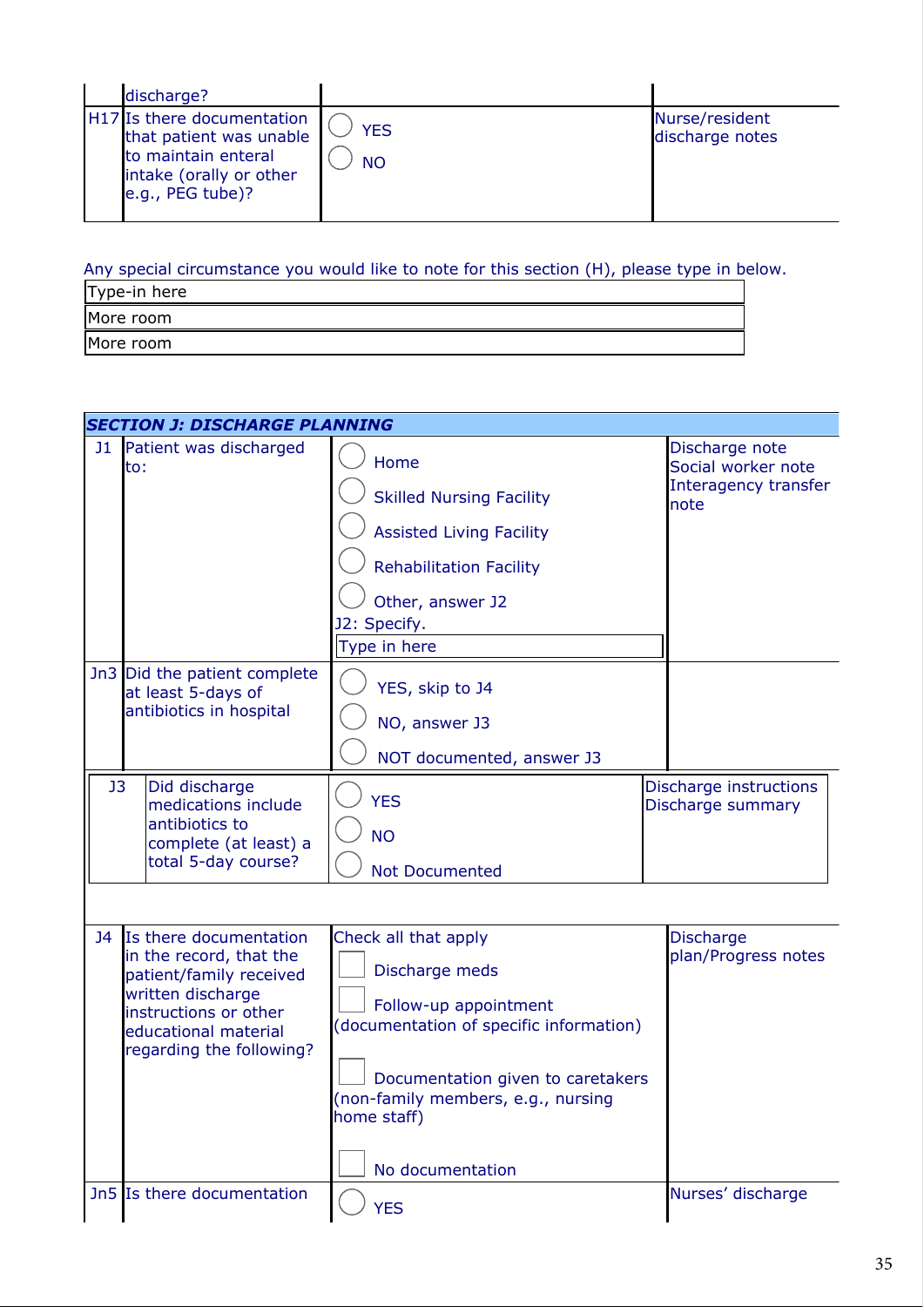| that patient/family<br>understood the<br>medication regimen?                                            | NO/Not Documented/Unable to<br>determine                                                                                                                                                                                                                                                                                                                                                                                                                                                                                                                                                                                                                                                                                                                                                                      | note                                                  |
|---------------------------------------------------------------------------------------------------------|---------------------------------------------------------------------------------------------------------------------------------------------------------------------------------------------------------------------------------------------------------------------------------------------------------------------------------------------------------------------------------------------------------------------------------------------------------------------------------------------------------------------------------------------------------------------------------------------------------------------------------------------------------------------------------------------------------------------------------------------------------------------------------------------------------------|-------------------------------------------------------|
|                                                                                                         |                                                                                                                                                                                                                                                                                                                                                                                                                                                                                                                                                                                                                                                                                                                                                                                                               |                                                       |
| J7 Were plans for post<br>discharge medical care<br>stated in the chart<br>and/or discharge<br>summary? | To include: (Check all that apply)<br>Medication:<br>List of discharge meds<br>Med reconciliation                                                                                                                                                                                                                                                                                                                                                                                                                                                                                                                                                                                                                                                                                                             | <b>Discharge</b><br>instructions<br>Discharge summary |
|                                                                                                         | Follow-up clinic visit:<br>f/u clinic visit arranged with PCP or<br>specialist (infectious disease or<br>pulmonology) Answer J8 and J9.<br>First visit:<br>J8a: Type of provider<br>Type in here<br>J9a: Date visit scheduled:<br>MM/DD/YYYY<br><b>THE</b><br>(enter 1/1/9999 if unavailable)<br>Second visit:<br>J8b: Type of provider<br>Type in here<br>J9b: Date visit scheduled:<br>MM/DD/YYYY<br>Ħ<br>(enter 1/1/9999 if unavailable)<br>Third visit:<br>J8c: Type of provider<br>Type in here<br>J9c: Date visit scheduled:<br>MM/DD/YYYY<br>Ħ<br>(enter 1/1/9999 if unavailable)<br>Pt advised to call PCP to arrange<br>follow-up clinic visit<br>NA (e.g., pt discharged to nursing<br>home or hospice).<br>Explain:<br><b>Recommendations for:</b><br>med changes as applicable<br>specify or list |                                                       |
|                                                                                                         |                                                                                                                                                                                                                                                                                                                                                                                                                                                                                                                                                                                                                                                                                                                                                                                                               |                                                       |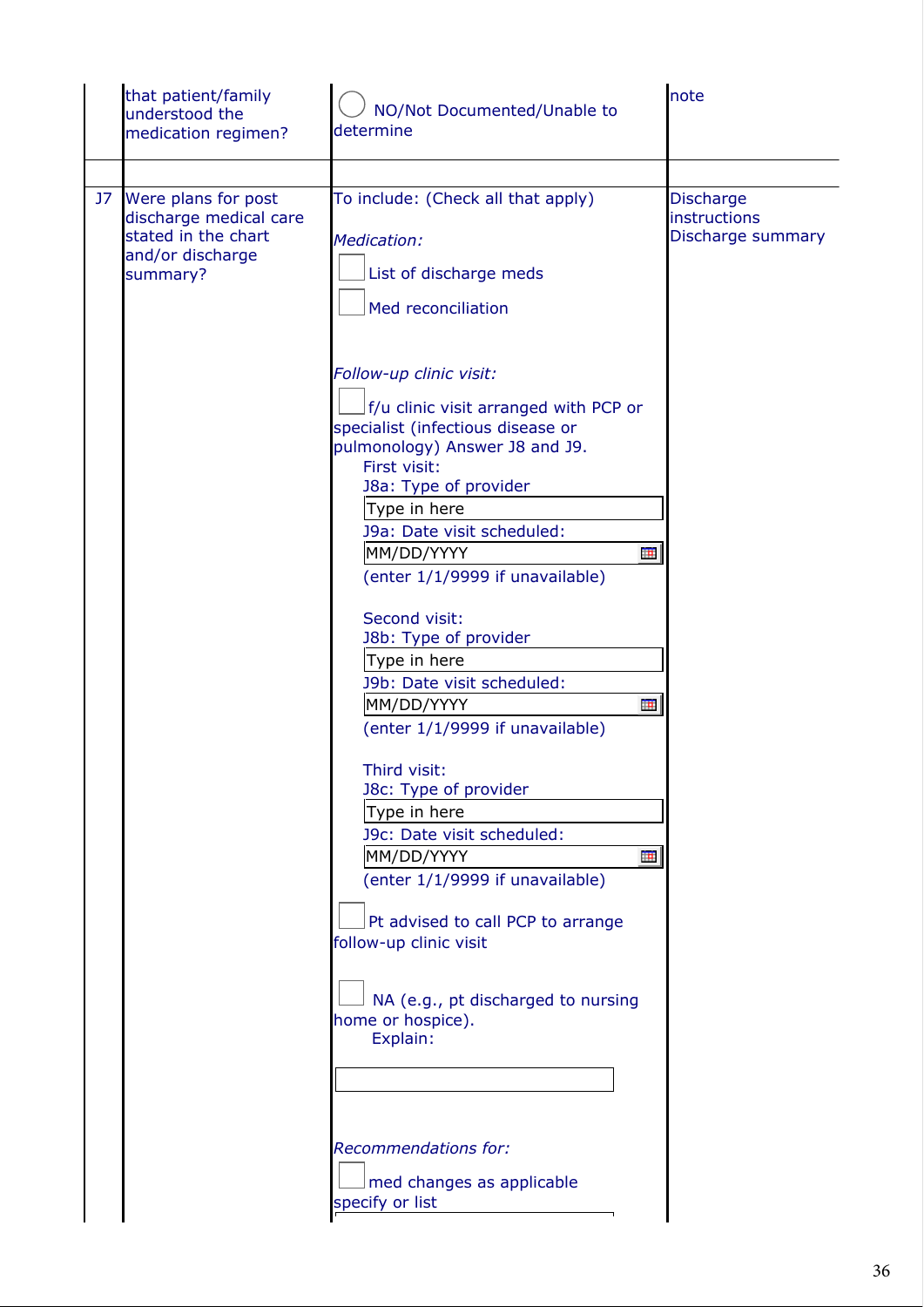|                                                                                                            | f/u of test results pending at time of<br>discharge as applicable<br>specify or list<br>Additional tests that should be<br>performed post discharge, please list: |                   |
|------------------------------------------------------------------------------------------------------------|-------------------------------------------------------------------------------------------------------------------------------------------------------------------|-------------------|
| J10 Was the discharge<br>summary completed by<br>time of follow-up visit, so<br>available to f/u provider? | <b>YES</b><br><b>NO</b><br><b>Not Applicable</b>                                                                                                                  | Discharge summary |

Any special circumstance you would like to note for this section (J), please type in below.

| Type-in here |  |
|--------------|--|
| More room    |  |
| More room    |  |

|   | <b>SECTION K. POST DISCHARGE PERIOD</b>      |                                                                                                                                                          |                               |  |  |
|---|----------------------------------------------|----------------------------------------------------------------------------------------------------------------------------------------------------------|-------------------------------|--|--|
| 1 | Kn Was there a post-<br>discharge phone call | YES, answer Kn3                                                                                                                                          | <b>Telephone</b><br>encounter |  |  |
|   | (contact made) to the<br>patient?            | No call                                                                                                                                                  |                               |  |  |
|   |                                              | N/A                                                                                                                                                      |                               |  |  |
|   |                                              | Kn3: Select one                                                                                                                                          |                               |  |  |
|   |                                              | Call occurred within 72 hours                                                                                                                            |                               |  |  |
|   |                                              | Call occurred in between 72 hours-7<br>days                                                                                                              |                               |  |  |
|   |                                              | Call occurred after more than 7 days                                                                                                                     |                               |  |  |
|   |                                              | Call occurred in unknown time frame                                                                                                                      |                               |  |  |
|   |                                              | K17: Check this box if true:<br>$\Box$ Call occurred >72 hours post-discharge, or not<br>at all, because of difficulty or inability to reach<br>patient. |                               |  |  |

K2: If there was a post-discharge phone call, did the phone call consist of (check all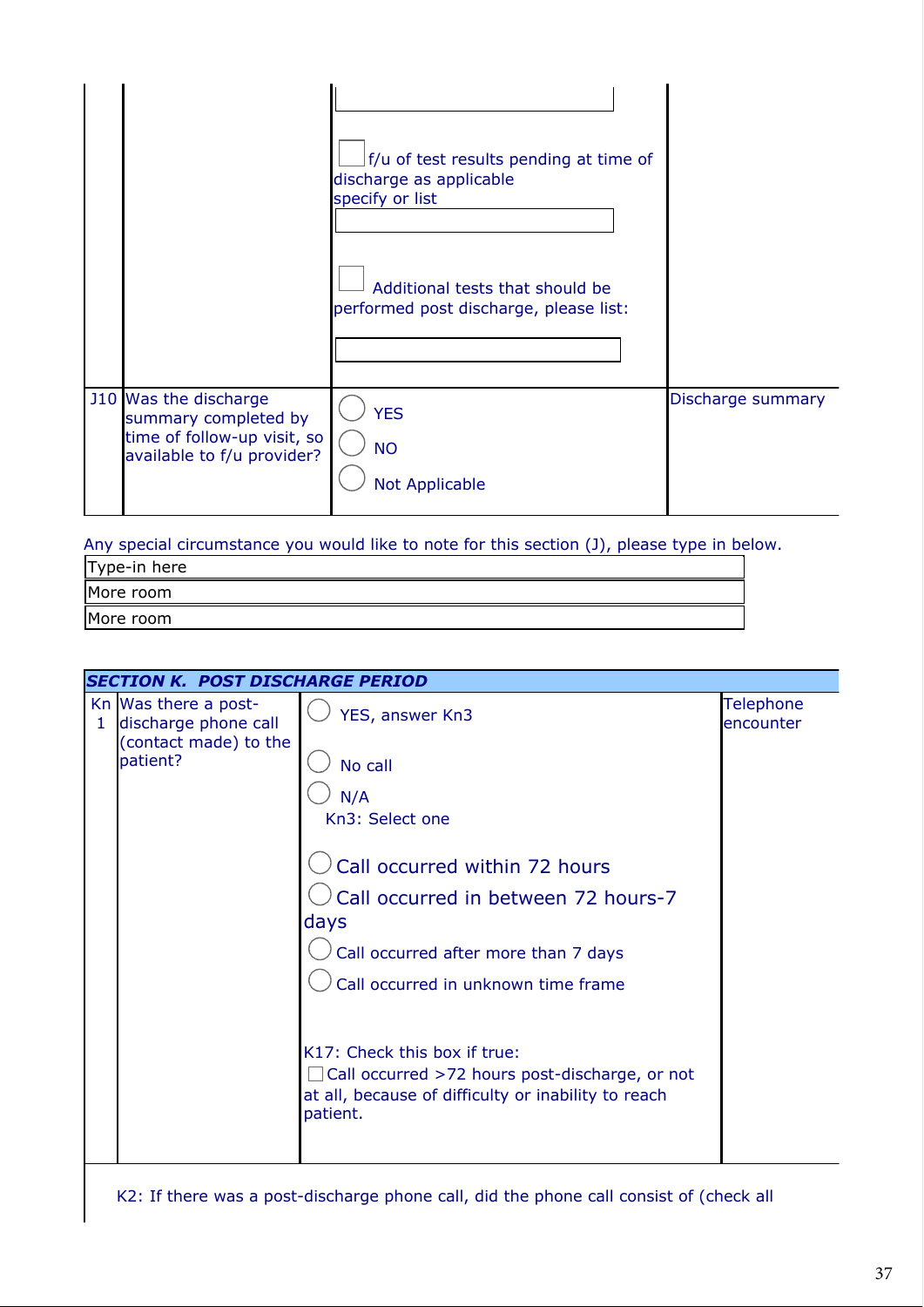| that apply):                                                                                               |                                                                                                                                                                                                                                                                                                                                                    |                                           |  |
|------------------------------------------------------------------------------------------------------------|----------------------------------------------------------------------------------------------------------------------------------------------------------------------------------------------------------------------------------------------------------------------------------------------------------------------------------------------------|-------------------------------------------|--|
| Patient asked about any change in condition since discharge (breathing, cough)                             |                                                                                                                                                                                                                                                                                                                                                    |                                           |  |
|                                                                                                            | Patient asked about understanding of what the medications are for.                                                                                                                                                                                                                                                                                 |                                           |  |
|                                                                                                            | Review of pending clinic appts and tests.                                                                                                                                                                                                                                                                                                          |                                           |  |
| what to do if symptoms worsen                                                                              | Reinforcement of other discharge instructions, including recommended diet &                                                                                                                                                                                                                                                                        |                                           |  |
| None of the above                                                                                          |                                                                                                                                                                                                                                                                                                                                                    |                                           |  |
| Kn Was there a post-<br>discharge in-person<br>4<br>visit (home visit) to<br>the patient?                  | YES, answer Kn7, K5, K6<br>Kn7. Select one:<br>Visit occurred within 72 hours<br>Visit occurred between 72 hours-7 days<br>Visit occurred after more than 7 days<br>Visit occurred in unknown time frame<br><b>NO</b><br>N/A                                                                                                                       | <b>Discharge</b><br>plan/instructio<br>ns |  |
|                                                                                                            |                                                                                                                                                                                                                                                                                                                                                    |                                           |  |
| K5, K6                                                                                                     |                                                                                                                                                                                                                                                                                                                                                    |                                           |  |
| K5: Who made the visit?<br>VA provider<br>Non-VA provider<br>N/A                                           | If a post-discharge home visit occurred, please indicate its content (use first visit).                                                                                                                                                                                                                                                            |                                           |  |
| do if symptoms worsen.<br>None of the above.                                                               | K6: Did the visit consist of: (check all that apply)?<br>Patient asked about any change in condition since discharge (breathing, cough).<br>Patient asked about understanding of what the medications are for.<br>Review of pending clinic appts and tests.<br>Reinforcement of other discharge instructions, including recommended diet & what to |                                           |  |
|                                                                                                            |                                                                                                                                                                                                                                                                                                                                                    |                                           |  |
| K8 Was there a post-<br>discharge visit (or ER<br>visit) with a provider<br>(prior to the<br>readmission)? | YES, answer K9 and K10<br>K9: Was this a (check all that apply): ?<br>Scheduled visit with PCP, or medical specialist.<br>Date of visit (1/1/9999) if unknown:<br>Ħ<br>K10                                                                                                                                                                         |                                           |  |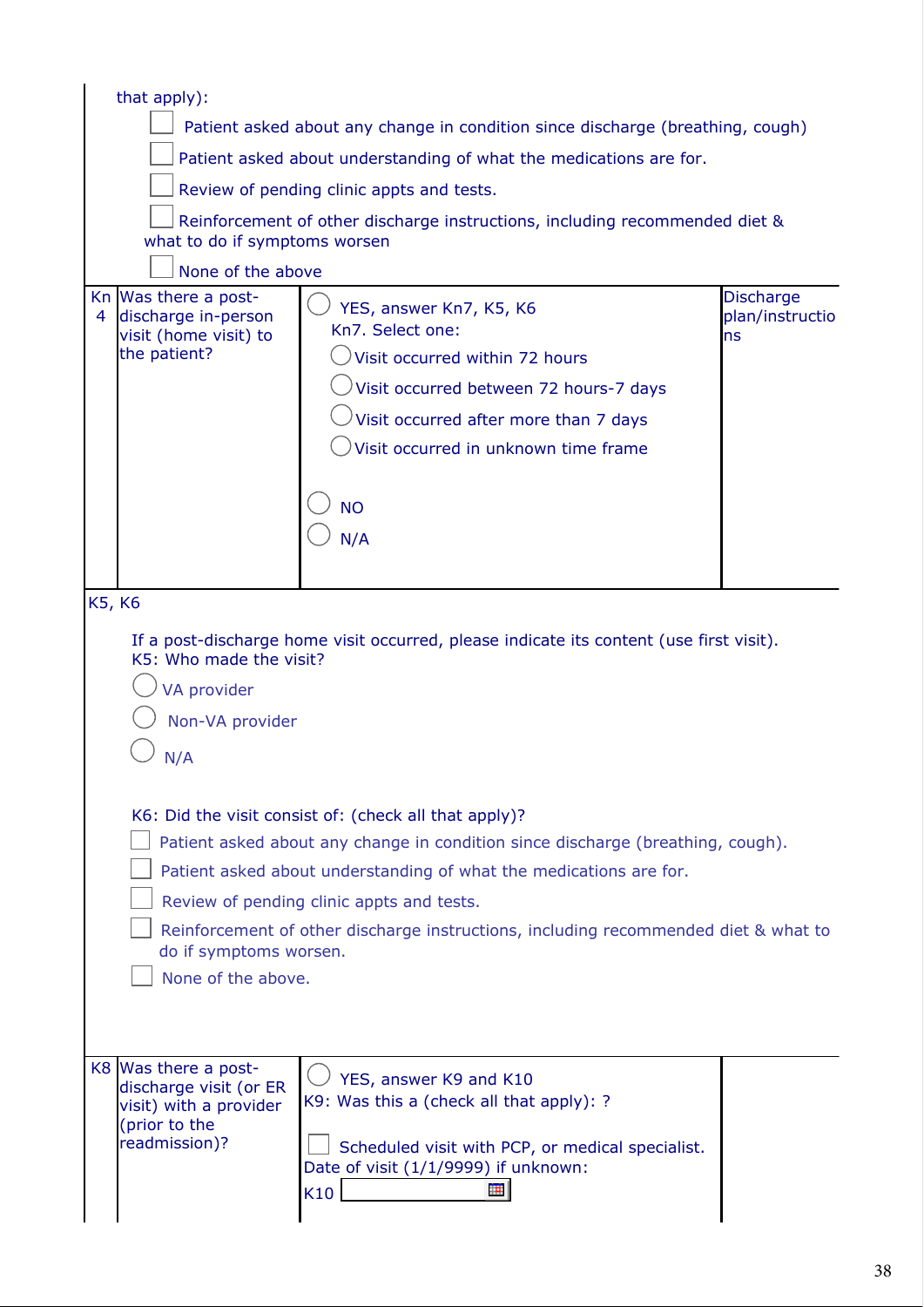|                                      | Unscheduled or early visit to regular provider.<br>Date of visit: (1/1/9999) if unknown:<br>K10<br>Urgent care or ED visit.<br>Date of visit: (1/1/9999) if unknown:<br><b>THE</b><br>K10<br>Unable to determine circumstances of visit.<br>Date of visit: (1/1/9999) if unknown:<br>K10<br>Ħ<br>NO, no visit documented. Answer K16 |                          |
|--------------------------------------|--------------------------------------------------------------------------------------------------------------------------------------------------------------------------------------------------------------------------------------------------------------------------------------------------------------------------------------|--------------------------|
| apply:                               | K16: If there was no scheduled visit with PCP, ID or pulmonary, indicate why. Check all that<br>The appointment was not scheduled by the discharge facility.                                                                                                                                                                         |                          |
|                                      | The appointment was not scheduled by the patient.                                                                                                                                                                                                                                                                                    |                          |
|                                      | The patient missed the appointment.                                                                                                                                                                                                                                                                                                  |                          |
|                                      | The patient was readmitted before the f/u appointment.                                                                                                                                                                                                                                                                               |                          |
| Reason unclear.<br>$N/A$ .           |                                                                                                                                                                                                                                                                                                                                      |                          |
|                                      |                                                                                                                                                                                                                                                                                                                                      |                          |
|                                      |                                                                                                                                                                                                                                                                                                                                      |                          |
|                                      |                                                                                                                                                                                                                                                                                                                                      |                          |
| $K11$ If there was a<br>scheduled or | Check all that apply                                                                                                                                                                                                                                                                                                                 | <b>Progress</b><br>notes |
| unscheduled follow-                  | Patient's current functional status                                                                                                                                                                                                                                                                                                  |                          |

| scheduled or<br>unscheduled follow-<br>up visit with the<br>provider (PCP or<br>medical specialist)<br>that occurred prior<br>to the date of<br>readmission, were<br>the following<br>documented? | Patient's current functional status<br>Medications added, Answer K12<br>Medications changed, Answer K12<br>Medications discontinued, Answer K12<br>K12: Were meds added, changed, or discontinued<br>without justification?<br>YES, answer K13 and K14<br>K13: Which meds?<br>Type in here<br>K14: Explain:<br>Type in here<br><b>NO</b><br>N/A | notes |
|---------------------------------------------------------------------------------------------------------------------------------------------------------------------------------------------------|-------------------------------------------------------------------------------------------------------------------------------------------------------------------------------------------------------------------------------------------------------------------------------------------------------------------------------------------------|-------|
|                                                                                                                                                                                                   | <b>Medications reconciled</b>                                                                                                                                                                                                                                                                                                                   |       |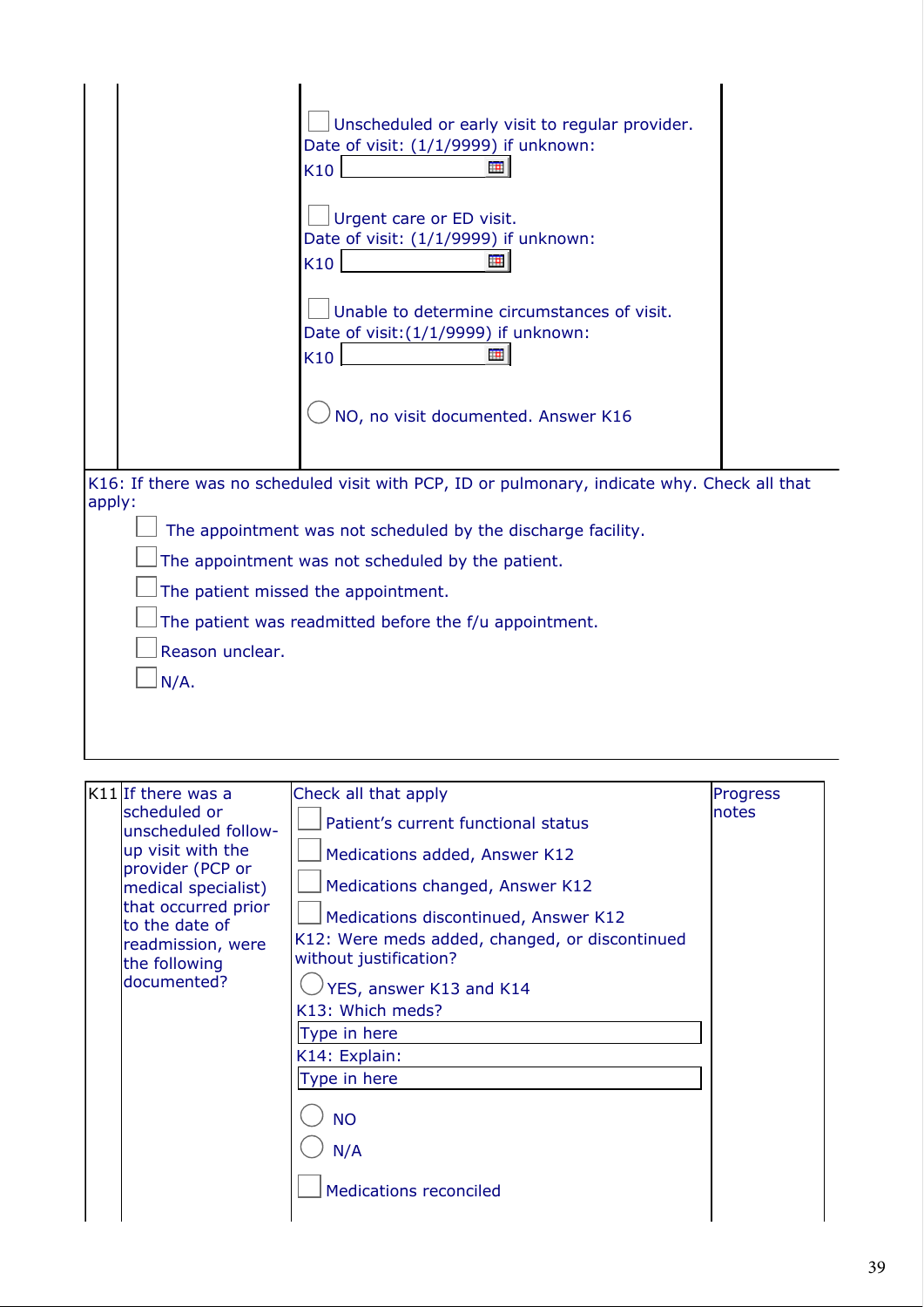| Provider's awareness of pending tests                                               |  |
|-------------------------------------------------------------------------------------|--|
| Provider's recognition of abnormal test results                                     |  |
| Plan for addressing abnormal test results or<br>justification if no change in plan. |  |
| No follow-up visit/ not applicable                                                  |  |

Any special circumstance you would like to note for this section (K), please type in below.

| Type-in here |  |
|--------------|--|
| More room    |  |
| More room    |  |

|    | <b>SECTION M. READMISSION</b>                                                      |                                                                                                                                                                                                                                                                                                                                                                             |                                                                    |
|----|------------------------------------------------------------------------------------|-----------------------------------------------------------------------------------------------------------------------------------------------------------------------------------------------------------------------------------------------------------------------------------------------------------------------------------------------------------------------------|--------------------------------------------------------------------|
| M1 | Was the patient<br>readmitted<br>through the<br><b>Emergency Dept?</b>             | YES, Answer M2<br>M2: Time of ED visit that led to readmission?<br>0000<br>(Military Time)<br>(if unavailable, enter N/A)<br>NO, Answer M3<br>M3: Where? (select one)<br><b>Direct admission</b><br>Transferred from another acute care hospital<br>Transferred from a long-term care or residential<br>facility<br>Other, Answer M4<br>M4, specify.<br>Explain here<br>N/A | <b>ED</b> note                                                     |
|    |                                                                                    | <b>SECTION N. REASON FOR READMISSION</b> (Adapted from Anderson's Hospital Readmission                                                                                                                                                                                                                                                                                      |                                                                    |
| N1 | Inventory)<br>In general, why<br>was the patient<br>readmitted to the<br>hospital? | Check all that apply:<br>The primary diagnosis (pneumonia) got worse or<br>there was a relapse of the primary diagnosis.<br>One of the secondary diagnoses (other known<br>medical conditions) got worse.<br>Specify:<br>Explain here<br>More space if needed<br>A new problem developed.<br>Specify:<br>Explain here<br>More space if needed                               | <b>Admission</b><br>note<br>ED/UC note<br><b>Attending</b><br>note |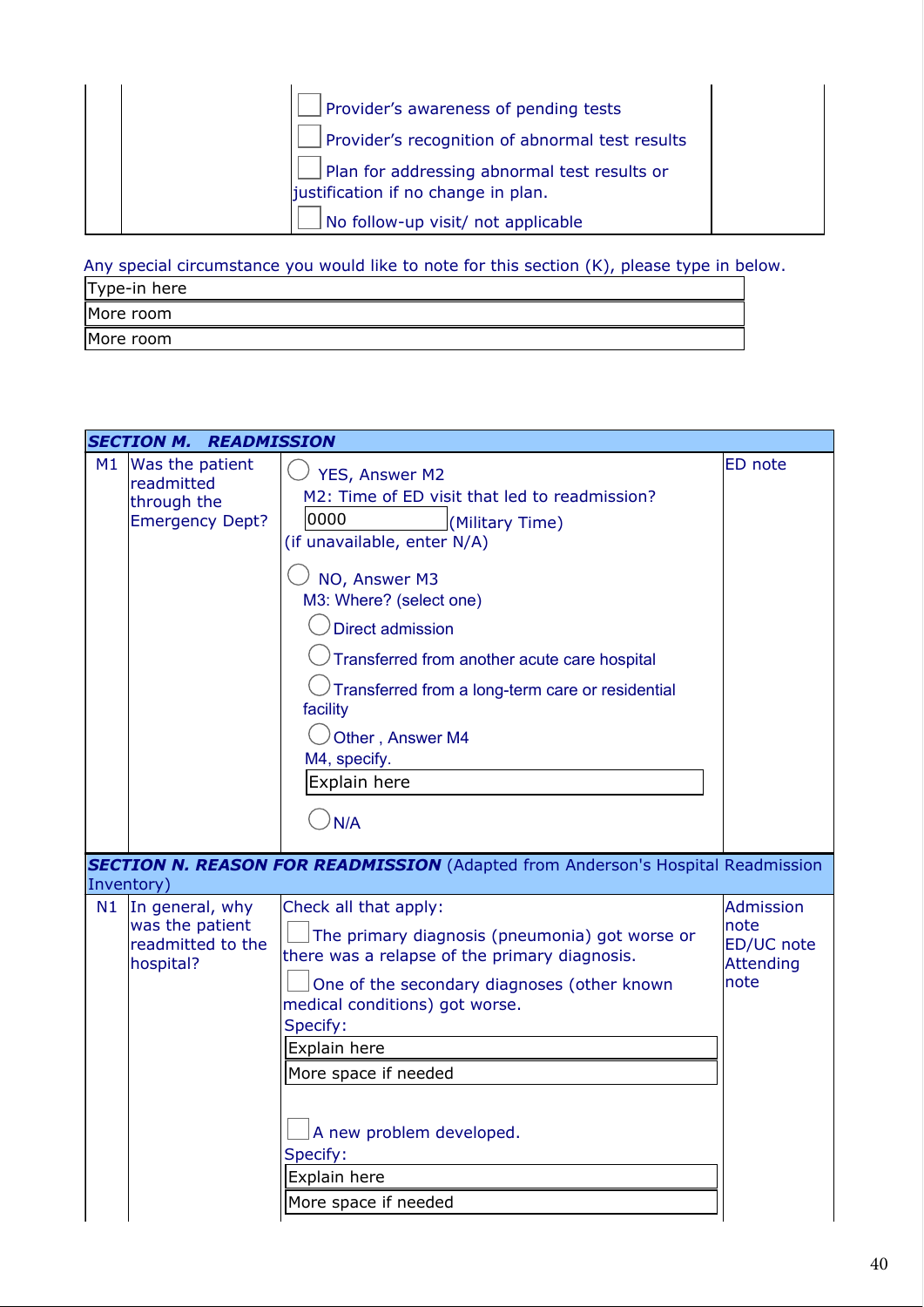|                                                              | Other:<br>The patient was admitted for terminal care.<br>The physician requested a hospital readmission.<br>The patient was admitted with a PE or DVT<br>(answer G2).<br>G2: ANSWER IF READMISSION WAS FOR DVT (N1):<br>Was pharmacological prophylaxis for venous<br>thromboembolism, administered on admission?<br>Source: Admission note/history orders<br><b>YES</b><br>NO, answer G2e<br>G2e: Select one:<br>Contraindicated<br>Pt on full-dose anticoagulation<br>Other, answer G3<br>G3: Specify.<br>Type in here<br><b>Not Documented</b><br>Other, Answer N2<br>N2, specify.<br>Explain here |                                                                   |
|--------------------------------------------------------------|-------------------------------------------------------------------------------------------------------------------------------------------------------------------------------------------------------------------------------------------------------------------------------------------------------------------------------------------------------------------------------------------------------------------------------------------------------------------------------------------------------------------------------------------------------------------------------------------------------|-------------------------------------------------------------------|
|                                                              | More space if needed                                                                                                                                                                                                                                                                                                                                                                                                                                                                                                                                                                                  |                                                                   |
| N <sub>3</sub><br>What were the<br>specific<br>circumstances | Check all that apply:<br><b>Symptoms</b><br>The patient fell.                                                                                                                                                                                                                                                                                                                                                                                                                                                                                                                                         | <b>History of</b><br>Present<br>Illness from:<br><b>Admission</b> |
| surrounding the<br>patient's<br>readmission?                 | Respiratory difficulties have developed or<br>worsened.<br>Cardiac symptoms have developed or worsened.<br>GI symptoms have developed or worsened.<br>Neurological symptoms have developed or<br>worsened.<br>Pain has developed or worsened.<br>The patient has developed other symptoms,<br><b>Answer N4</b><br>N4, Describe.                                                                                                                                                                                                                                                                       | note<br>ED/UC note<br><b>Attending</b><br>note                    |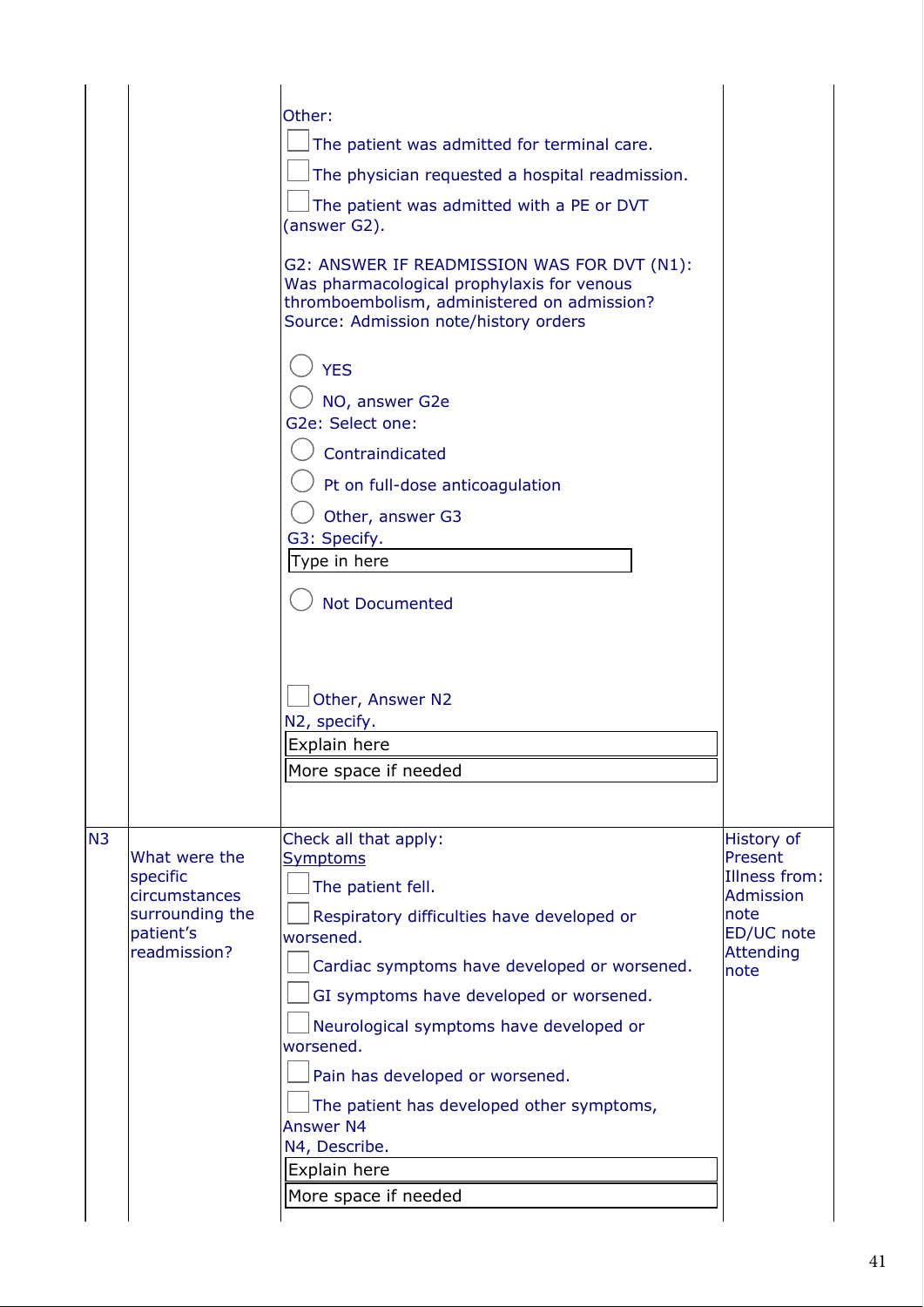|    |                                                              | <b>Signs</b><br>The patient broke a bone.<br>Bleeding has developed.<br>The patient has developed a new infection, or<br>worsening of an infection that was present during the<br>prior admission.<br>A wound has developed or worsened.<br>The patient's vital signs were abnormal.<br>The patient's lab values were abnormal.<br>Other<br>The patient experienced problems with his/her<br>medication.<br>There were problems with medical equipment.<br>The caregiver/family is no longer able to manage<br>the patient at home. |                                                                   |
|----|--------------------------------------------------------------|-------------------------------------------------------------------------------------------------------------------------------------------------------------------------------------------------------------------------------------------------------------------------------------------------------------------------------------------------------------------------------------------------------------------------------------------------------------------------------------------------------------------------------------|-------------------------------------------------------------------|
| N6 | The patient was<br>readmitted for<br>(primary<br>diagnosis): | Other, Answer N5<br>N5, Specify.<br>Explain here<br>More space if needed<br>Check one:<br>Same diagnosis, answer N7<br>N7, Explain.<br>Explain here<br>More space if needed<br>Other diagnosis, answer Nn8, N10, N11 and N12<br>Nn8, Specify.<br>Explain here<br>More space if needed<br>N10: Was this problem active during the index<br>admission (may or may not have been diagnosed<br>but symptoms or signs were present?)<br>Yes, answer N11<br>No/unable to determine<br>Explain the answer to N10<br>Explain here           | <b>Admission</b><br>Inote<br><b>Discharge</b><br>Dx from<br>codes |
|    |                                                              | More space if needed<br>N11: If YES to N10, was this problem treated                                                                                                                                                                                                                                                                                                                                                                                                                                                                |                                                                   |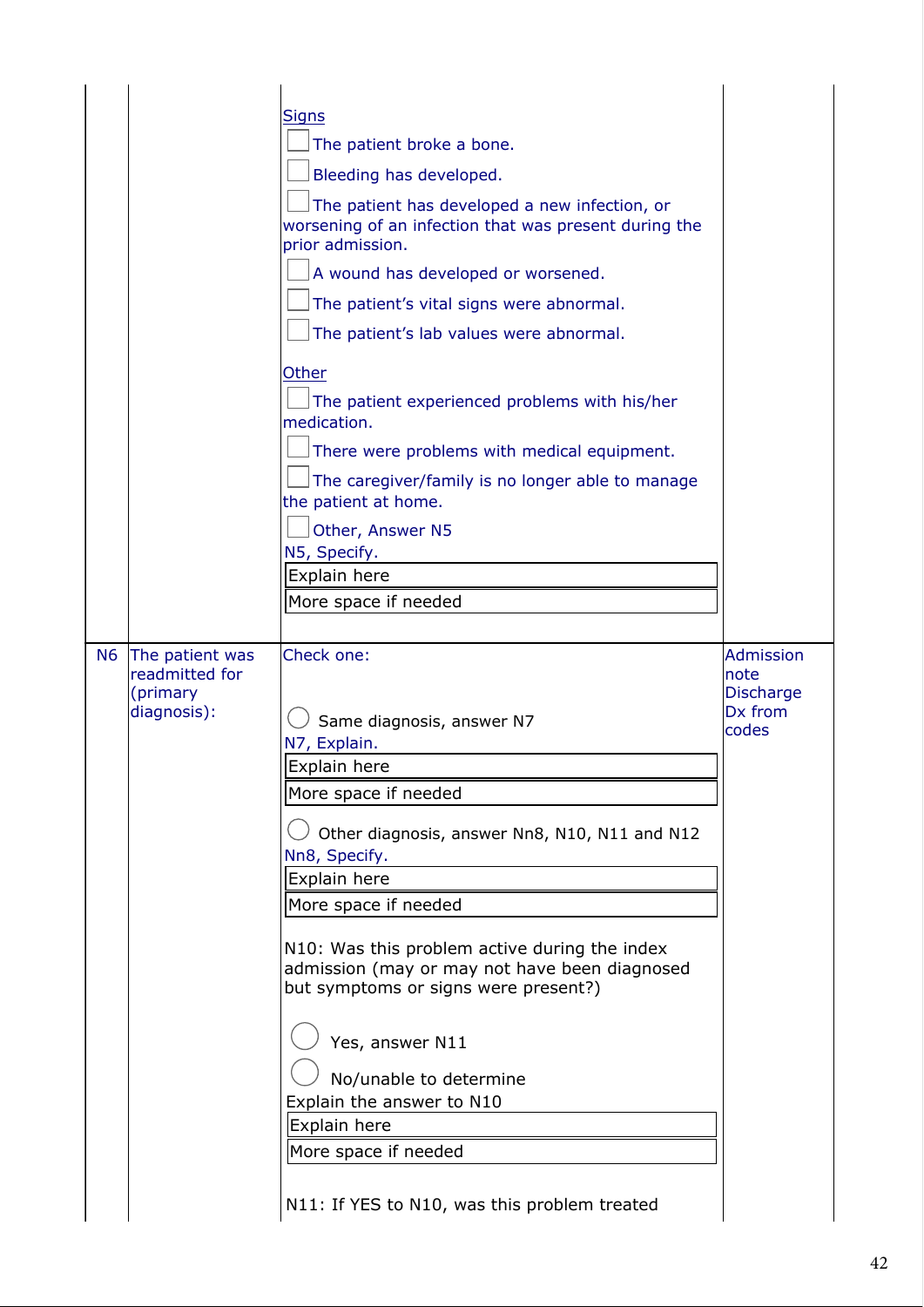|                |                                                                                                                                                               | during the index admission?<br>Yes<br>No/unable to determine<br>Explain the answer to N11<br>Explain here<br>More space if needed<br>N12. Was this problem a complication of treatment<br>received during the index admission?<br>Yes<br>No/unable to determine<br>Explain the answer to N12<br>Explain here<br>More space if needed                                                                                                                                                                                               |  |
|----------------|---------------------------------------------------------------------------------------------------------------------------------------------------------------|------------------------------------------------------------------------------------------------------------------------------------------------------------------------------------------------------------------------------------------------------------------------------------------------------------------------------------------------------------------------------------------------------------------------------------------------------------------------------------------------------------------------------------|--|
|                |                                                                                                                                                               | <b>SECTION P. ASSESSMENT OF PREVENTABILITY</b> (Adapted from Oddone, JGIM 1996)                                                                                                                                                                                                                                                                                                                                                                                                                                                    |  |
| P1.            | According to the<br>admission note<br>(including<br>attending note)<br>which <b>Patient</b><br><b>Issueswere</b><br>noted at the time<br>of readmission?      | Check all that apply:<br>The patient was not compliant with his/her<br>medication regimen<br>The patient was not compliant with his/her dietary<br>regimen<br>The patient was abusing alcohol/drugs post prior<br>discharge<br>The patient had an acute mental health issue<br>(Dementia excluded)<br>The patient lacked adequate home support or<br>required more services than could be provided at<br>home (e.g., nursing home or home health care)<br>Other, Answer P2<br>P2, Explain.<br>Explain here<br>More space if needed |  |
| P <sub>3</sub> | According to the<br>admission note<br>(including<br>attending note)<br>which<br><b>Provider/Syste</b><br>m Issueswere<br>noted at the time<br>of readmission? | None of the above<br>Check all that apply:<br>The patient had a physician/provider assessment<br>post-discharge but did not have a change in therapy<br>despite worsening symptoms/signs<br>The patient had a physician/provider assessment<br>post-discharge but did not have a change in therapy<br>despite abnormal laboratory tests<br>Relevant information from index admission was not                                                                                                                                       |  |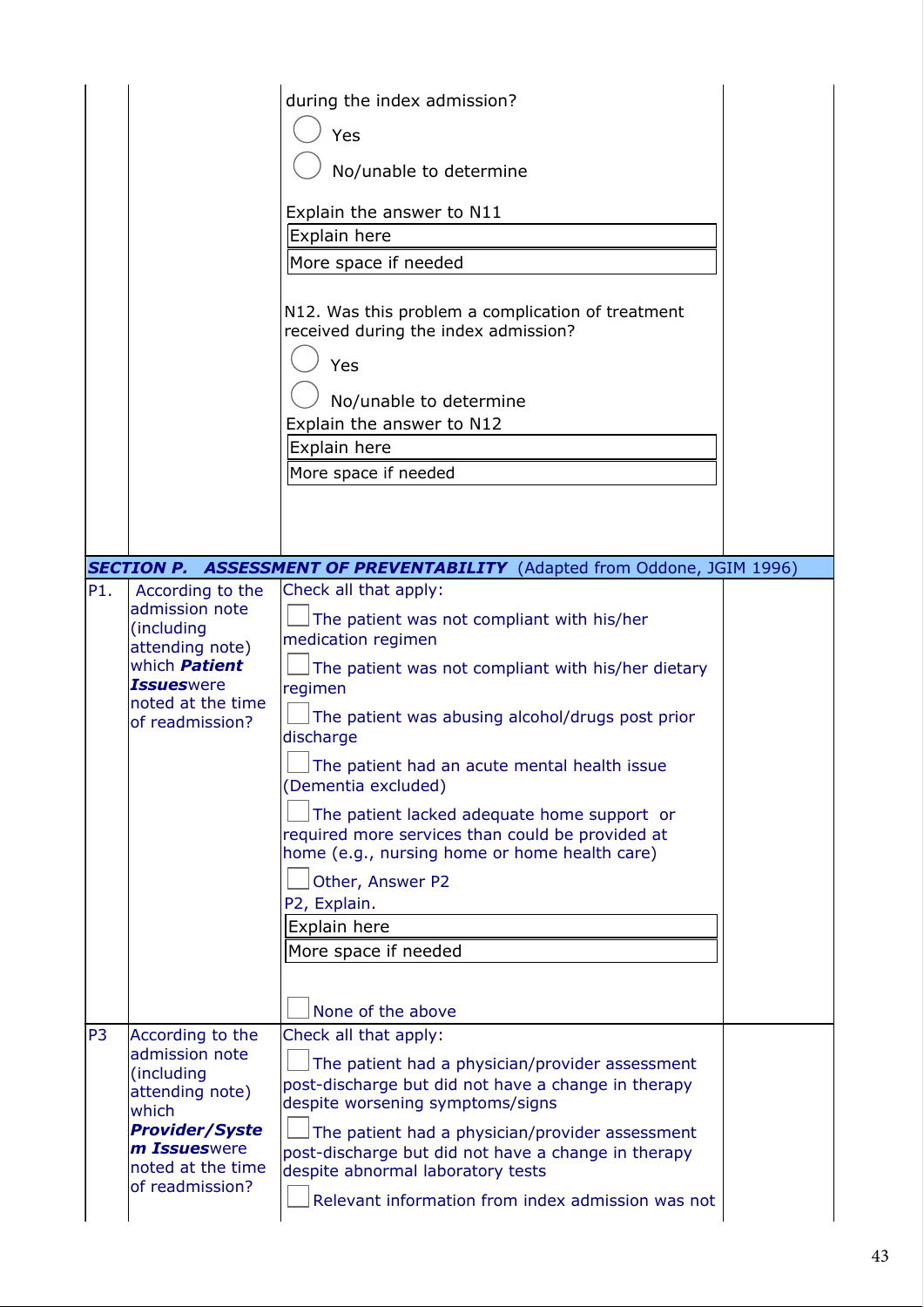|                                                                                                                                                        | communicated to the follow-up provider<br>(communication could include mentioning in d/c<br>summary)<br>Recommendations for post-discharge follow-up or<br>work-up of abnormal test results occurring during the<br>index admission were inappropriate (from index<br>admission discharge summary)<br>The post-discharge provider did not follow through<br>on "appropriate" discharge recommendations<br>The provider did not document why he/she did not<br>follow recommendations<br>The patient or caregiver did not receive adequate<br>discharge education (e.g. includes confirming<br>understanding, f/u call)<br>The admitting physician's threshold for admission<br>was inappropriately low<br>Other, Answer P4<br>P4, Explain.<br>Explain here<br>More space if needed |  |
|--------------------------------------------------------------------------------------------------------------------------------------------------------|------------------------------------------------------------------------------------------------------------------------------------------------------------------------------------------------------------------------------------------------------------------------------------------------------------------------------------------------------------------------------------------------------------------------------------------------------------------------------------------------------------------------------------------------------------------------------------------------------------------------------------------------------------------------------------------------------------------------------------------------------------------------------------|--|
| <b>P5</b><br>According to the                                                                                                                          | None of the above<br>Check all that apply:                                                                                                                                                                                                                                                                                                                                                                                                                                                                                                                                                                                                                                                                                                                                         |  |
| admission note<br>(including<br>attending note)<br>which <b>Either</b><br>Patient or<br>ProviderIssuesw<br>ere noted at the<br>time of<br>readmission? | The patient did not have physician/provider<br>assessment (VA or non-VA) following discharge<br>The patient did not receive prescribed medications<br>(VA or non-VA)<br>The patient had a medication side effect (from a<br>drug started during the prior admission or post-<br>discharge, includes medication interactions)<br>The patient was an inappropriate full code or there<br>was disagreement on code status; if YES, Answer P7.<br>P7, Explain.<br>Explain here<br>More space if needed<br>The patient lacked advance care planning despite<br>having advanced or end-stage disease<br>Other, Answer P8<br>P8, Explain.                                                                                                                                                 |  |